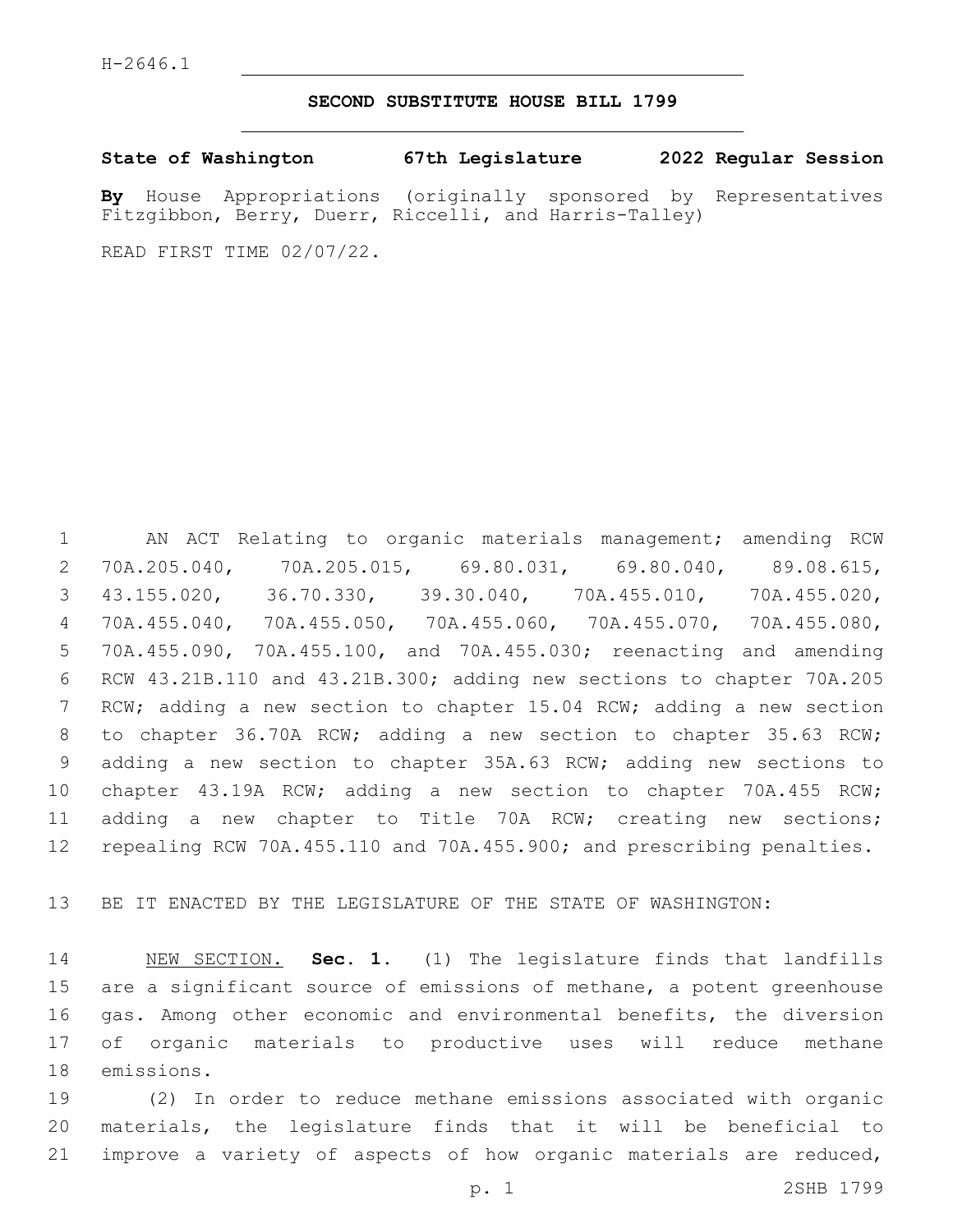managed, incentivized, and regulated under state law. Therefore, it is the intent of the legislature to support the diversion of organic materials from landfills through a variety of interventions to support productive uses of organic material wastes, including by:

 (a) Requiring some local governments to begin providing separated organic material collection services within their jurisdictions in order to increase volumes of organic materials collected and delivered to composting and other organic material management facilities and reduce the volumes of organic materials collected in 10 conjunction with other solid waste and delivered to landfills;

 (b) Requiring local governments to consider state organic material management goals and requirements in the development of 13 their local solid waste plans;

 (c) Requiring some businesses to manage their organic material wastes in a manner that does not involve landfilling them, in order to address one significant source of organic materials that currently 17 frequently end up in landfills;

 (d) Reducing legal liability risk barriers to the donation of edible food in order to encourage the recovery of foods that might 20 otherwise be landfilled:

 (e) Establishing the Washington center for sustainable food management within the department of ecology in order to coordinate 23 and improve statewide food waste reduction and diversion efforts;

 (f) Establishing various new funding and financial incentives intended to increase composting and other forms of productive organic materials management, helping to make the responsible management of organic materials more cost-competitive with landfilling of organic 28 material wastes;

 (g) Facilitating the siting of organic material management facilities in order to ensure that adequate capacity exists to process organic materials at the volumes necessary to achieve state 32 organic material diversion goals;

 (h) Requiring local governments to procure more of the compost and finished products created from their organic material wastes in order to support the economic viability of processes to turn organic materials into finished products, and increasing the likelihood that composting and other responsible organic material management options 38 are economically viable; and

 (i) Amending standards related to the labeling of plastic and compostable products in order to reduce contamination of the waste

p. 2 2SHB 1799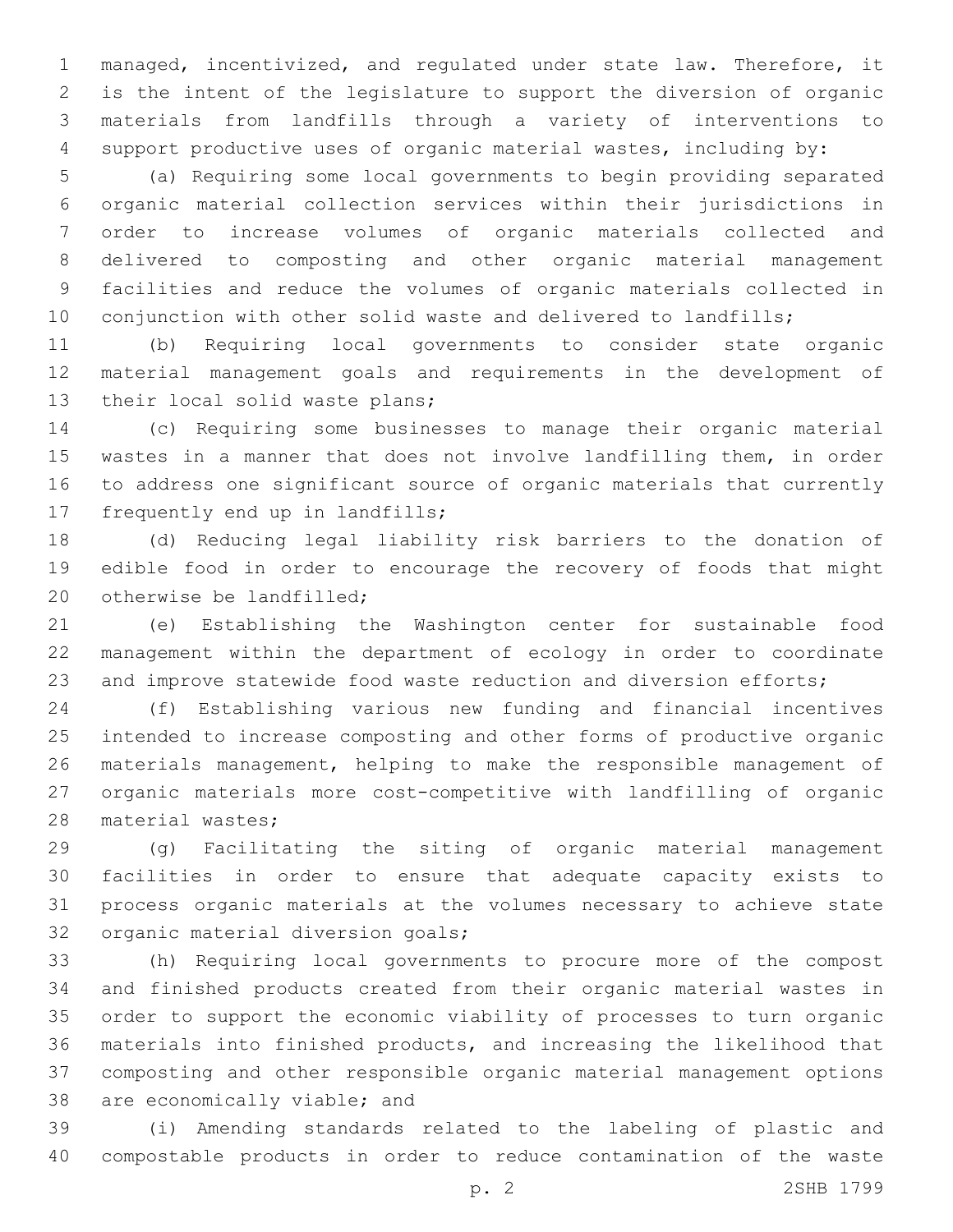streams handled by compost and organic material management facilities and improve the economic viability of those responsible organic 3 material management options.

#### **PART 1**

**State Targets and Organic Material Waste Collection Requirements**

 NEW SECTION. **Sec. 101.** A new section is added to chapter 7 70A.205 RCW to read as follows:

 (1)(a) The state establishes a goal for the landfill disposal of organic materials at a level representing a 75 percent reduction by 2030 in the statewide disposal of organic material waste, relative to 11 2015 levels.

 (b) The state establishes a goal that no less than 20 percent of the volume of edible food that was disposed of as of 2015 be 14 recovered for human consumption by 2025.

 (2) The provisions of subsection (1) of this section are in addition to the food waste reduction goals of RCW 70A.205.715(1).

 NEW SECTION. **Sec. 102.** A new section is added to chapter 18 70A.205 RCW to read as follows:

 (1) Beginning January 1, 2027, each jurisdiction that implements a local solid waste plan under RCW 70A.205.040 must:

 (a) Provide within the jurisdiction weekly organic solid waste collection services to all residents and to businesses that generate more than .25 cubic yard per week of organic materials for 24 management; and

 (b) Provide for the organic materials management of all organic solid waste collected from residents and businesses under (a) of this 27 subsection.

 (2) A jurisdiction may charge and collect fees or rates for the services provided under subsection (1) of this section, consistent with the jurisdiction's authority to impose fees and rates under 31 chapters 35.21, 35A.21, 36.58, and 36.58A RCW.

 (3)(a) Except as provided in (d) of this subsection, the requirements of this section do not apply in a jurisdiction if the 34 department determines that the following apply:

 (i) The jurisdiction disposed of less than 5,000 tons of solid waste in the most recent year for which data is available; or

p. 3 2SHB 1799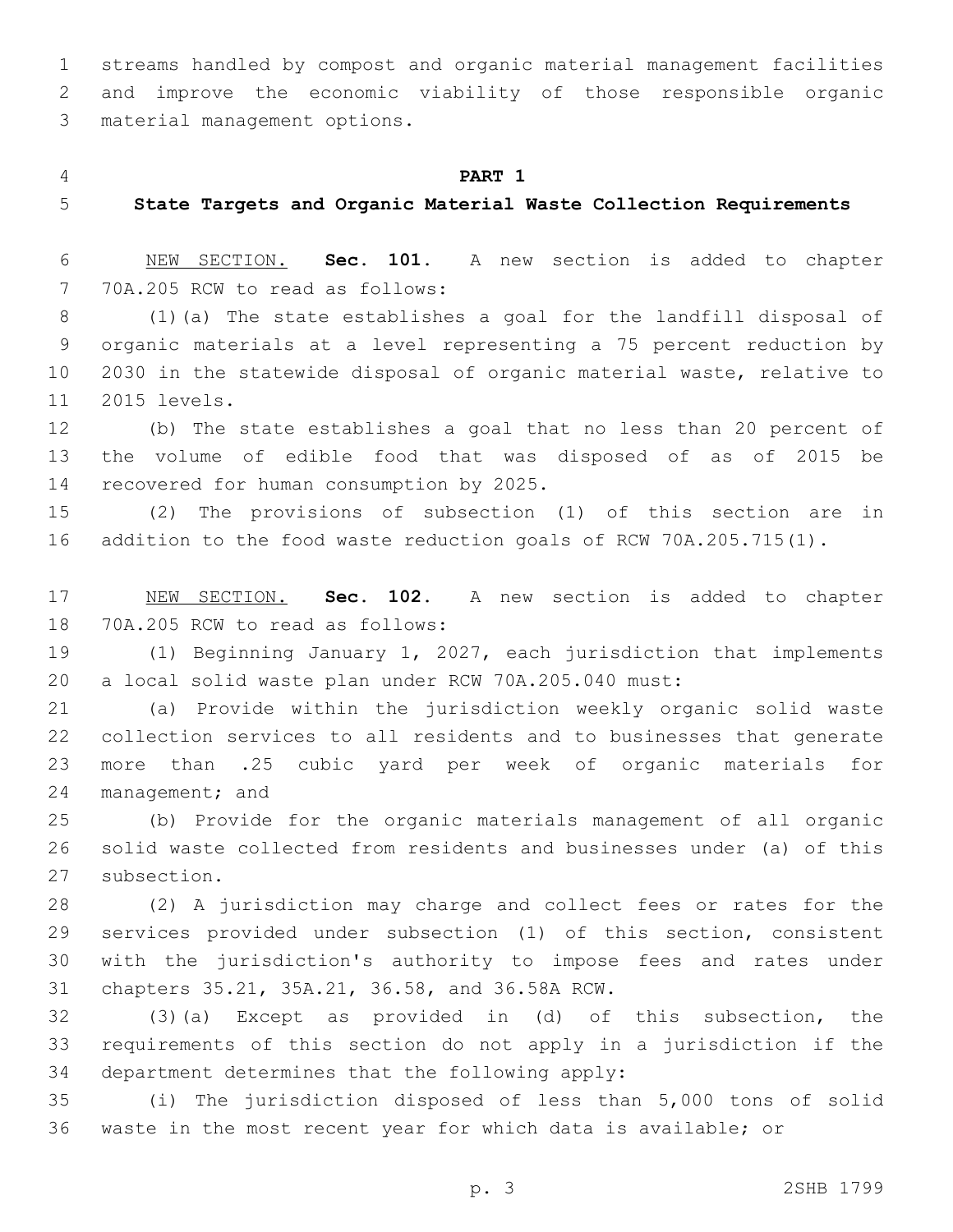(ii) The jurisdiction has a total population of less than 25,000 2 people.

(b) The requirements of this section do not apply:

 (i) In census tracts that have a population density of less than 75 people per square mile that are serviced by the jurisdiction and located in unincorporated portions of a county, as determined by the department, in counties not planning under chapter 36.70A RCW; and

 (ii) Outside of urban growth areas designated pursuant to RCW 36.70A.110 in unincorporated portions of a county planning under 10 chapter 36.70A RCW.

 (c) In addition to the exemptions in (a) and (b) of this subsection, the department may issue a waiver to jurisdictions or portions of a jurisdiction under this subsection for up to five years, based on consideration of factors including the distance to organic materials management facilities, the sufficiency of the capacity to manage organic materials at facilities to which organic materials could feasibly and economically be delivered from the jurisdiction, and restrictions in the transport of organic materials under chapter 17.24 RCW. The department may adopt rules to specify the type of information that a waiver applicant must submit to the department and to specify the department's process for reviewing and 22 approving waiver applications.

 (d) Beginning January 1, 2030, the department may adopt a rule to require that the provisions of this section apply in the jurisdictions identified in (b) and (c) of this subsection, but only if the department determines that the goals established in section 101(1) of this act have not or will not be achieved.

 **Sec. 103.** RCW 70A.205.040 and 2010 c 154 s 2 are each amended to 29 read as follows:

 (1) Each county within the state, in cooperation with the various cities located within such county, shall prepare a coordinated, comprehensive solid waste management plan. Such plan may cover two or more counties. The purpose is to plan for solid waste and materials reduction, collection, and handling and management services and programs throughout the state, as designed to meet the unique needs of each county and city in the state. When updating a solid waste management plan developed under this chapter, after June 10, 2010, local comprehensive plans must consider and plan for the following 39 handling methods or services: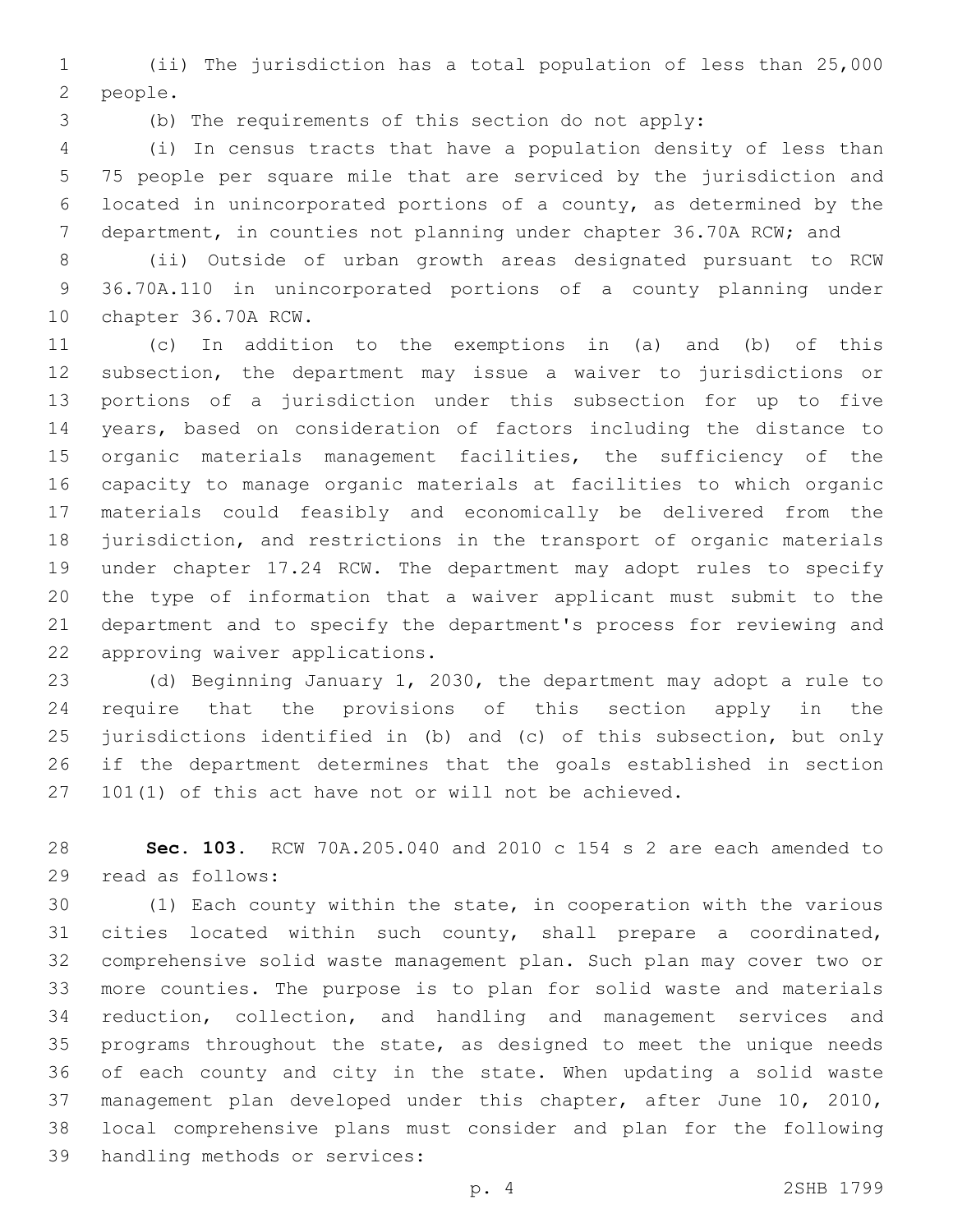1 (a) Source separation of recyclable materials and products, 2 organic materials, and wastes by generators;

3 (b) Collection of source separated materials;

4 (c) Handling and proper preparation of materials for reuse or 5 recycling;

6 (d) Handling and proper preparation of organic materials for 7 ((composting or anaerobic digestion)) organic materials management; 8 and

9 (e) Handling and proper disposal of nonrecyclable wastes.

 (2) When updating a solid waste management plan developed under this chapter, after June 10, 2010, each local comprehensive plan must, at a minimum, consider methods that will be used to address the 13 following:

14 (a) Construction and demolition waste for recycling or reuse;

15 (b) Organic material including yard debris, food waste, and food 16 contaminated paper products for ((composting or anaerobic digestion)) 17 organic materials management;

18 (c) Recoverable paper products for recycling;

19 (d) Metals, glass, and plastics for recycling; and

20 (e) Waste reduction strategies.

21 (3)(a) When newly developing, updating, or amending a solid waste 22 management plan developed under this chapter, after July 1, 2024, 23 each local comprehensive plan must consider the transition to the 24 requirements of section 102 of this act, and each comprehensive plan 25 implemented by a county must identify:

26 (i) The priority areas within the county for the establishment of 27 organic materials management facilities. Priority areas must be in 28 industrial zones and may not be located in overburdened communities 29 identified by the department of health under chapter 70A.02 RCW; and

30 (ii) Organic materials management facility volumetric capacity 31 required to manage the county's organic materials in a manner 32 consistent with the goals of section 101 of this act.

 (b) When newly developing, updating, or amending a solid waste management plan developed under this chapter, after January 1, 2027, each local comprehensive plan must be consistent with the 36 requirements of section 102 of this act.

(4) Each city shall:37

38 (a) Prepare and deliver to the county auditor of the county in 39 which it is located its plan for its own solid waste management for 40 integration into the comprehensive county plan;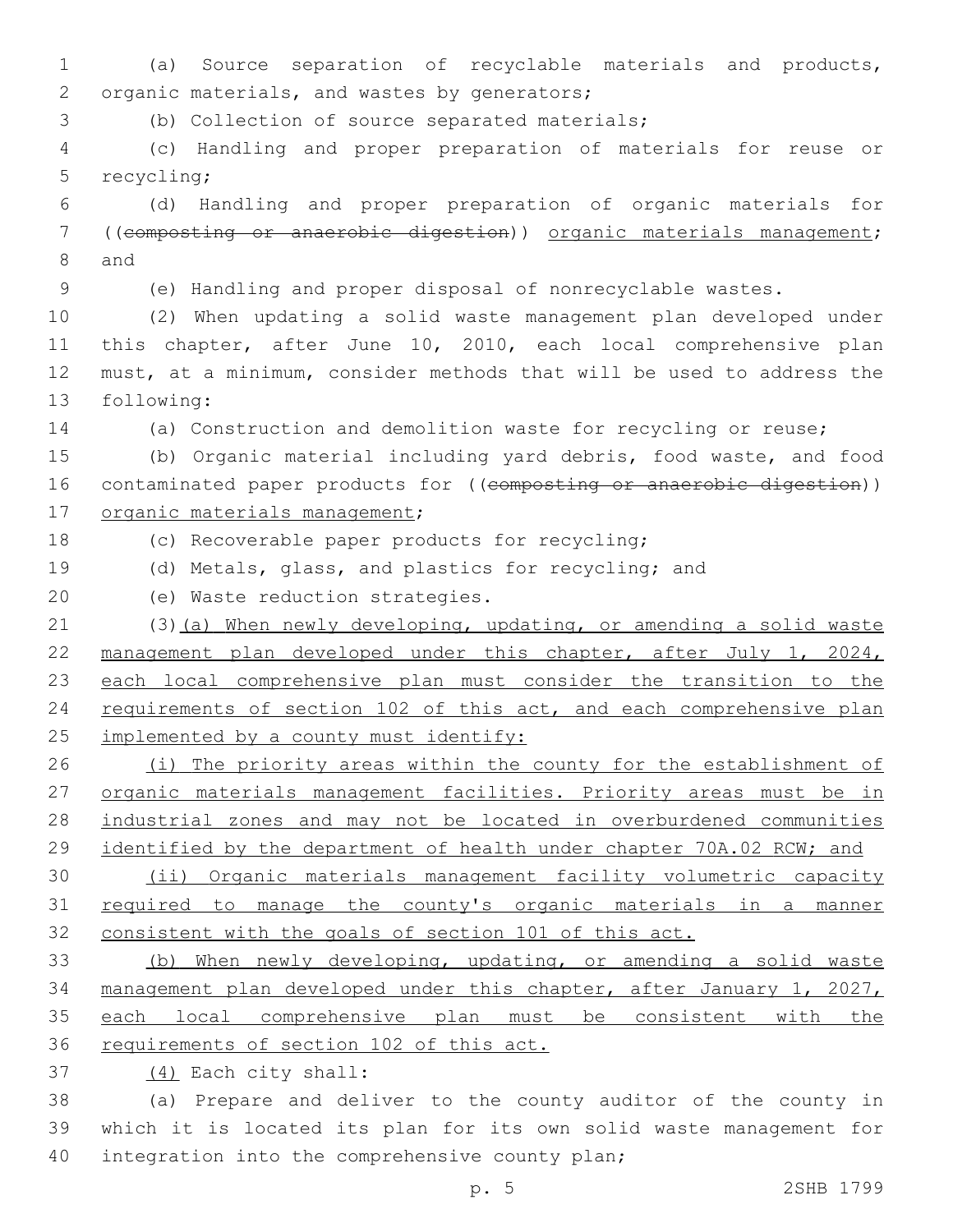(b) Enter into an agreement with the county pursuant to which the city shall participate in preparing a joint city-county plan for 3 solid waste management; or

 (c) Authorize the county to prepare a plan for the city's solid waste management for inclusion in the comprehensive county plan.

 $((+4))$   $(5)$  Two or more cities may prepare a plan for inclusion in the county plan. With prior notification of its home county of its intent, a city in one county may enter into an agreement with a city in an adjoining county, or with an adjoining county, or both, to prepare a joint plan for solid waste management to become part of the 11 comprehensive plan of both counties.

 $((+5+))$  (6) After consultation with representatives of the cities and counties, the department shall establish a schedule for the development of the comprehensive plans for solid waste management. In preparing such a schedule, the department shall take into account the probable cost of such plans to the cities and counties.

17  $((+6))$   $(7)$  Local governments shall not be required to include a hazardous waste element in their solid waste management plans.

 NEW SECTION. **Sec. 104.** (1) The department of ecology must work with the Washington association of county solid waste managers, the association of Washington cities, and other stakeholders to contract with a third-party consultant to conduct a study of the adequacy of local government solid waste management funding. The study must consider cities and counties and their differences, the funding needs to implement the solid waste core services model developed by the Washington association of county solid waste managers, and the impacts on solid waste funding resources utilized by cities and counties considering potential statewide solid waste management policy changes and develop options and recommendations for how to provide funding for solid waste programs in the future if major policy changes are enacted. The study must include a review and update of current funding types and levels available, jurisdictional types and sizes, and alternative funding models utilized by other publicly managed solid waste programs in other states or countries that may be relevant to Washington. When considering potential statewide solid waste management policy changes, the study must evaluate recent policy proposals considered or enacted in the last four years, including proposals to reduce the load of organic material waste to landfills, managing packaging and paper products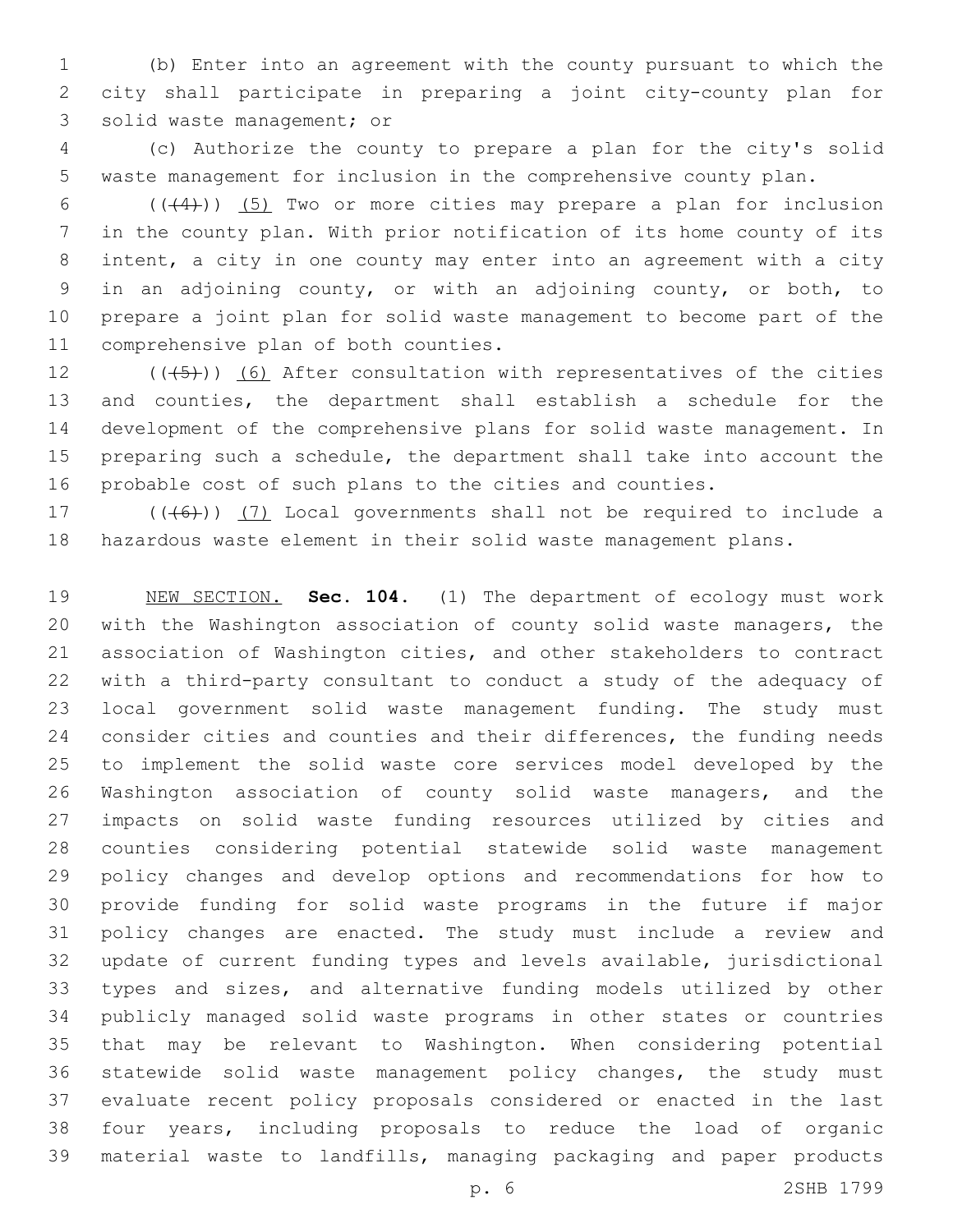through extended producer responsibility programs, other proposed product stewardship or extended producer responsibility programs, improving or installing new or updated methane capture systems, proposals to support emerging markets to maximize the financial and environmental benefits that can be derived from managing organic material wastes, increases in any postconsumer content requirements for materials typically collected in solid waste programs, and other proposals or actions which may either be related to or influence, or both, solid waste funding resources. The study must evaluate the impacts of the policy changes on existing revenues for local government solid waste management programs and forecast any changes in existing revenue levels, any need for additional revenues, and changes in the level of service provided by and the costs to local 14 government solid waste management programs.

 (2) The department of ecology must submit a report of its findings and any recommendations to the appropriate committees of the 17 legislature by December 1, 2023.

 **Sec. 105.** RCW 70A.205.015 and 2020 c 20 s 1161 are each amended 19 to read as follows:

20 ((As used in this chapter, unless the context indicates 21 otherwise:)) The definitions in this section apply throughout this 22 chapter unless the context clearly requires otherwise.

(1) "City" means every incorporated city and town.

 (2) "Commission" means the utilities and transportation 25 commission.

 (3) "Composted material" means organic solid waste that has been subjected to controlled aerobic degradation at a solid waste facility in compliance with the requirements of this chapter. Natural decay of organic solid waste under uncontrolled conditions does not result in 30 composted material.

(4) "Department" means the department of ecology.

(5) "Director" means the director of the department of ecology.

 (6) "Disposal site" means the location where any final treatment, utilization, processing, or deposit of solid waste occurs.

 (7) "Energy recovery" means a process operating under federal and state environmental laws and regulations for converting solid waste into usable energy and for reducing the volume of solid waste.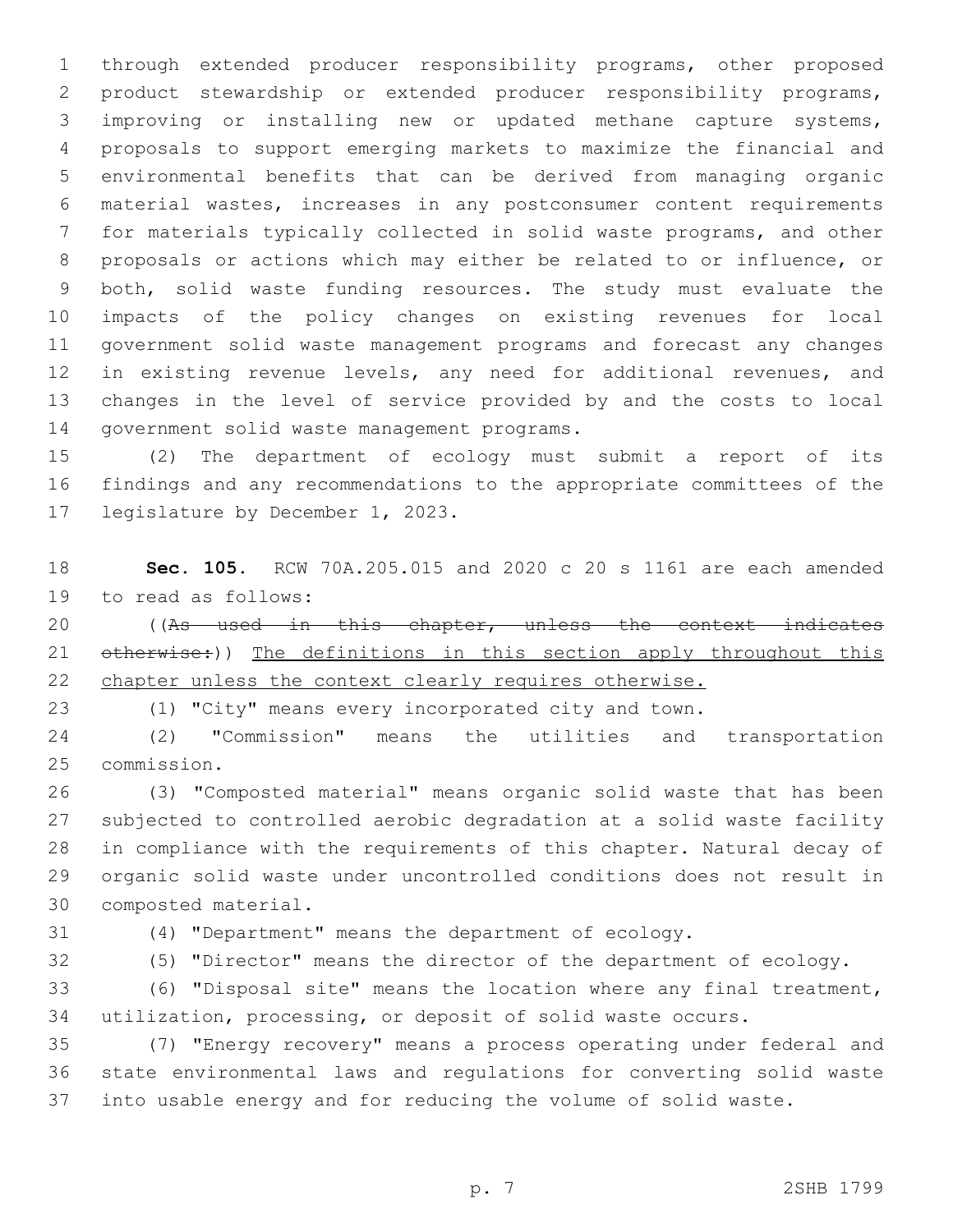(8) "Functional standards" means criteria for solid waste handling expressed in terms of expected performance or solid waste 3 handling functions.

 (9) "Incineration" means a process of reducing the volume of solid waste operating under federal and state environmental laws and regulations by use of an enclosed device using controlled flame 7 combustion.

 (10) "Inert waste landfill" means a landfill that receives only inert waste, as determined under RCW 70A.205.030, and includes facilities that use inert wastes as a component of fill.

 (11) "Jurisdictional health department" means city, county, city-12 county, or district public health department.

 (12) "Landfill" means a disposal facility or part of a facility at which solid waste is placed in or on land and which is not a land 15 treatment facility.

(13) "Local government" means a city, town, or county.

 (14) "Modify" means to substantially change the design or operational plans including, but not limited to, removal of a design element previously set forth in a permit application or the addition of a disposal or processing activity that is not approved in the 21 permit.

 (15) "Multiple-family residence" means any structure housing two 23 or more dwelling units.

 (16) "Person" means individual, firm, association, copartnership, political subdivision, government agency, municipality, industry, 26 public or private corporation, or any other entity whatsoever.

 (17) "Recyclable materials" means those solid wastes that are 28 separated for recycling or reuse, such as papers, metals, and glass, that are identified as recyclable material pursuant to a local comprehensive solid waste plan. Prior to the adoption of the local comprehensive solid waste plan, adopted pursuant to RCW 70A.205.075(2), local governments may identify recyclable materials 33 by ordinance from July 23, 1989.

 (18) "Recycling" means transforming or remanufacturing waste materials into usable or marketable materials for use other than 36 landfill disposal or incineration.

 (19) "Residence" means the regular dwelling place of an individual or individuals.38

 (20) "Sewage sludge" means a semisolid substance consisting of settled sewage solids combined with varying amounts of water and

p. 8 2SHB 1799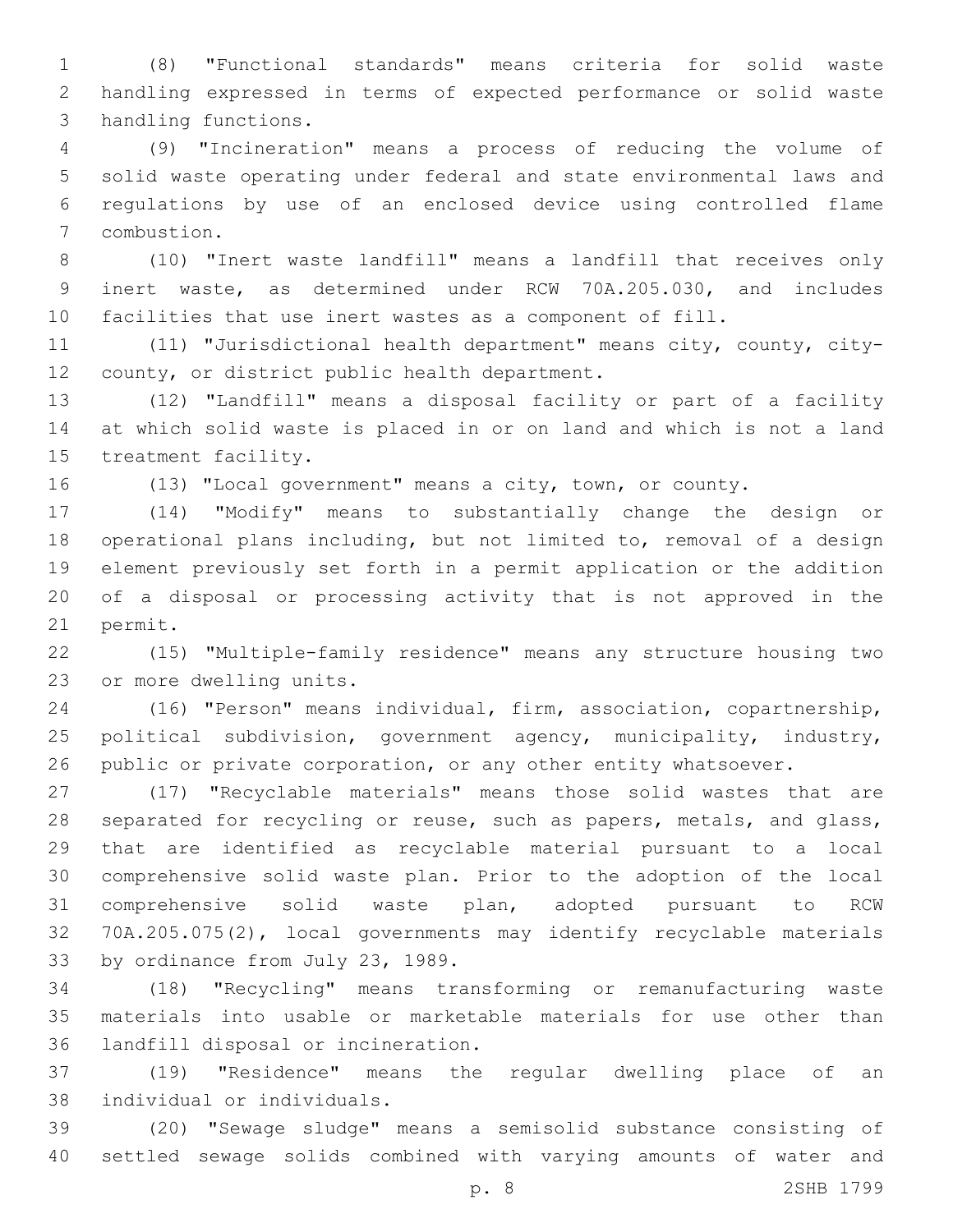dissolved materials, generated from a wastewater treatment system, that does not meet the requirements of chapter 70A.226 RCW.

 (21) "Soil amendment" means any substance that is intended to improve the physical characteristics of the soil, except composted material, commercial fertilizers, agricultural liming agents, unmanipulated animal manures, unmanipulated vegetable manures, food wastes, food processing wastes, and materials exempted by rule of the department, such as biosolids as defined in chapter 70A.226 RCW and 9 wastewater as regulated in chapter 90.48 RCW.

 (22) "Solid waste" or "wastes" means all putrescible and nonputrescible solid and semisolid wastes including, but not limited to, garbage, rubbish, ashes, industrial wastes, swill, sewage sludge, demolition and construction wastes, abandoned vehicles or parts 14 thereof, and recyclable materials.

 (23) "Solid waste handling" means the management, storage, collection, transportation, treatment, utilization, processing, and final disposal of solid wastes, including the recovery and recycling 18 of materials from solid wastes, the recovery of energy resources from solid wastes or the conversion of the energy in solid wastes to more 20 useful forms or combinations thereof.

 (24) "Source separation" means the separation of different kinds of solid waste at the place where the waste originates.

 (25) "Vehicle" includes every device physically capable of being moved upon a public or private highway, road, street, or watercourse and in, upon, or by which any person or property is or may be transported or drawn upon a public or private highway, road, street, or watercourse, except devices moved by human or animal power or used 28 exclusively upon stationary rails or tracks.

 (26) "Waste-derived soil amendment" means any soil amendment as defined in this chapter that is derived from solid waste as defined in this section, but does not include biosolids or biosolids products regulated under chapter 70A.226 RCW or wastewaters regulated under 33 chapter 90.48 RCW.

 (27) "Waste reduction" means reducing the amount or toxicity of 35 waste generated or reusing materials.

 (28) "Yard debris" means plant material commonly created in the course of maintaining yards and gardens, and through horticulture, gardening, landscaping, or similar activities. Yard debris includes but is not limited to grass clippings, leaves, branches, brush,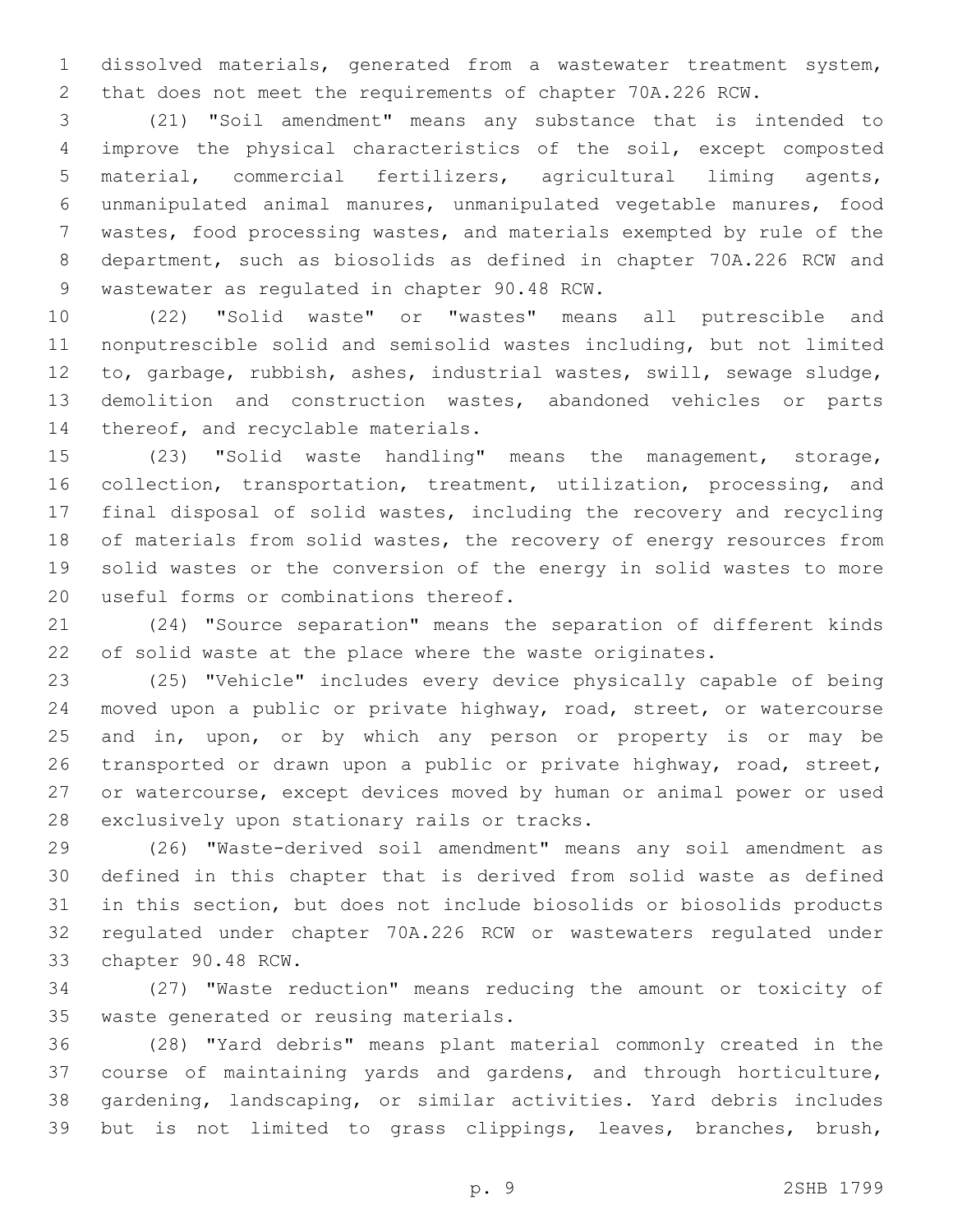weeds, flowers, roots, windfall fruit, vegetable garden debris, holiday trees, and tree prunings four inches or less in diameter. (29)(a)(i) "Organic materials" means any solid waste that is a biological substance of plant or animal origin capable of microbial degradation. (ii) Organic materials include, but are not limited to, manure, yard debris, food waste, food processing waste, wood waste, and garden waste. (b) "Organic materials" does not include any materials 10 contaminated by herbicides, pesticides, pests, or other sources of chemical or biological contamination that would render a finished product of an organic material management process unsuitable for 13 general public or agricultural use. (30) "Organic materials management" means management of organic

 materials through composting, anaerobic digestion, vermiculture, 16 black soldier fly, or similar technologies.

**PART 2**

## **Requirements for Organics Management by Businesses**

 NEW SECTION. **Sec. 201.** A new section is added to chapter 20 70A.205 RCW to read as follows:

 (1)(a) Beginning July 1, 2023, and each July 1st thereafter, the department must determine which counties and any cities preparing 23 independent solid waste management plans:

 (i) Provide for businesses to be serviced by providers that collect food waste and organic material waste for delivery to solid waste facilities that provide for the organic materials management of 27 organic material waste and food waste; and

 (ii) Are serviced by solid waste facilities that provide for the organic materials management of organic material waste and food waste and have capacity to accept increased volumes of organic materials deliveries.31

 (b)(i) The department must determine and designate that the restrictions of this section apply to businesses in a jurisdiction unless the department determines that the businesses in some or all 35 portions of the city or county have:

 (A) No available businesses that collect and deliver organic materials to solid waste facilities that provide for the organic materials management of organic material waste and food waste; or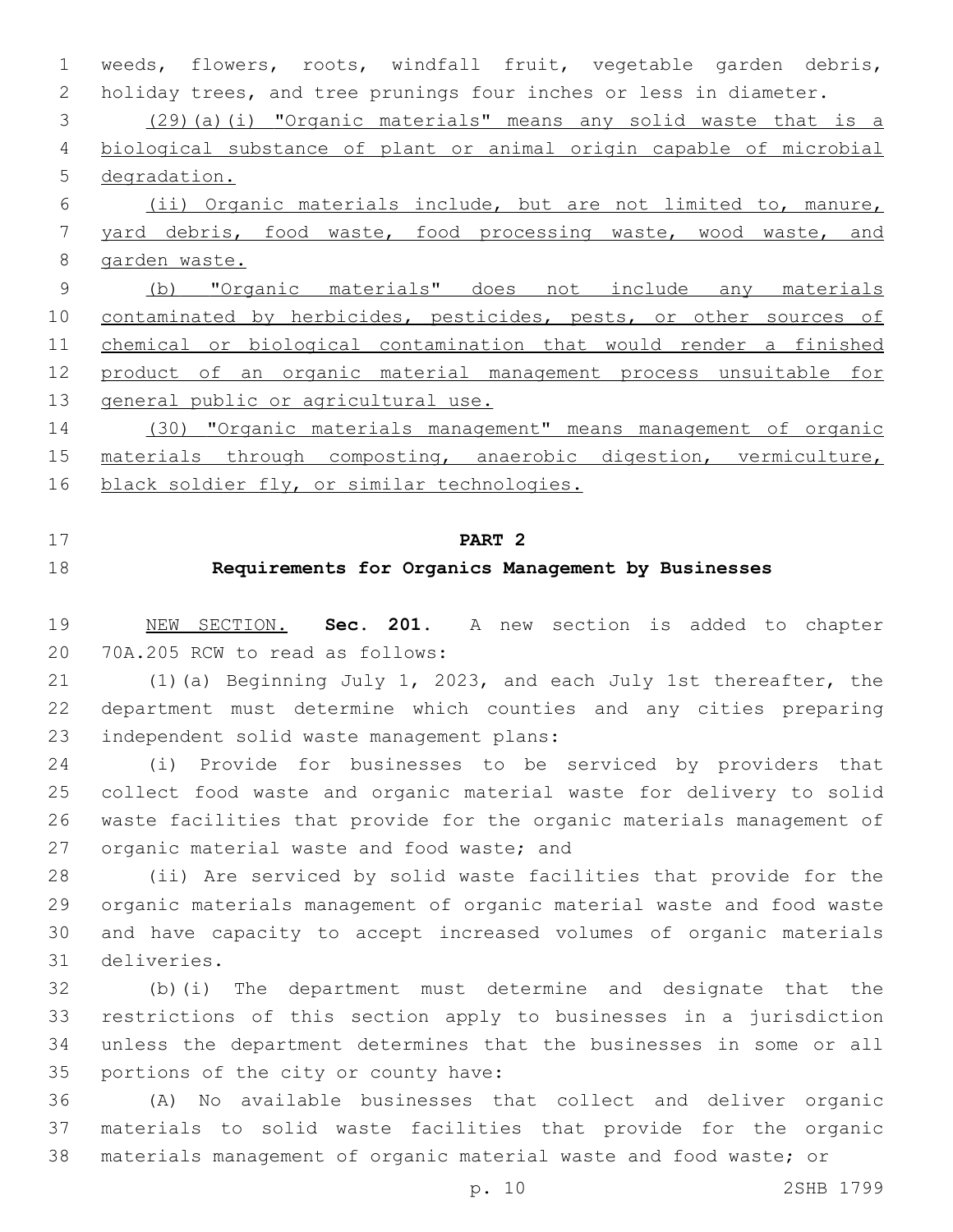(B) No available capacity at the solid waste facilities to which businesses that collect and deliver organic materials could feasibly and economically deliver organic materials from the jurisdiction.

 (ii)(A) In the event that a county or city provides written notification indicating that the criteria of (b)(i)(A) of this subsection are met, then the restrictions of this section apply only in those portions of the jurisdiction that have available service-8 providing businesses.

 (B) In the event that a county or city provides written notification indicating that the criteria of (b)(i)(B) of this subsection are met, then the restrictions of this section do not 12 apply to the jurisdiction.

 (c) The department must make the result of the annual determinations required under this section available on its website.

 (d) The requirements of this section may be enforced by jurisdictional health departments consistent with this chapter, 17 except that:

 (i) A jurisdictional health department may not charge a fee to permit holders to cover the costs of the jurisdictional health department's administration or enforcement of the requirements of 21 this section; and

 (ii) Prior to issuing a penalty under this section, a jurisdictional health department must provide at least two written notices of noncompliance with the requirements of this section to the owner or operator of a business subject to the requirements of this 26 section.

 (2) Wastes that are not managed on-site by the generating business, wastes generated from the growth and harvest of food or fiber that are managed off-site by another business engaged in the growth and harvest of food or fiber, and wastes generated in exceptional volumes as a result of a natural disaster or other infrequent and unpreventable event, do not count for purposes of determining waste volumes in (a) through (c) of this subsection.

 (a) Beginning January 1, 2024, a business that generates at least eight cubic yards of organic material waste per week must arrange for organic materials management services specifically for organic 37 material waste;

 (b) Beginning January 1, 2025, a business that generates at least four cubic yards of organic material waste per week must arrange for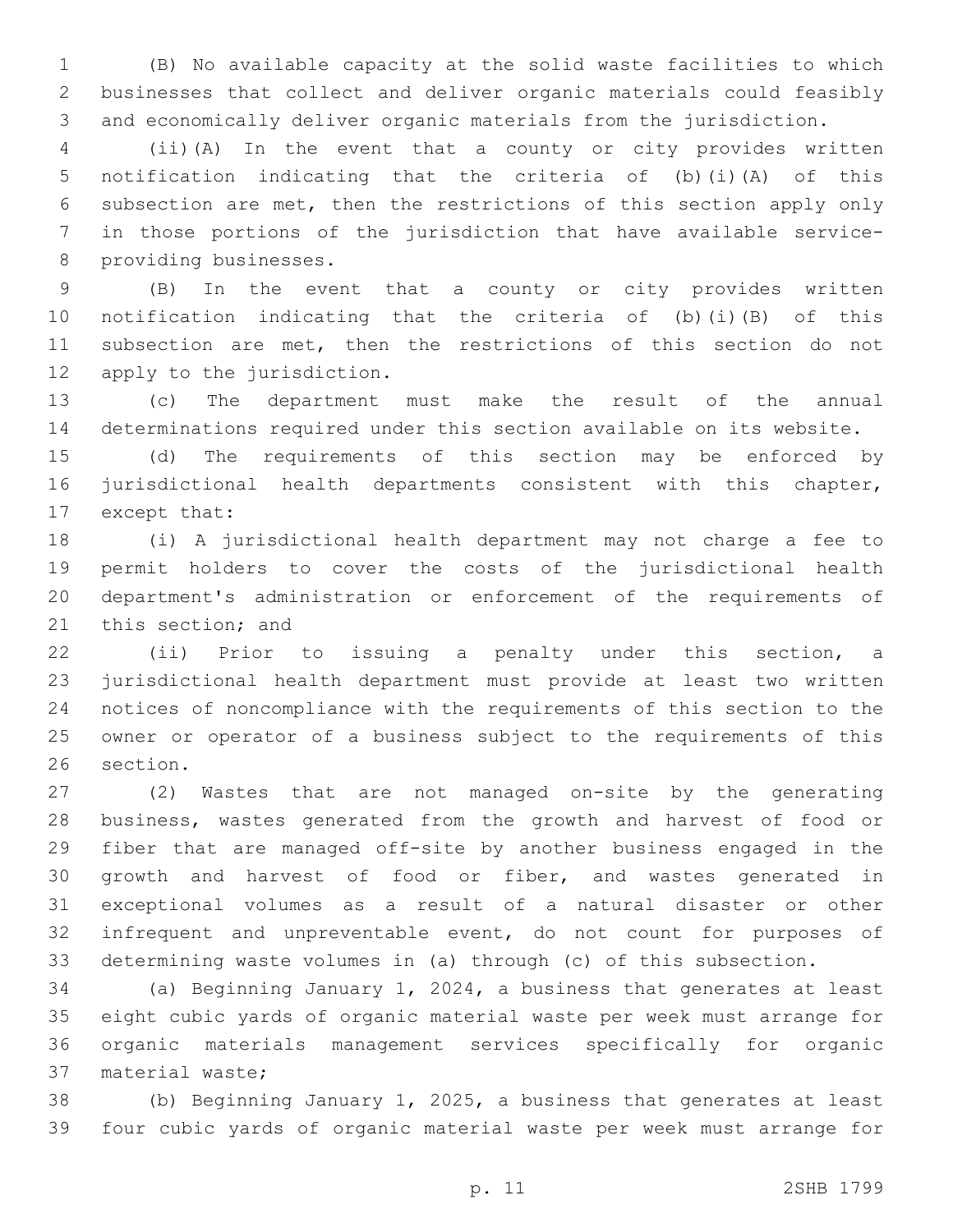organic materials management services specifically for organic 2 material waste; and

 (c) Beginning January 1, 2026, a business that generates at least four cubic yards of solid waste per week shall arrange for organic materials management services specifically for organic material waste, unless the department determines, by rule, that additional reductions in the landfilling of organic materials would be more appropriately and effectively achieved, at reasonable cost to regulated businesses, through the establishment of a different volumetric threshold of solid waste or organic material waste than the threshold of four cubic yards of solid waste per week.

(3) A business may fulfill the requirements of this section by:

 (a) Source separating organic material waste from other waste and subscribing to a service that includes organic material waste 15 collection and organic materials management;

 (b) Managing its organic material waste on-site or self-haul its own organic material waste for organic materials management; or

 (c) Qualifying for exclusion from the requirements of this section consistent with subsection (1)(b) of this section.

 (4)(a) A business generating organic material waste shall arrange for the services required by this section in a manner that is consistent with state and local laws and requirements applicable to the collection, handling, or recycling of solid and organic material 24 waste.

 (b) Nothing in this section requires a business to dispose of materials in a manner that conflicts with federal or state public health or safety requirements. Nothing in this section requires businesses to dispose of wastes generated in exceptional volumes as a result of a natural disaster or other infrequent and unpreventable event through the options established in subsection (3) of this 31 section.

 (5) When arranging for gardening or landscaping services, the contract or work agreement between a business subject to this section and a gardening or landscaping service must require that the organic material waste generated by those services be managed in compliance 36 with this chapter.

 (6)(a) This section does not limit the authority of a local governmental agency to adopt, implement, or enforce a local organic material waste recycling requirement, or a condition imposed upon a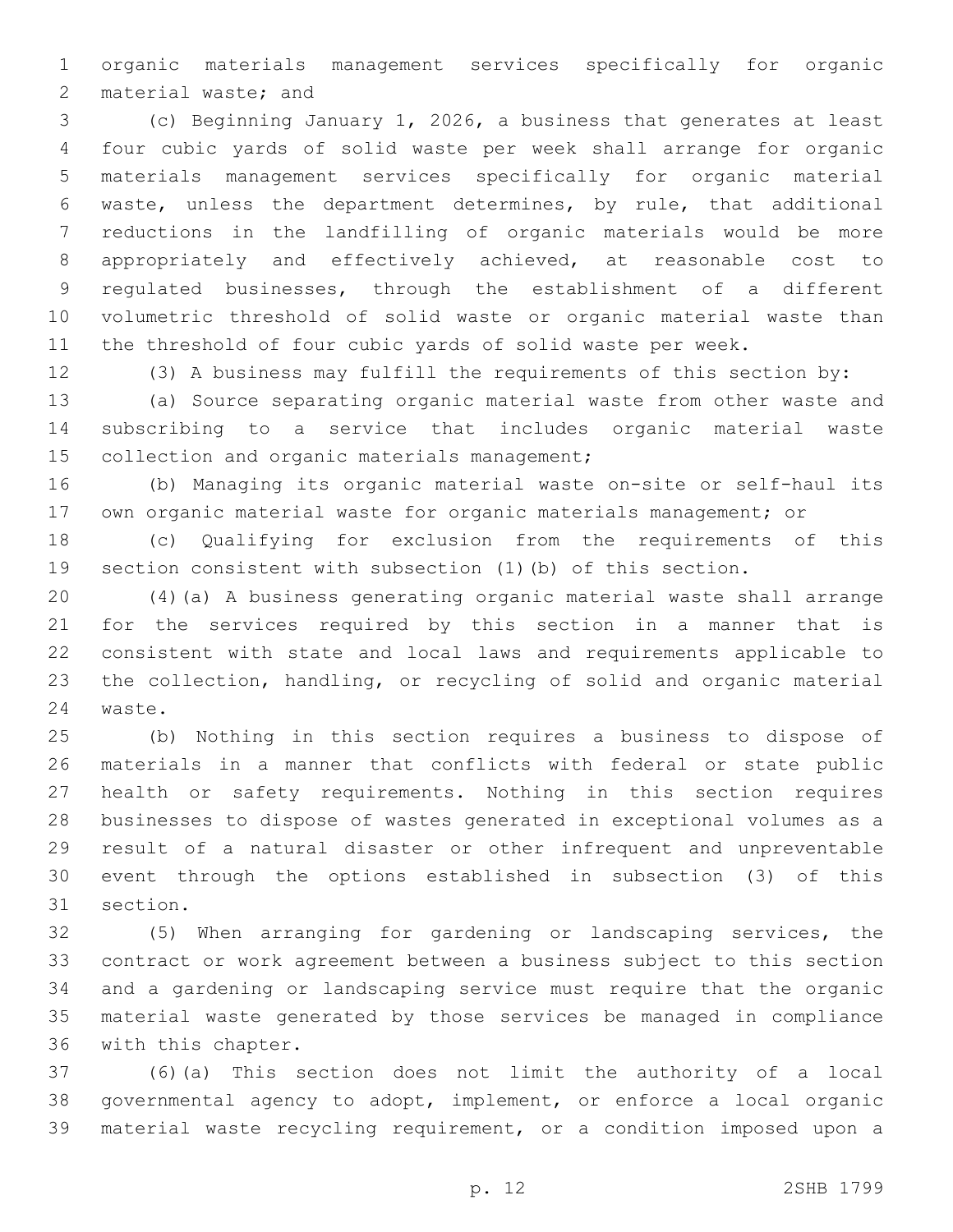self-hauler, that is more stringent or comprehensive than the 2 requirements of this chapter.

 (b) This section does not modify, limit, or abrogate in any 4 manner any of the following:

 (i) A franchise granted or extended by a city, county, city and 6 county, or other local governmental agency;

 (ii) A contract, license, certificate, or permit to collect solid waste previously granted or extended by a city, county, city and 9 county, or other local governmental agency;

 (iii) The existing right of a business to sell or donate its 11 organic materials; and

 (iv) A certificate of convenience and necessity issued to a solid 13 waste collection company under chapter 81.77 RCW.

 (c) Nothing in this section modifies, limits, or abrogates the authority of a local jurisdiction with respect to land use, zoning, or facility siting decisions by or within that local jurisdiction.

 (d) Nothing in this section changes or limits the authority of the Washington utilities and transportation commission to regulate collection of solid waste, including curbside collection of residential recyclable materials, nor does this section change or limit the authority of a city or town to provide the service itself 22 or by contract under RCW 81.77.020.

 (7) The definitions in this subsection apply throughout this section unless the context clearly indicates otherwise.

 (a)(i) "Business" means a commercial or public entity including, but not limited to, a firm, partnership, proprietorship, joint stock company, corporation, or association that is organized as a for-28 profit or nonprofit entity.

 (ii) "Business" does not include a multifamily residential 30 entity.

 (b) "Food waste" has the same meaning as defined in RCW 32 70A.205.715.

## **PART 3**

#### **Updates to the Washington Good Samaritan Act**

 **Sec. 301.** RCW 69.80.031 and 1994 c 299 s 36 are each amended to 36 read as follows:

 (1) This section may be cited as the "good samaritan food 38 donation act."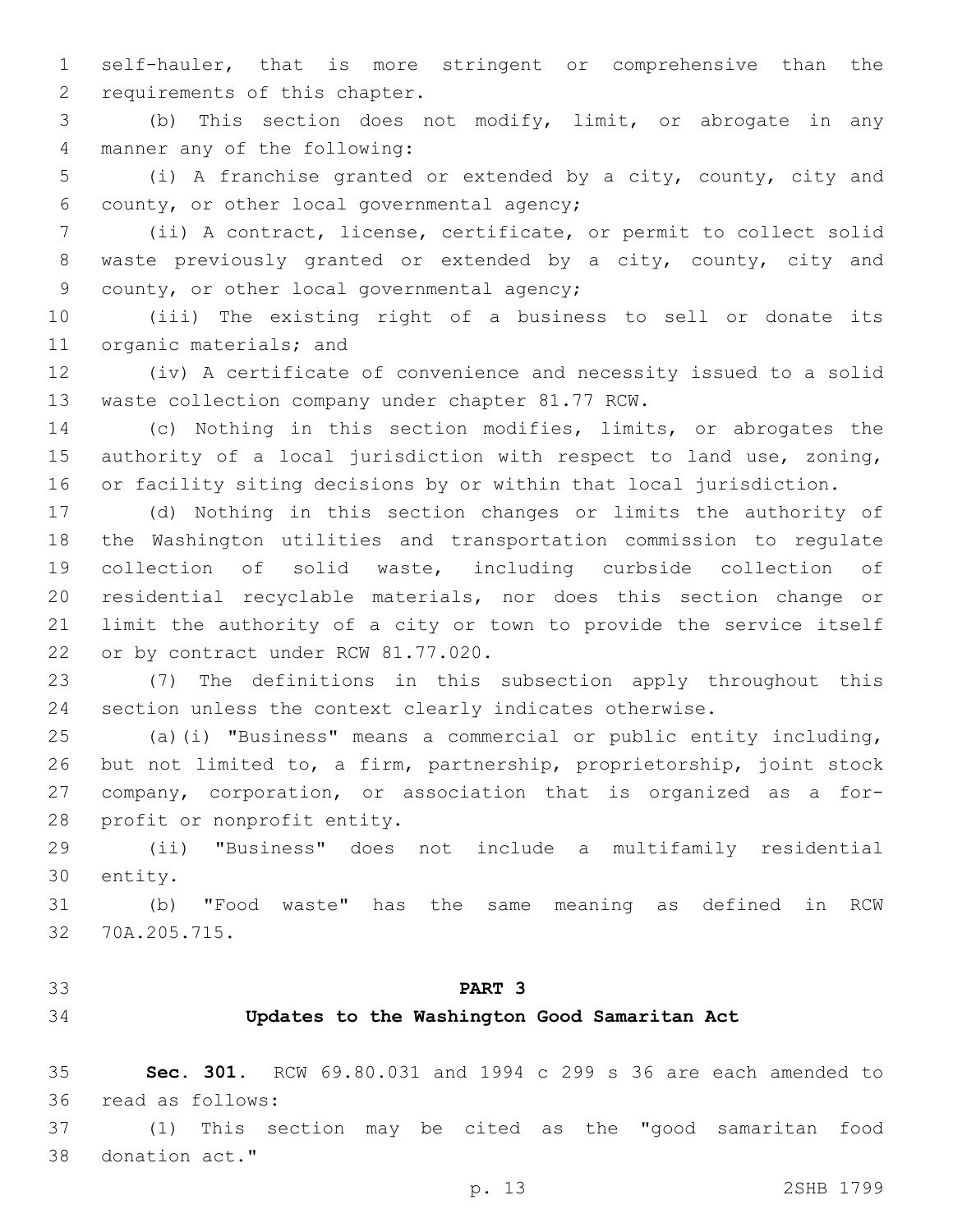(2) ((As used in this section:)) The definitions in this 2 subsection apply throughout this section unless the context clearly requires otherwise.

 (a) "Apparently fit grocery product" means a grocery product that meets ((all quality and)) safety and safety-related labeling standards imposed by federal, state, and local laws and regulations even though the product may not be readily marketable due to appearance, age, freshness, grade, size, surplus, passage of a date on a date label other than a safety or safety-related labeling of a 10 date, or other conditions.

11 (b) "Apparently wholesome food" means food that meets ((all 12 <del>quality and</del>)) safety and safety-related labeling standards imposed by federal, state, and local laws and regulations even though the food may not be readily marketable due to appearance, age, freshness, 15 grade, size, surplus, passage of a date on a date label other than a 16 safety or safety-related labeling of a date, or other conditions.

 (c) "Donate" means to give without requiring anything of monetary value from the recipient, except that the term shall include giving by a nonprofit organization to another nonprofit organization, notwithstanding that the donor organization has charged a nominal fee to the donee organization, if the ultimate recipient or user is not 22 required to give anything of monetary value or is charged only a good 23 samaritan reduced price.

 (d) "Food" means a raw, cooked, processed, or prepared edible substance, ice, beverage, or ingredient used or intended for use in 26 whole or in part for human consumption.

 (e) "Gleaner" means a person who harvests for free distribution to the needy, or for donation to a nonprofit organization for ultimate distribution to the needy, an agricultural crop that has 30 been donated by the owner.

 (f) "Good samaritan reduced price" means the price of an apparently wholesome food or an apparently fit grocery product that 33 is an amount not greater than the cost of handling, administering, and distributing the apparently wholesome food or apparently fit grocery product.

 (g) "Grocery product" means a nonfood grocery product, including a disposable paper or plastic product, household cleaning product, laundry detergent, cleaning product, or miscellaneous household item.

 ( $(\overline{+q})$ ) (h) "Gross negligence" means voluntary and conscious conduct by a person with knowledge, at the time of the conduct, that

p. 14 2SHB 1799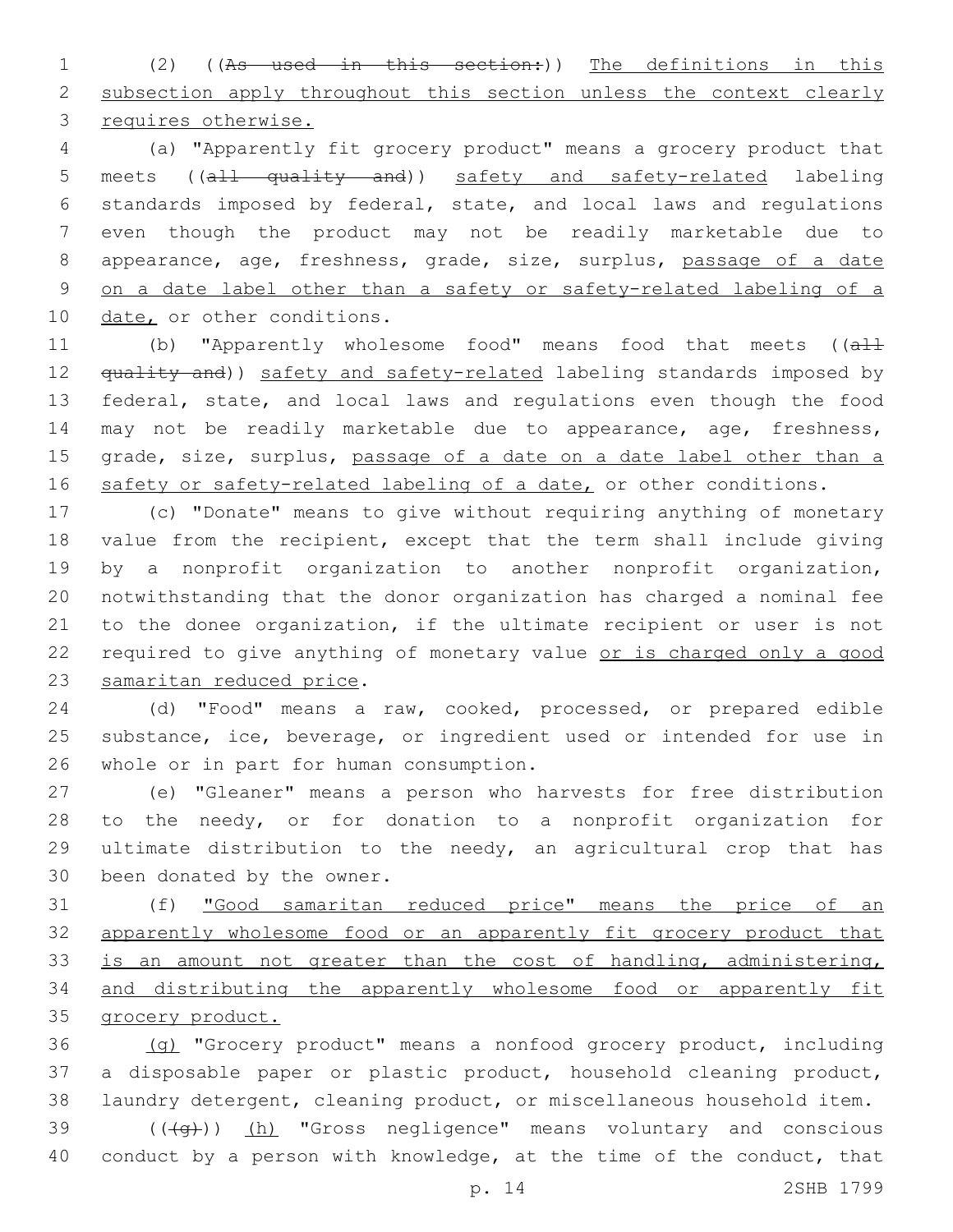the conduct is likely to be harmful to the health or well-being of 2 another person.

3 (((+h))) (i) "Intentional misconduct" means conduct by a person with knowledge, at the time of the conduct, that the conduct is harmful to the health or well-being of another person.

6 ( $(\frac{1}{i})$ ) (j) "Nonprofit organization" means an incorporated or 7 unincorporated entity that:

 (i) Is operating for religious, charitable, or educational 9 purposes; and

 (ii) Does not provide net earnings to, or operate in any other 11 manner that inures to the benefit of, any officer, employee, or 12 shareholder of the entity.

 $((\n\leftrightarrow)^{\circ}$   $(k)$  "Person" means an individual, corporation, partnership, organization, association, or governmental entity, including a retail grocer, wholesaler, hotel, motel, manufacturer, restaurant, caterer, farmer, and nonprofit food distributor or hospital. In the case of a corporation, partnership, organization, association, or governmental entity, the term includes an officer, director, partner, deacon, trustee, councilmember, or other elected or appointed individual responsible for the governance of the entity.

21 (1) "Qualified direct donor" means any person required to obtain a food establishment permit under chapter 246-215 WAC, as it existed as of January 1, 2022, including a retail grocer, wholesaler, 24 agricultural producer, restaurant, caterer, school food authority, or institution of higher education as defined in RCW 28B.10.016.

 (m)(i) "Safety and safety-related labeling" means a marking intended to communicate information to a consumer related to a food 28 product's safety. "Safety and safety-related labeling" includes any marking that federal or state law requires to be affixed to a food 30 product including, but not limited to, markings placed on infant formula consistent with 21 C.F.R. Sec. 107.20, as that regulation existed as of January 1, 2021.

 (ii) "Safety and safety-related labeling" does not include a pull date required to be placed on perishable packaged food under RCW 15.130.300 or a "best by," "best if used by," "use by," or "sell by" date or similarly phrased date intended to communicate information to a consumer regarding the freshness or quality of a food product.

 (3)(a) A person or gleaner is not subject to civil or criminal liability arising from the nature, age, packaging, or condition of apparently wholesome food or an apparently fit grocery product that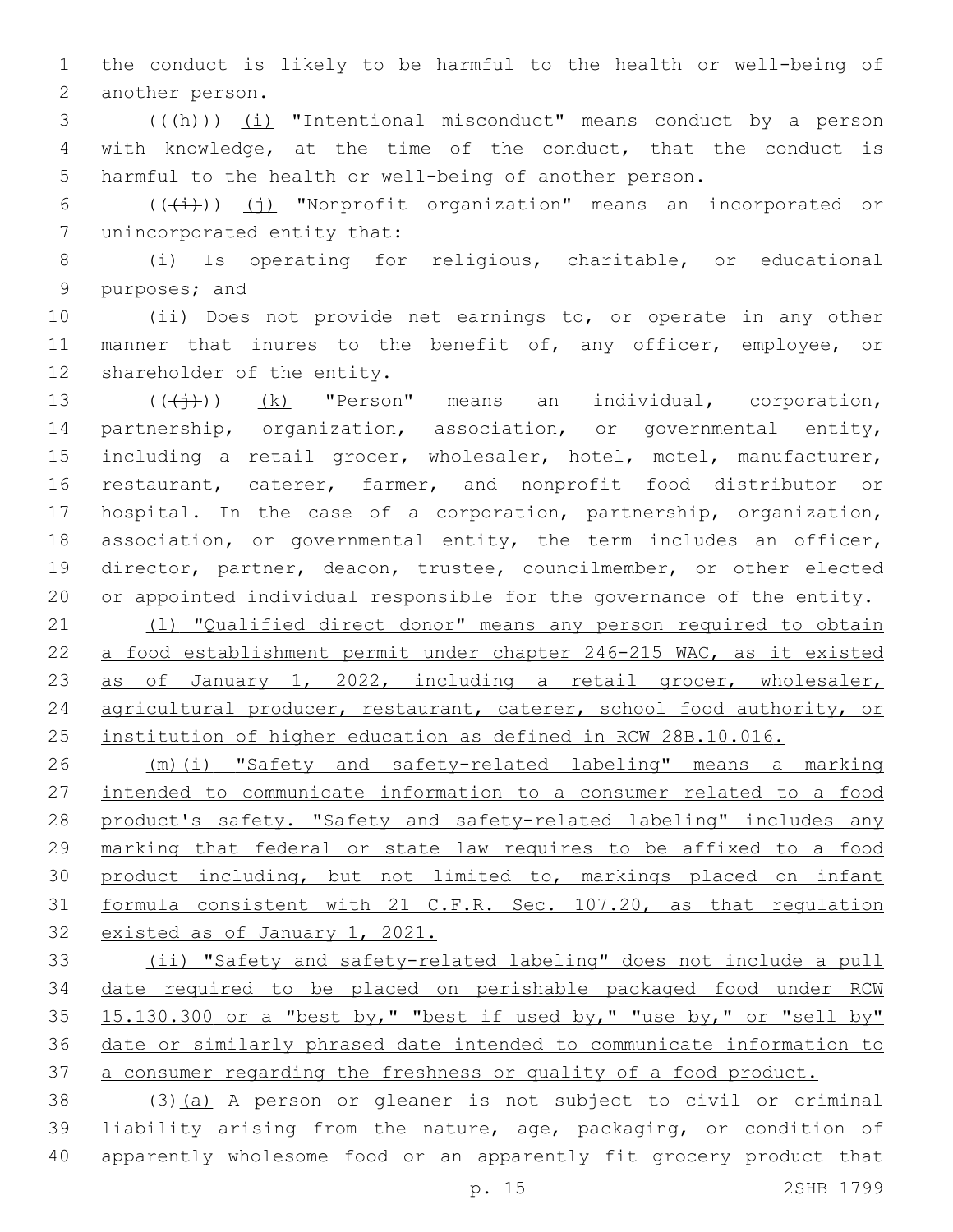the person or gleaner donates in good faith or sells at a good samaritan reduced price to a nonprofit organization for ultimate sale at a good samaritan reduced price, donation, or other distribution to needy individuals, except that this subsection does not apply to an injury to or death of an ultimate user or recipient of the food or grocery product that results from an act or omission of the donor constituting gross negligence or intentional misconduct.

 (b) A qualified direct donor may donate food directly to end recipients for consumption. A qualified direct donor is not subject 10 to civil or criminal liability arising from the nature, age, packaging, or condition of apparently wholesome food or an apparently 12 fit grocery product that the qualified direct donor donates in good 13 faith or sells at a good samaritan reduced price to a needy 14 individual. The donation of nonperishable food that is fit for human 15 consumption, but that has exceeded the labeled shelf-life date 16 recommended by the manufacturer, is an activity covered by the exclusion from civil or criminal liability under this section.

18 (c) The donation of perishable food that is fit for human consumption, but that has exceeded the labeled shelf-life date recommended by the manufacturer, is an activity covered by the exclusion from civil or criminal liability under this section if the person that distributes the food to the end recipient makes a good 23 faith evaluation that the food to be donated is wholesome.

 (4) A person who allows the collection or gleaning of donations 25 on property owned or occupied by the person by gleaners, or paid or unpaid representatives of a nonprofit organization, for ultimate distribution to needy individuals is not subject to civil or criminal liability that arises due to the injury or death of the gleaner or representative, except that this subsection does not apply to an injury or death that results from an act or omission of the person constituting gross negligence or intentional misconduct.

 (5) If some or all of the donated food and grocery products do 33 not meet ((all quality and)) safety and safety-related labeling standards imposed by federal, state, and local laws and regulations, the person or gleaner who donates the food and grocery products is not subject to civil or criminal liability in accordance with this 37 section if the nonprofit organization or other end recipient that 38 receives the donated food or grocery products:

 (a) Is informed by the donor of the distressed or defective 40 condition of the donated food or grocery products;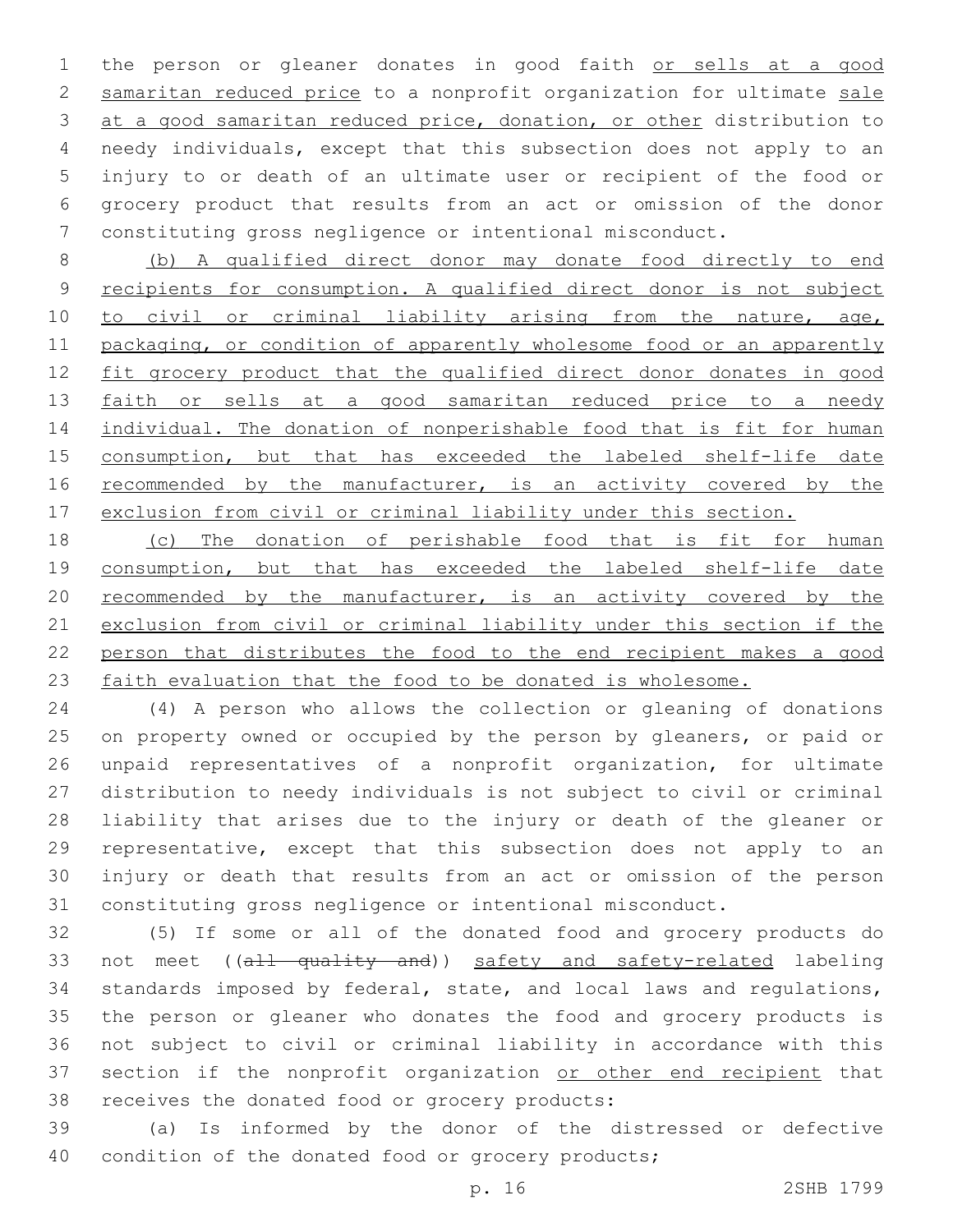(b) Agrees to recondition the donated food or grocery products to 2 comply with all the ((quality and)) safety and safety-related 3 labeling standards prior to distribution; and

 (c) Is knowledgeable of the standards to properly recondition the 5 donated food or grocery product.

(6) This section may not be construed to create liability.

**PART 4**

## **Washington Center for Sustainable Food Management**

 NEW SECTION. **Sec. 401.** The definitions in this section apply throughout this chapter unless the context clearly requires otherwise.

 (1) "Center" means the Washington center for sustainable food 13 management.

(2) "Department" means the department of ecology.

 (3) "Organic material" has the same definition as provided in RCW 70A.205.015.16

 (4) "Plan" means the use food well Washington plan developed 18 under RCW 70A.205.715.

 NEW SECTION. **Sec. 402.** (1) The Washington center for sustainable food management is established within the department, to begin operations by January 1, 2024.

 (2) The purpose of the center is to help coordinate statewide 23 food waste reduction.

(3) The center may perform the following activities:

(a) Coordinate the implementation of the plan;

 (b) Draft plan updates and measure progress towards actions, strategies, and the statewide goals established in section 101 of 28 this act and RCW 70A.205.715(1);

 (c) Maintain a website with current food waste reduction information and guidance for food service establishments, consumers, food processors, hunger relief organizations, and other sources of 32 food waste;

 (d) Provide staff support to multistate food waste reduction 34 initiatives in which the state is participating;

 (e) Maintain the consistency of the plan and other food waste reduction activities with the work of the Washington state 37 conservation commission's food policy forum;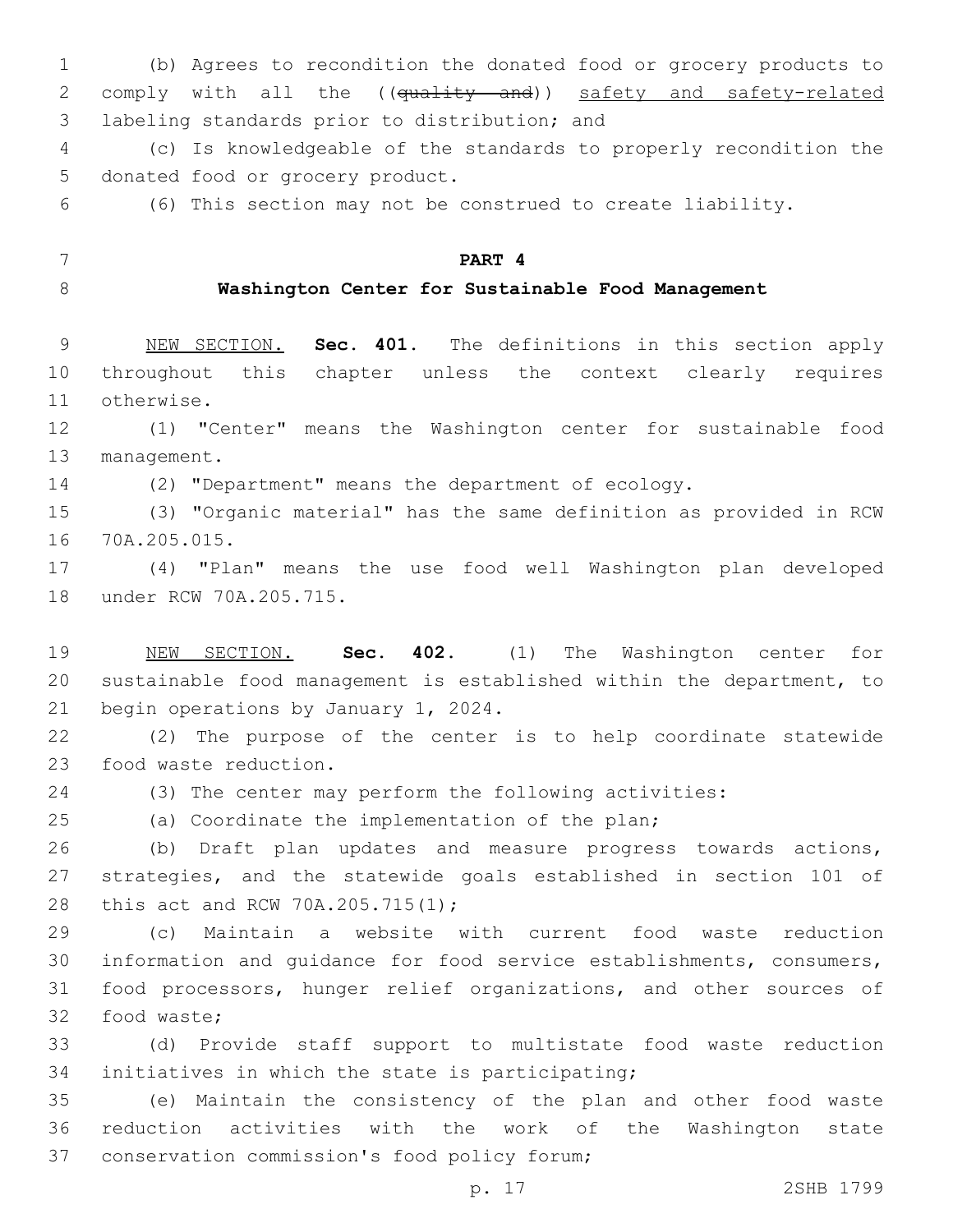(f) Facilitate and coordinate public-private and nonprofit partnerships focused on food waste reduction, including through 3 voluntary working groups;

 (g) Collaborate with federal, state, and local government 5 partners on food waste reduction initiatives;

 (h) Develop and maintain maps or lists of locations of the food systems of Washington that identify food flows, where waste occurs, 8 and opportunities to prevent food waste;

 (i)(i) Collect and maintain data on food waste and wasted food in a manner that is generally consistent with the methods of collecting and maintaining such data used by federal agencies or in other 12 jurisdictions, or both, to the greatest extent practicable;

 (ii) Develop measurement methodologies and tools to uniformly track food donation data, food waste prevention data, and associated 15 climate impacts resultant from food waste reduction efforts;

 (j) Research and develop emerging organic materials and food 17 waste reduction markets;

 (k)(i) Develop and maintain statewide food waste reduction and food waste contamination reduction campaigns, in consultation with other state agencies and other stakeholders, including the development of waste prevention and food waste recovery promotional materials for distribution. These promotional materials may include online information, newsletters, bulletins, or handouts that inform food service establishment operators about the protections from civil and criminal liability under federal law and under RCW 69.80.031 when 26 donating food; and

 (ii) Develop guidance in support of distribution of promotional 28 materials, including by:

 (A) Local health officers, at no cost to regulated food service establishments, including as part of normal, routine inspections of 31 food service establishments; and

 (B) State agencies, including the department of health and the department of agriculture, in conjunction with their statutory roles and responsibilities in regulating, monitoring, and supporting safe 35 food supply chains and systems;

 (l) Distribute and monitor grants dedicated to food waste 37 prevention, rescue, and recovery; and

 (m) Research and provide education, outreach, and technical assistance to local governments in support of the adoption of solid waste ordinances or policies that establish a financial disincentive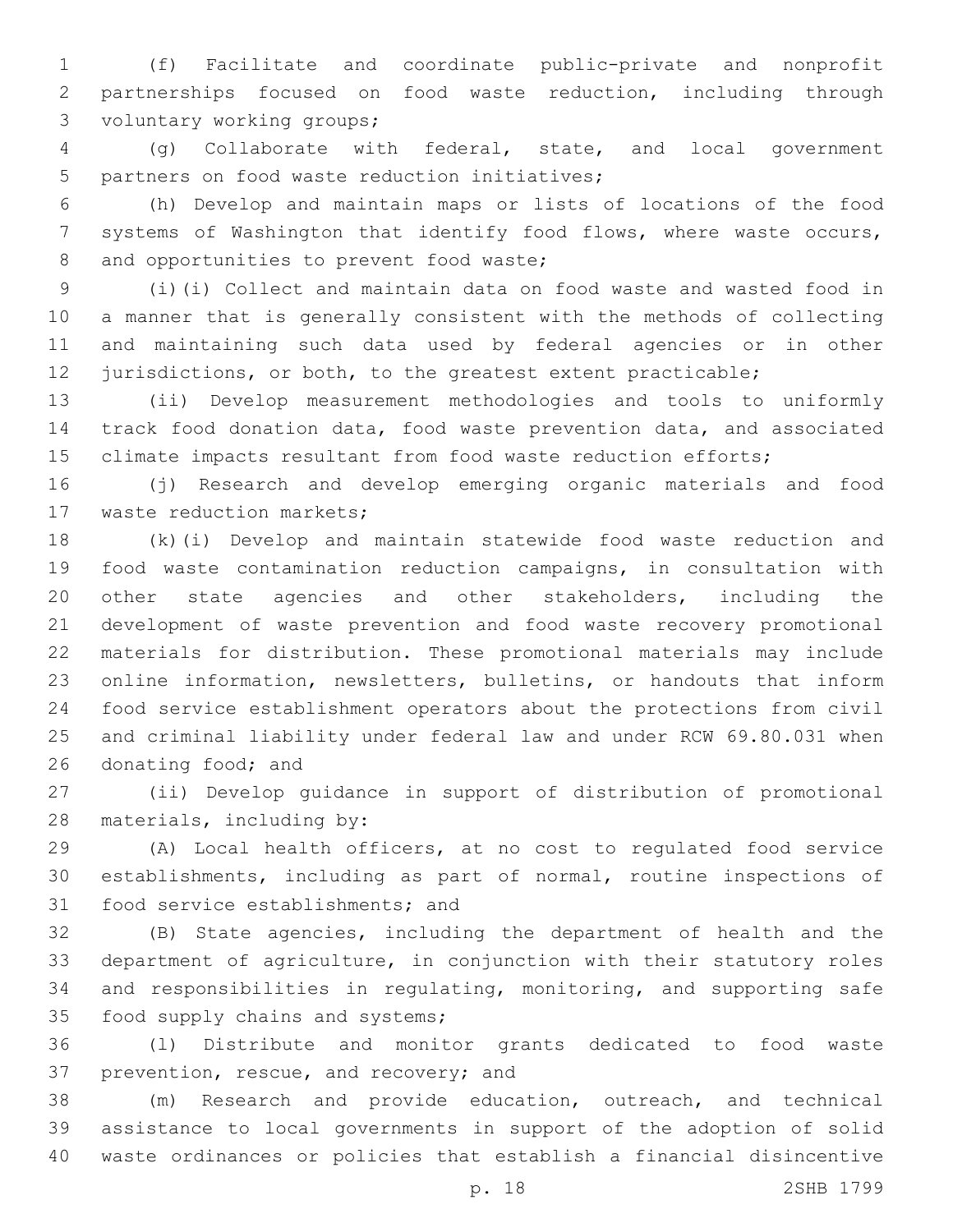for the generation of organic waste and for the ultimate disposal of 2 organic materials in landfills.

 (4) The department may enter into an interagency agreement with the department of health, the department of agriculture, or other state agencies as necessary to fulfill the responsibilities of the 6 center.

 (5) The department may adopt any rules necessary to implement and enforce this chapter including, but not limited to, measures for the 9 center's performance.

 NEW SECTION. **Sec. 403.** A new section is added to chapter 11 70A.205 RCW to read as follows:

 (1) In order to obtain data as necessary to support the goals of the Washington center for sustainable food management created in section 402 of this act and to achieve the goals of RCW 70A.205.715(1), the department may establish a voluntary reporting protocol for the receipt of reports by businesses that donate food under RCW 69.80.031 and recipients of the donated food, and may encourage the use of this voluntary reporting protocol by the businesses and recipients. The department may also request that a donating business or recipient of donated food provide information to the department regarding the volumes, types, and timing of food managed by the donating facility or business, and food waste and wasted food generated by the donating facility or business. To the extent practicable, the department must seek to obtain information under this section in a manner compatible with any information reported to the department of agriculture under RCW 43.23.290, and in a manner that minimizes the reporting and information-provision 28 burdens of donating businesses and recipients.

 (2) For the purposes of this subsection, "food waste" and "wasted food" have the same meaning as defined in RCW 70A.205.715.

 **Sec. 404.** RCW 69.80.040 and 1983 c 241 s 4 are each amended to 32 read as follows:

 The department of agriculture shall maintain an information and referral service for persons and organizations that have notified the department of their desire to participate in the food donation 36 program under this chapter. The department must coordinate with the department of ecology to ensure that the information and referral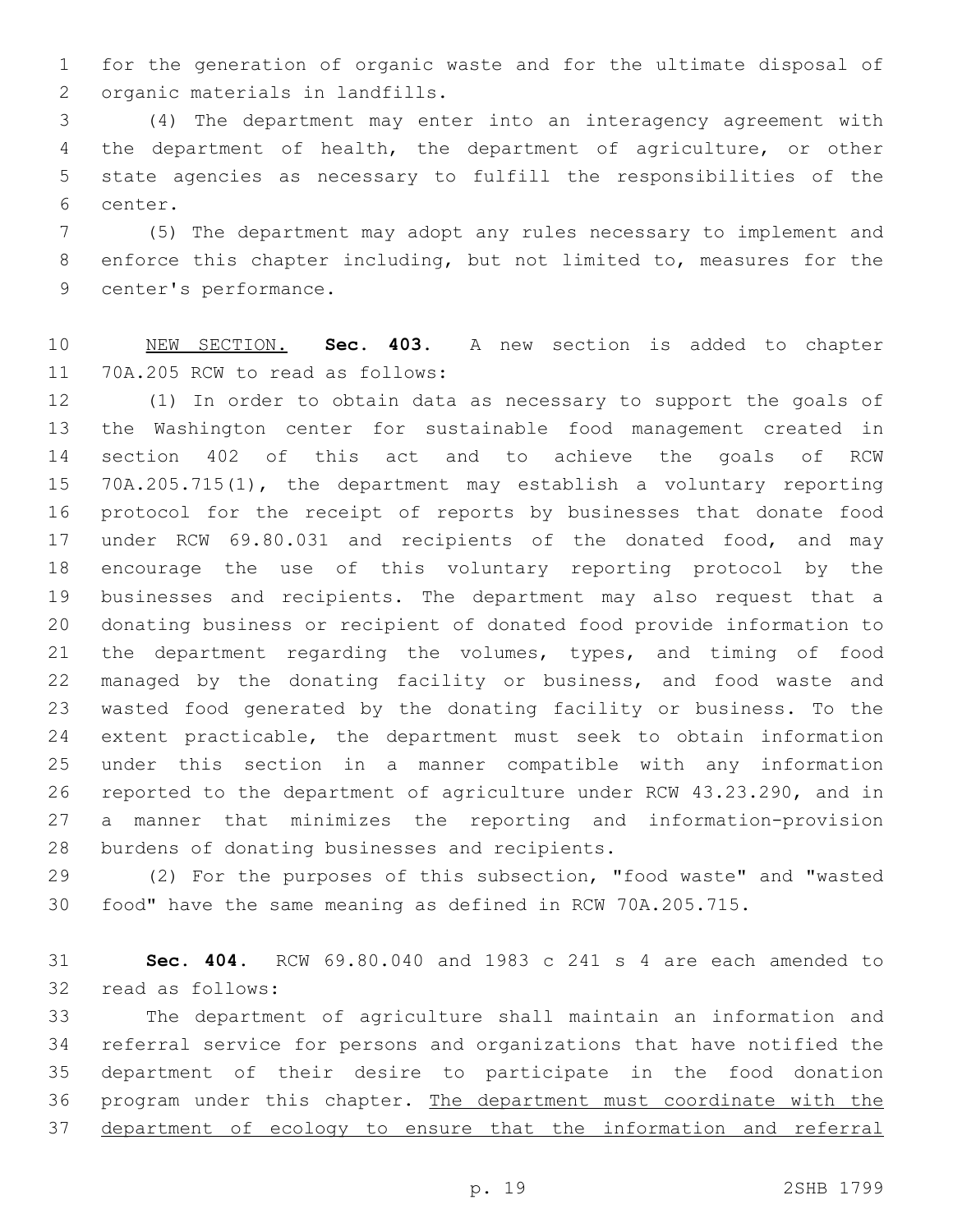service required under this section is implemented in a manner

consistent with the activities of sections 402 and 403 of this act.

#### **PART 5**

# **Funding and Incentives for Methane Emissions Reduction Activities Associated with Organic Materials Management**

 **Sec. 501.** RCW 89.08.615 and 2020 c 351 s 3 are each amended to 7 read as follows:

 (1) The commission shall develop a sustainable farms and fields grant program in consultation with the department of agriculture, Washington State University, and the United States department of agriculture natural resources conservation service.

 (2) As funding allows, the commission shall distribute funds, as appropriate, to conservation districts and other public entities to help implement the projects approved by the commission.

15 (3) No more than ((fifteen)) 15 percent of the funds may be used by the commission to develop, or to consult or contract with private 17 or public entities, such as universities or conservation districts, 18 to develop:

 (a) An educational public awareness campaign and outreach about 20 the sustainable farm and field program; or

 (b) The grant program, including the production of analytical tools, measurement estimation and verification methods, cost-benefit 23 measurements, and public reporting methods.

 (4) No more than five percent of the funds may be used by the commission to cover the administrative costs of the program.

26 (5) No more than ((twenty)) 20 percent of the funds may be 27 awarded to any single grant applicant.

(6) Allowable uses of grant funds include:28

 (a) Annual payments to enrolled participants for successfully 30 delivered carbon storage or reduction;

(b) Up-front payments for contracted carbon storage;

32 (c) Down payments on equipment;

33 (d) Purchases of equipment;

 (e) Purchase of seed, seedlings, spores, animal feed, and 35 amendments;

 (f) Services to landowners, such as the development of site- specific conservation plans to increase soil organic levels or to increase usage of precision agricultural practices, or design and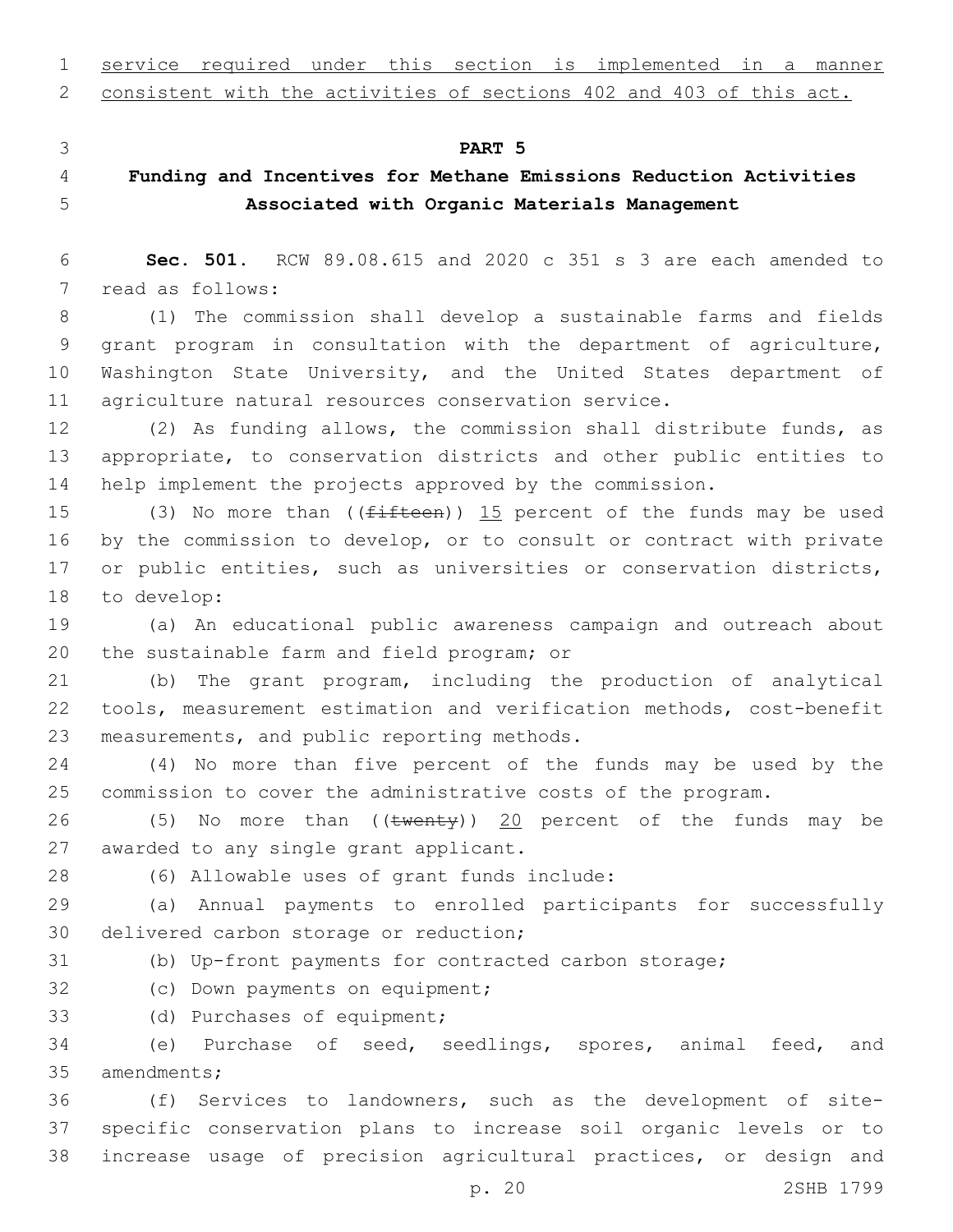implementation of best management practices to reduce livestock emissions; ((and))

 (g) The purchase of compost spreading equipment, or financial assistance to farmers to purchase compost spreading equipment, for the annual use for at least three years of volumes of compost determined by the commission to be significant from materials 7 composted at a site that is not owned or operated by the farmer;

 (h) Scientific studies to evaluate and quantify the greenhouse gas emissions avoided as a result of using crop residues as a biofuel feedstock or to identify management practices that increase the greenhouse gas emissions avoided as a result of using crop residues 12 as a biofuel feedstock;

13 (i) Efforts to support the farm use of anaerobic digester 14 digestate, including scientific studies, education and outreach to 15 farmers, and the purchase or lease of digestate spreading equipment; and

17 (i) Other equipment purchases or financial assistance deemed appropriate by the commission to fulfill the intent of RCW 89.08.610 19 through 89.08.635.

 (7) Grant applications are eligible for costs associated with 21 technical assistance.

 (8) Conservation districts and other public entities may apply for a single grant from the commission that serves multiple farmers.

 (9) Grant applicants may apply to share equipment purchased with grant funds. Applicants for equipment purchase grants issued under this grant program may be farm, ranch, or aquaculture operations coordinating as individual businesses or as formal cooperative ventures serving farm, ranch, or aquaculture operations. Conservation districts, separately or jointly, may also apply for grant funds to 30 operate an equipment sharing program.

 (10) No contract for carbon storage or changes to management 32 practices may exceed (( $t$ wenty-five)) 25 years. Grant contracts that include up-front payments for future benefits must be conditioned to include penalties for default due to negligence on the part of the 35 recipient.

 (11) The commission shall attempt to achieve a geographically fair distribution of funds across a broad group of crop types, soil 38 management practices, and farm sizes.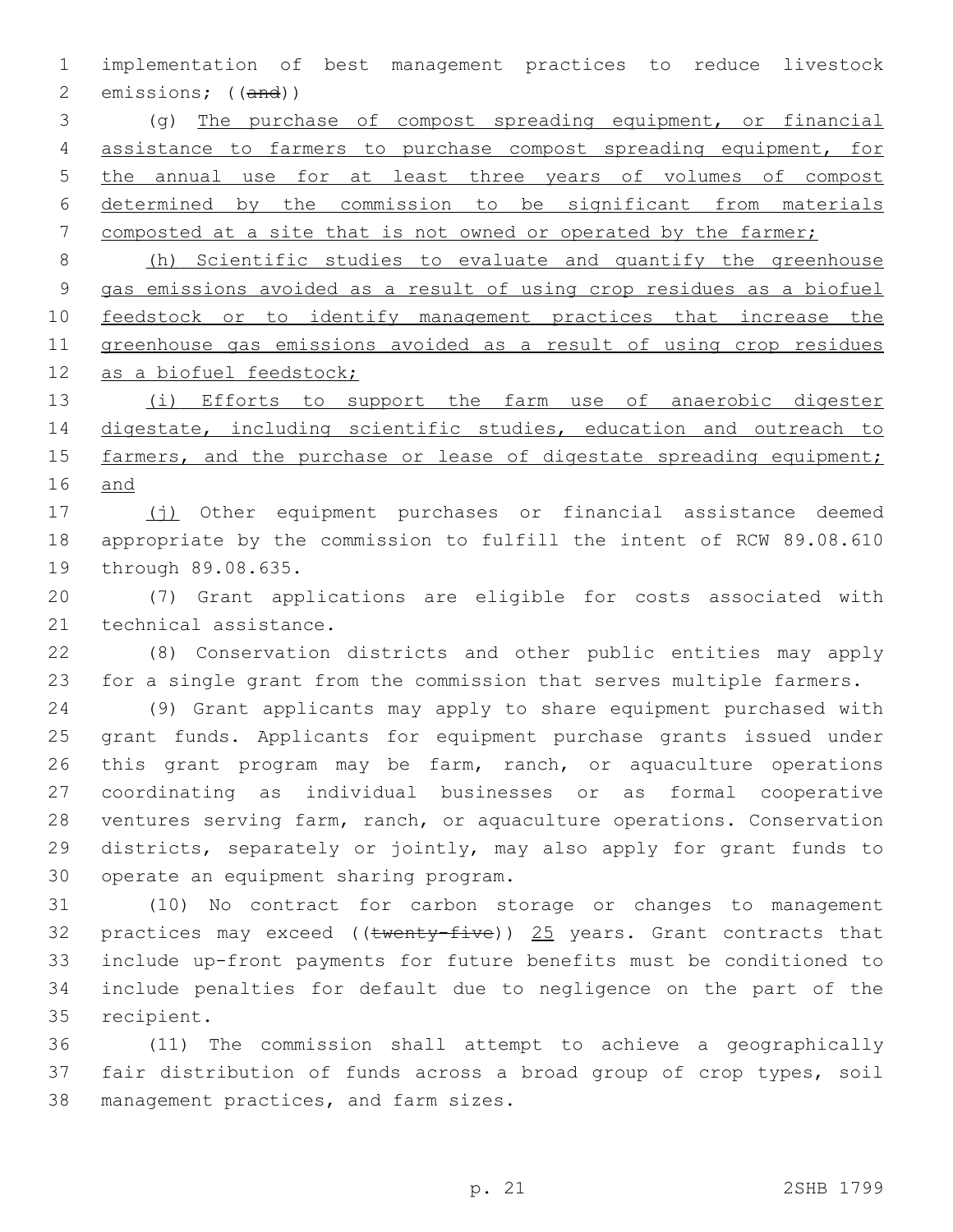(12) Any applications involving state lands leased from the department of natural resources must include the department's 3 approval.

 NEW SECTION. **Sec. 502.** A new section is added to chapter 15.04 5 RCW to read as follows:

 (1)(a) Subject to the availability of amounts appropriated for this specific purpose, the department must establish and implement a compost reimbursement program to reimburse farming operations in the state for purchasing and using compost products that were not 10 generated by the farming operation, including transportation, 11 spreading equipment, labor, fuel, and maintenance costs associated with spreading equipment. The grant reimbursements under the program 13 begin July 1, 2023.

 (b) For the purposes of this program, "farming operation" means: A commercial agricultural, silvicultural, or aquacultural facility or pursuit, including the care and production of livestock and livestock 17 products, poultry and poultry products, apiary products, and plant and animal production for nonfood uses; the planting, cultivating, harvesting, and processing of crops; and the farming or ranching of any plant or animal species in a controlled salt, brackish, or 21 freshwater environment.

 (2) To be eligible to participate in the reimbursement program, a farming operation must complete an eligibility review with the department prior to transporting or applying any compost products for which reimbursement is sought under this section. The purpose of the review is for the department to ensure that the proposed transport and application of compost products is consistent with the department's agricultural pest control rules established under chapter 17.24 RCW. A farming operation must also verify that it will allow soil sampling to be conducted by the department upon request before compost application and until at least 10 years after the last grant funding is used by the farming operation, as necessary to establish a baseline of soil quality and carbon storage and for subsequent department evaluations to assist the department's reporting requirements under subsection (8) of this section.

 (3) The department must create a form for eligible farming operations to apply for cost reimbursement for costs from purchasing and using compost from facilities with solid waste handling permits, including transportation, equipment, spreading, and labor costs. All

p. 22 2SHB 1799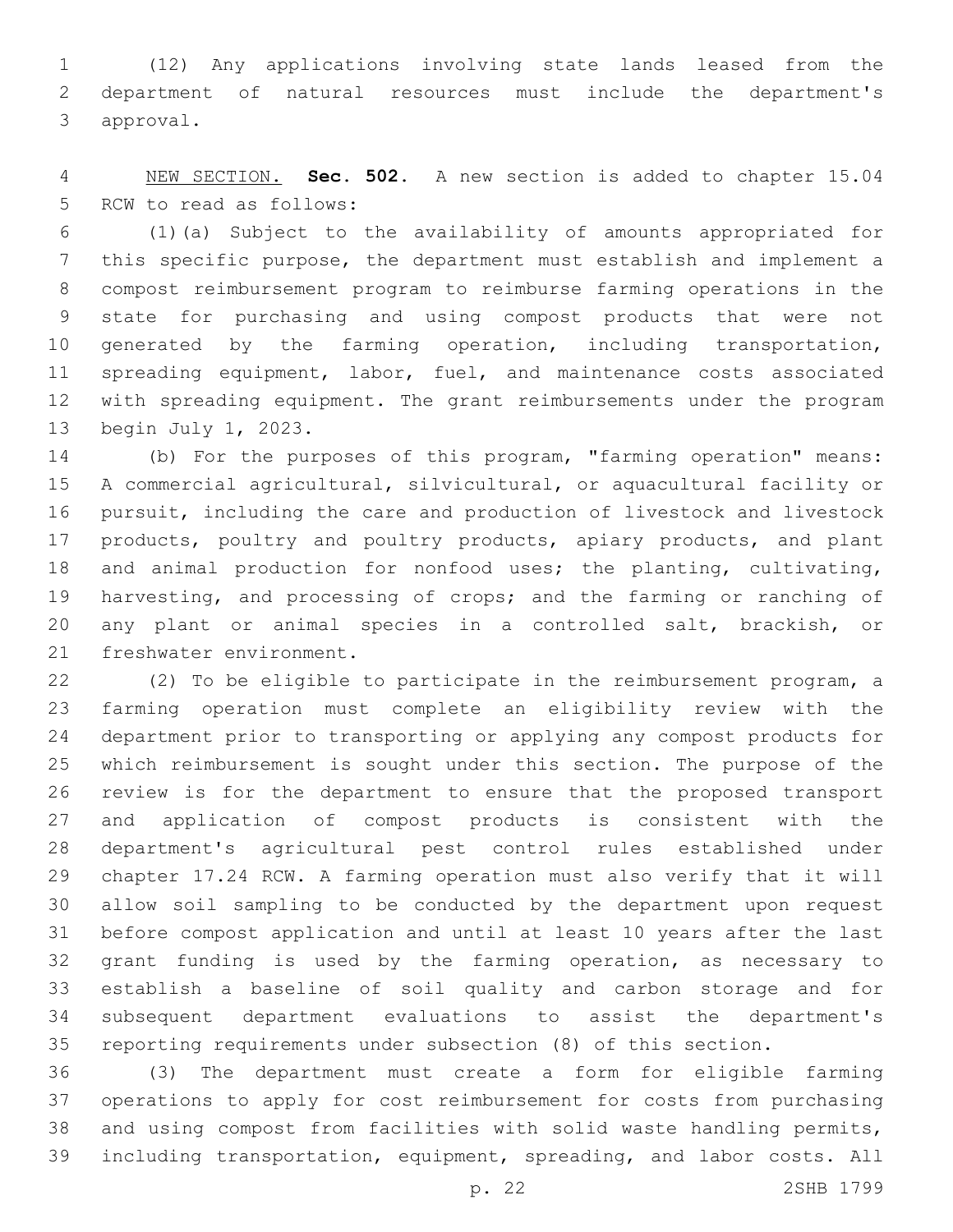applications for cost reimbursement must be submitted on the form along with invoices, receipts, or other documentation acceptable to the department of the costs of purchasing and using compost products for which the applicant is requesting reimbursement, as well as a brief description of what each purchased item will be used for. The department may request that an applicant provide information to verify the source, size, sale weight, or amount of compost products purchased and the cost of transportation, equipment, spreading, and labor. The applicant must also declare that it is not seeking 10 reimbursement for purchase or labor costs for:

11 (a) Its own compost products; or

 (b) Compost products that it has transferred, or intends to transfer, to another individual or entity, whether or not for 14 compensation.

 (4) A farming operation may submit only one application per fiscal year for purchases made and usage costs incurred during the fiscal year that begins on July 1st and ends on June 30th of each fiscal year in which the program is in effect. Applications for reimbursement must be filed before the end of the fiscal year in which purchases were made and usage costs incurred.

 (5) The department must distribute reimbursement funds, subject 22 to the following limitations:

 (a) A farming operation is not eligible to receive reimbursement if the farming operation's application was not found eligible for reimbursement by the department prior to transport or use under 26 subsection (2) of this section;

 (b) A farming operation is not eligible to receive reimbursement for more than 50 percent of the costs it incurs each fiscal year for the purchase and use of compost products, including transportation, 30 equipment, spreading, and labor costs;

 (c) A farming operation is not eligible to receive more than 32 \$10,000 per fiscal year;

 (d) A farming operation is not eligible to receive reimbursement for its own compost products or compost products that it has transferred, or intends to transfer, to another individual or entity, 36 whether or not for compensation; and

 (e) A farming operation is not eligible to receive reimbursement for compost products that were not purchased from a facility with a 39 solid waste handling permit.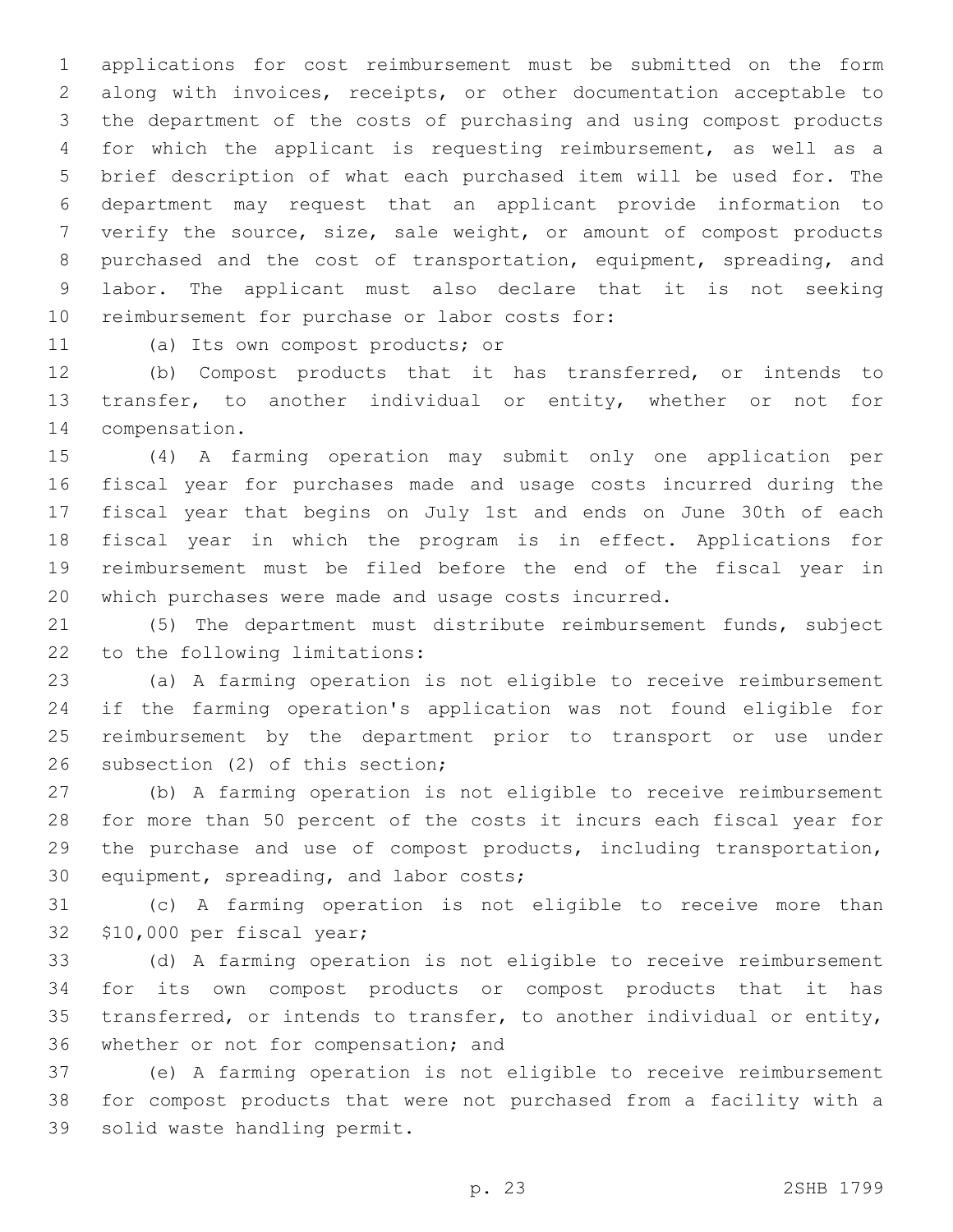(6) The applicant shall indemnify and hold harmless the state and its officers, agents, and employees from all claims arising out of or resulting from the compost products purchased that are subject to the compost reimbursement program under this section.4

 (7) There is established within the department a compost reimbursement program manager position. The compost reimbursement program manager must possess knowledge and expertise in the area of program management necessary to carry out the duties of the position, 9 which are to:

 (a) Facilitate the division and distribution of available costs 11 for reimbursement; and

 (b) Manage the day-to-day coordination of the compost 13 reimbursement program.

 (8) In compliance with RCW 43.01.036, the department must submit an annual report to the appropriate committees of the legislature by January 15th of each year of the program in which grants have been 17 issued or completed. The report must include:

 (a) The amount of compost for which reimbursement was sought 19 under the program;

 (b) The qualitative or quantitative effects of the program on 21 soil quality and carbon storage; and

 (c) An evaluation of the benefits and costs to the state of expanding or furthering the strategies promoted in the program.

 **Sec. 503.** RCW 43.155.020 and 2017 3rd sp.s. c 10 s 2 are each 25 amended to read as follows:

 The definitions in this section apply throughout this chapter 27 unless the context clearly requires otherwise.

 (1) "Board" means the public works board created in RCW 43.155.030.29

 (2) "Capital facility plan" means a capital facility plan required by the growth management act under chapter 36.70A RCW or, for local governments not fully planning under the growth management 33 act, a plan required by the public works board.

(3) "Department" means the department of commerce.

 (4) "Financing guarantees" means the pledge of money in the public works assistance account, or money to be received by the public works assistance account, to the repayment of all or a portion of the principal of or interest on obligations issued by local 39 governments to finance public works projects.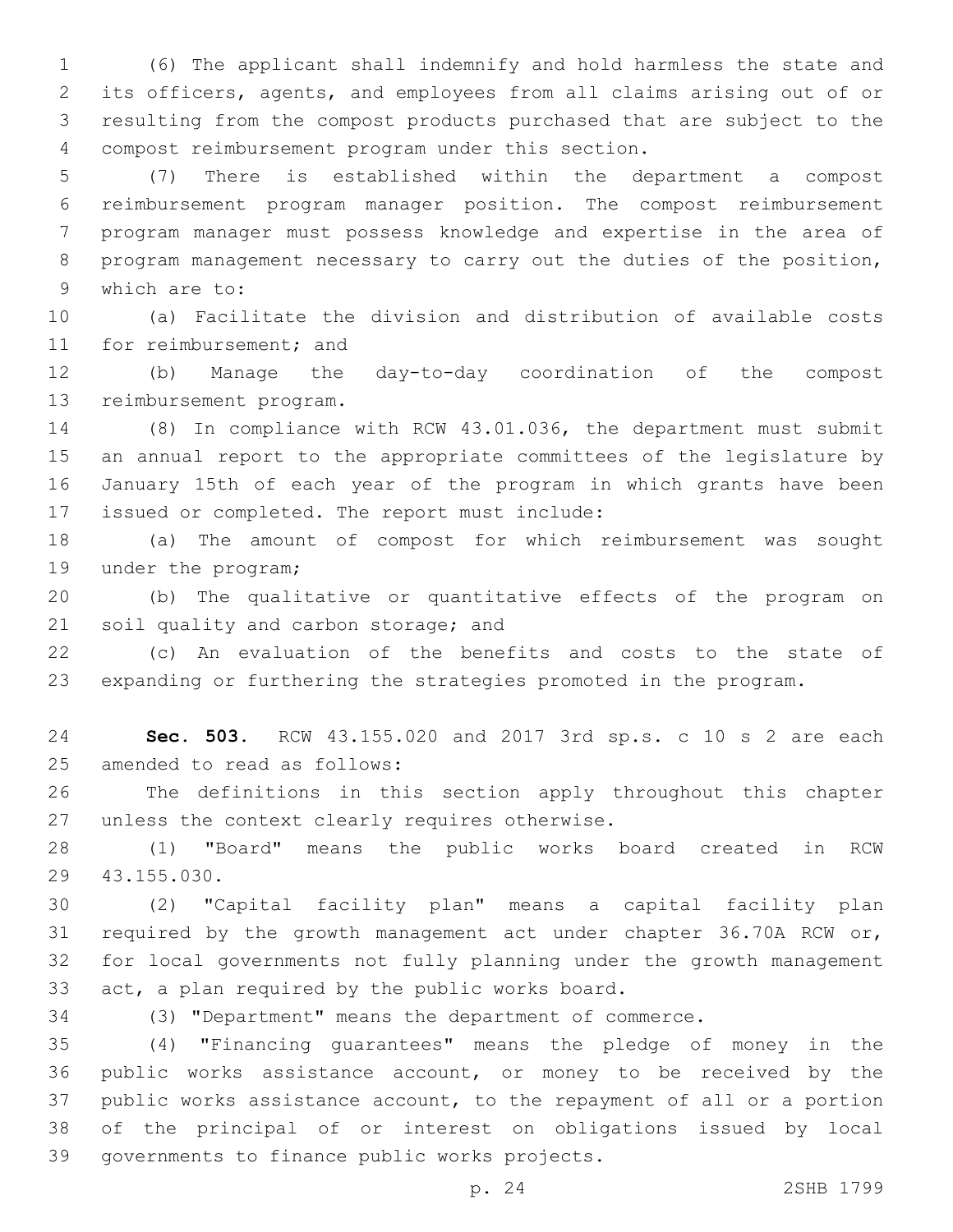(5) "Local governments" means cities, towns, counties, special purpose districts, and any other municipal corporations or quasi- municipal corporations in the state excluding school districts and port districts.4

 (6) "Public works project" means a project of a local government for the planning, acquisition, construction, repair, reconstruction, replacement, rehabilitation, or improvement of streets and roads, 8 bridges, water systems, or storm and sanitary sewage systems, lead remediation of drinking water systems, and solid waste facilities, including recycling facilities and composting and other organic materials management facilities. A planning project may include the compilation of biological, hydrological, or other data on a county, drainage basin, or region necessary to develop a base of information 14 for a capital facility plan.

 (7) "Solid waste or recycling project" means remedial actions necessary to bring abandoned or closed landfills into compliance with 17 regulatory requirements and the repair, restoration, and replacement of existing solid waste transfer, recycling facilities, and landfill projects limited to the opening of landfill cells that are in 20 existing and permitted landfills.

 (8) "Technical assistance" means training and other services provided to local governments to: (a) Help such local governments plan, apply, and qualify for loans, grants, and financing guarantees from the board, and (b) help local governments improve their ability 25 to plan for, finance, acquire, construct, repair, replace, 26 rehabilitate, and maintain public facilities.

 (9) "Value planning" means a uniform approach to assist in decision making through systematic evaluation of potential 29 alternatives to solving an identified problem.

# **PART 6**

### **Organic Materials Management Facility Siting**

 **Sec. 601.** RCW 36.70.330 and 1985 c 126 s 3 are each amended to 33 read as follows:

 The comprehensive plan shall consist of a map or maps, and descriptive text covering objectives, principles and standards used to develop it, and shall include each of the following elements:

 (1) A land use element which designates the proposed general distribution and general location and extent of the uses of land for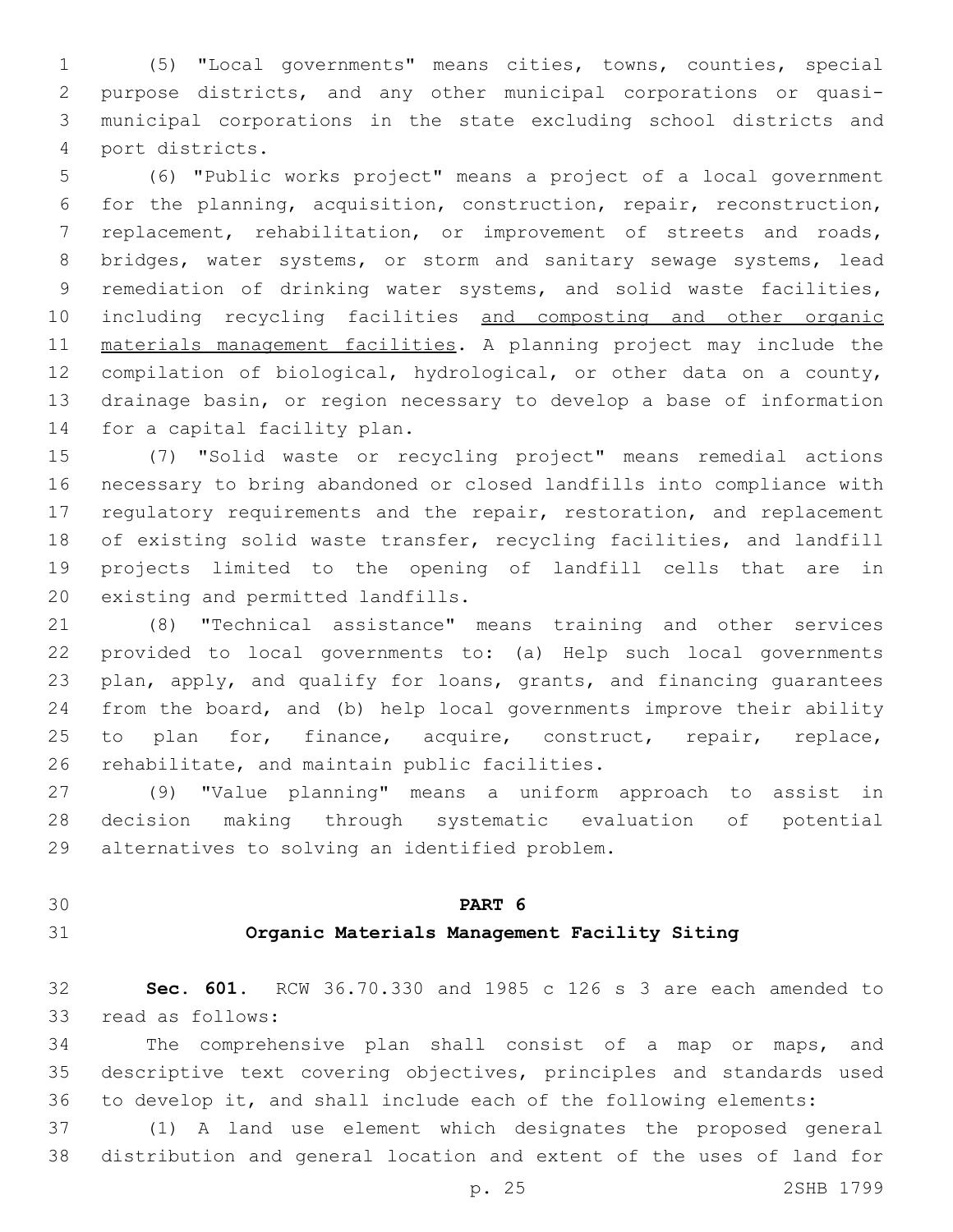agriculture, housing, commerce, industry, recreation, education, public buildings and lands, and other categories of public and private use of land, including a statement of the standards of population density and building intensity recommended for the various areas in the jurisdiction and estimates of future population growth in the area covered by the comprehensive plan, all correlated with the land use element of the comprehensive plan. The land use element shall also provide for protection of the quality and quantity of groundwater used for public water supplies and shall review drainage, flooding, and stormwater runoff in the area and nearby jurisdictions and provide guidance for corrective actions to mitigate or cleanse those discharges that pollute Puget Sound or waters entering Puget Sound. Development regulations to implement comprehensive plans that 14 are newly developed, updated, or amended after January 1, 2025, must allow for the siting of organic materials management facilities in the areas identified in RCW 70A.205.040(3)(a)(i) to the extent necessary to provide for the establishment of the organic materials management volumetric capacity identified under RCW 19 70A.205.040(3)(a)(ii);

 (2) A circulation element consisting of the general location, 21 alignment and extent of major thoroughfares, major transportation routes, trunk utility lines, and major terminal facilities, all of which shall be correlated with the land use element of the 24 comprehensive plan;

 (3) Any supporting maps, diagrams, charts, descriptive material and reports necessary to explain and supplement the above elements.

 NEW SECTION. **Sec. 602.** A new section is added to chapter 36.70A 28 RCW to read as follows:

 Development regulations to implement comprehensive plans that are newly developed, updated, or amended after January 1, 2025, must allow for the siting of organic materials management facilities in the areas identified in RCW 70A.205.040(3)(a)(i) to the extent necessary to provide for the establishment of the organic materials management volumetric capacity identified under RCW 35 70A.205.040(3)(a)(ii).

 NEW SECTION. **Sec. 603.** A new section is added to chapter 35.63 37 RCW to read as follows: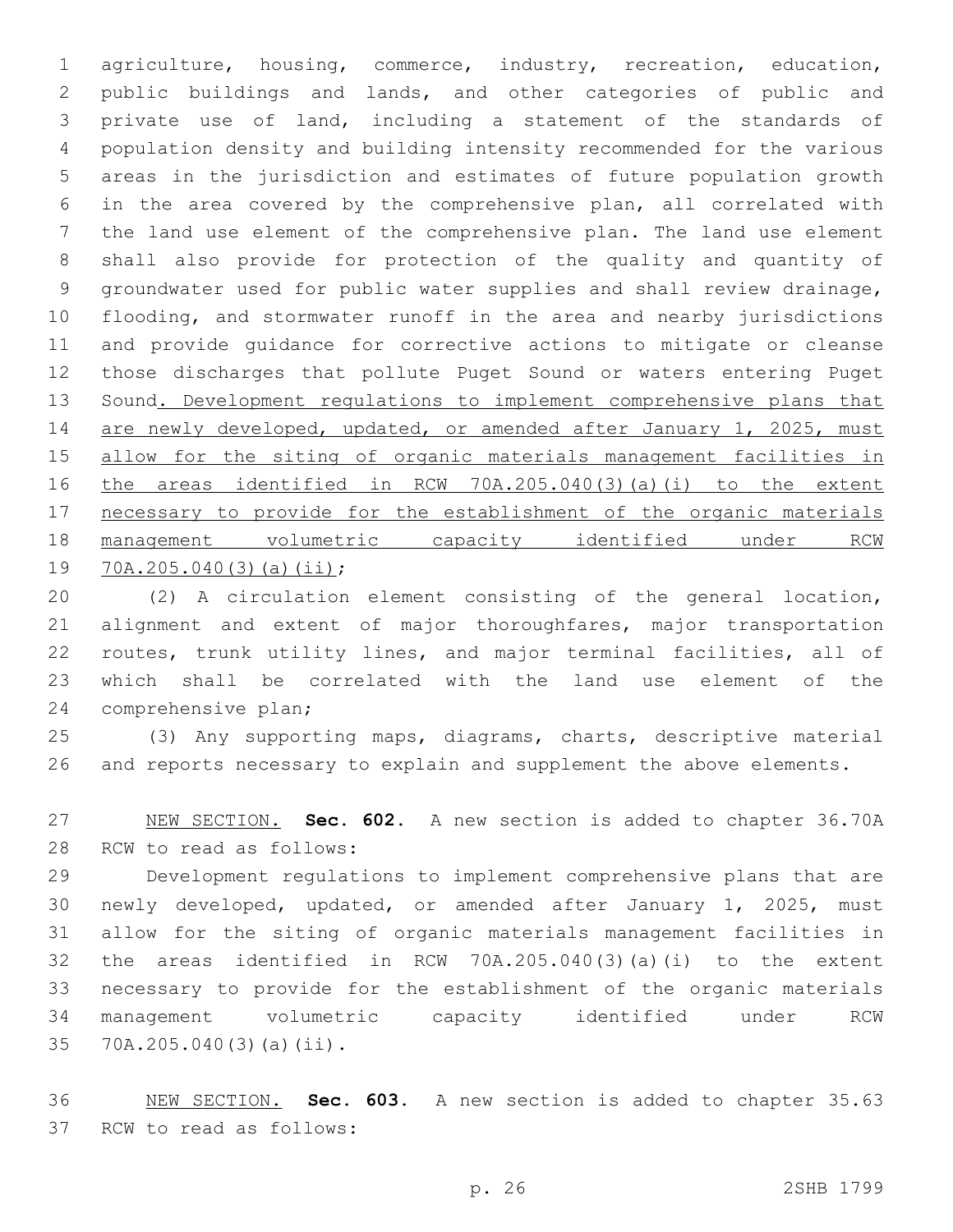Development regulations to implement comprehensive plans under RCW 35.63.100 that are newly developed, updated, or amended after January 1, 2025, must allow for the siting of organic materials management facilities in the areas identified by the county in which the city is located under RCW 70A.205.040(3)(a)(i) to the extent necessary to provide for the establishment of the organic materials management volumetric capacity identified under RCW 70A.205.040(3)(a)(ii).8

 NEW SECTION. **Sec. 604.** A new section is added to chapter 35A.63 10 RCW to read as follows:

 Development regulations to implement comprehensive plans required under RCW 35A.63.060 that are newly developed, updated, or amended after January 1, 2025, must allow for the siting of organic materials management facilities in the areas identified by the county in which the city is located under RCW 70A.205.040(3)(a)(i) to the extent necessary to provide for the establishment of the organic materials management volumetric capacity identified under RCW 18 70A.205.040(3)(a)(ii).

**PART 7**

### **Organic Materials Procurement**

 NEW SECTION. **Sec. 701.** A new section is added to chapter 43.19A 22 RCW to read as follows:

 (1) By January 1, 2023, each local government with a population greater than 10,000 residents as measured by the office of financial management using the most recent population data available, shall adopt a compost procurement ordinance to implement RCW 43.19A.120. In developing a compost procurement ordinance, each local government shall plan for the use of compost in the following categories:

29 (a) Landscaping projects;

(b) Construction and postconstruction soil amendments;

 (c) Applications to prevent erosion, filter stormwater runoff, promote vegetation growth, or improve the stability and longevity of 33 roadways; and

 (d) Low-impact development and green infrastructure to filter 35 pollutants or keep water on-site, or both.

 (2) A local government that newly exceeds a population of 10,000 residents after January 1, 2023, as measured by the office of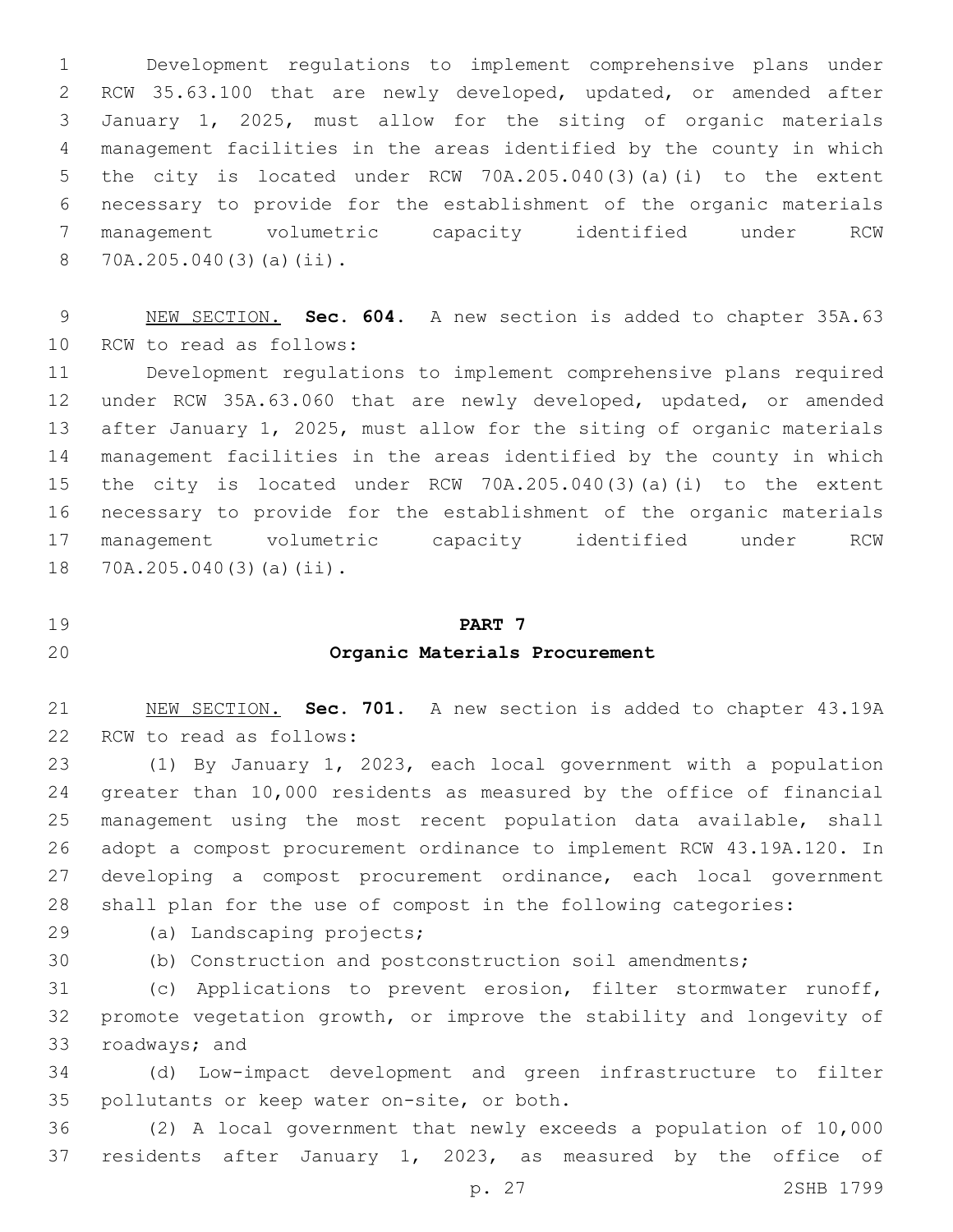financial management, must adopt an ordinance under this subsection no later than 12 months after the office of financial management's determination that the local government's population has exceeded 10,000.4

 (3) Each local government that adopts an ordinance under subsection (1) or (2) of this section must develop strategies to inform residents about the value of compost and how the jurisdiction uses compost in its operations in the jurisdiction's comprehensive solid waste management plan pursuant to RCW 70A.205.045.

 (4) By December 31, 2024, and each December 31st of even-numbered years thereafter, each local government that adopts an ordinance under subsection (1) of this section must submit a report covering the previous year's compost procurement activities to the Washington center for sustainable food management created in chapter 70A.--- RCW (the new chapter created in section 901 of this act) that contains 16 the following information:

 (a) The total tons of organic material diverted throughout the 18 year;

19 (b) The volume and cost of compost purchased throughout the year; 20 and

21 (c) The source or sources of the compost.

 (5) Local governments shall give priority to purchasing compost products from companies that produce compost products locally, are certified by a nationally recognized organization, and produce compost products that are derived from municipal solid waste compost programs and meet quality standards comparable to standards adopted by the department of transportation or adopted by rule by the 28 department of ecology.

 (6) Local governments may enter into collective purchasing agreements if doing so is more cost-effective or efficient.

(7) Nothing in this section requires a compost processor to:

- 
- (a) Enter into a purchasing agreement with a local government;
- 
- (b) Sell finished compost to meet this requirement; or

(c) Accept or process food waste or compostable products.

 **Sec. 702.** RCW 39.30.040 and 2013 c 24 s 1 are each amended to read as follows:36

 (1) Whenever a unit of local government is required to make purchases from the lowest bidder or from the supplier offering the lowest price for the items desired to be purchased, the unit of local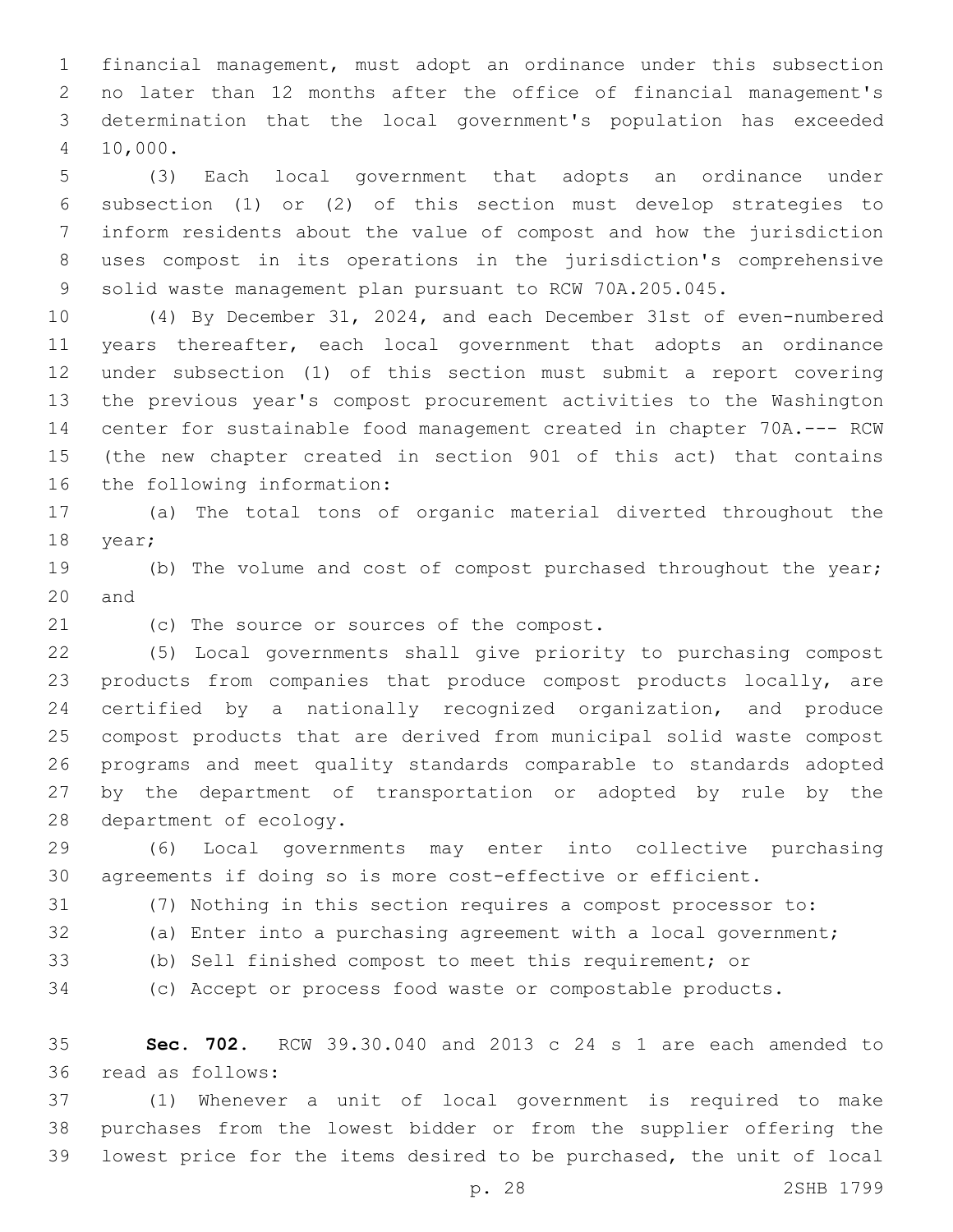government may, at its option when awarding a purchase contract, take into consideration tax revenue it would receive from purchasing the supplies, materials, or equipment from a supplier located within its boundaries. The unit of local government must award the purchase contract to the lowest bidder after such tax revenue has been considered. However, any local government may allow for preferential purchase of products made from recycled materials or products that may be recycled or reused. Any local government may allow for preferential purchase of compost to meet the requirements of RCW 10 43.19A.120. Any unit of local government which considers tax revenue it would receive from the imposition of taxes upon a supplier located within its boundaries must also consider tax revenue it would receive from taxes it imposes upon a supplier located outside its boundaries.

 (2) A unit of local government may award a contract to a bidder submitting the lowest bid before taxes are applied. The unit of local government must provide notice of its intent to award a contract based on this method prior to bids being submitted. For the purposes of this subsection (2), "taxes" means only those taxes that are included in "tax revenue" as defined in this section.

 (3) The definitions in this subsection apply throughout this section unless the context clearly requires otherwise.

 (a) "Tax revenue" means sales taxes that units of local government impose upon the sale of supplies, materials, or equipment from the supplier to units of local government, and business and occupation taxes that units of local government impose upon the supplier that are measured by the gross receipts of the supplier from 27 the sale.

 (b) "Unit of local government" means any county, city, town, metropolitan municipal corporation, public transit benefit area, county transportation authority, or other municipal or quasi- municipal corporation authorized to impose sales and use taxes or 32 business and occupation taxes.

 NEW SECTION. **Sec. 703.** A new section is added to chapter 43.19A 34 RCW to read as follows:

 A contract by a local government or state agency must require the use of compost products to the maximum extent economically feasible to meet the requirements established in RCW 43.19A.120.

**PART 8**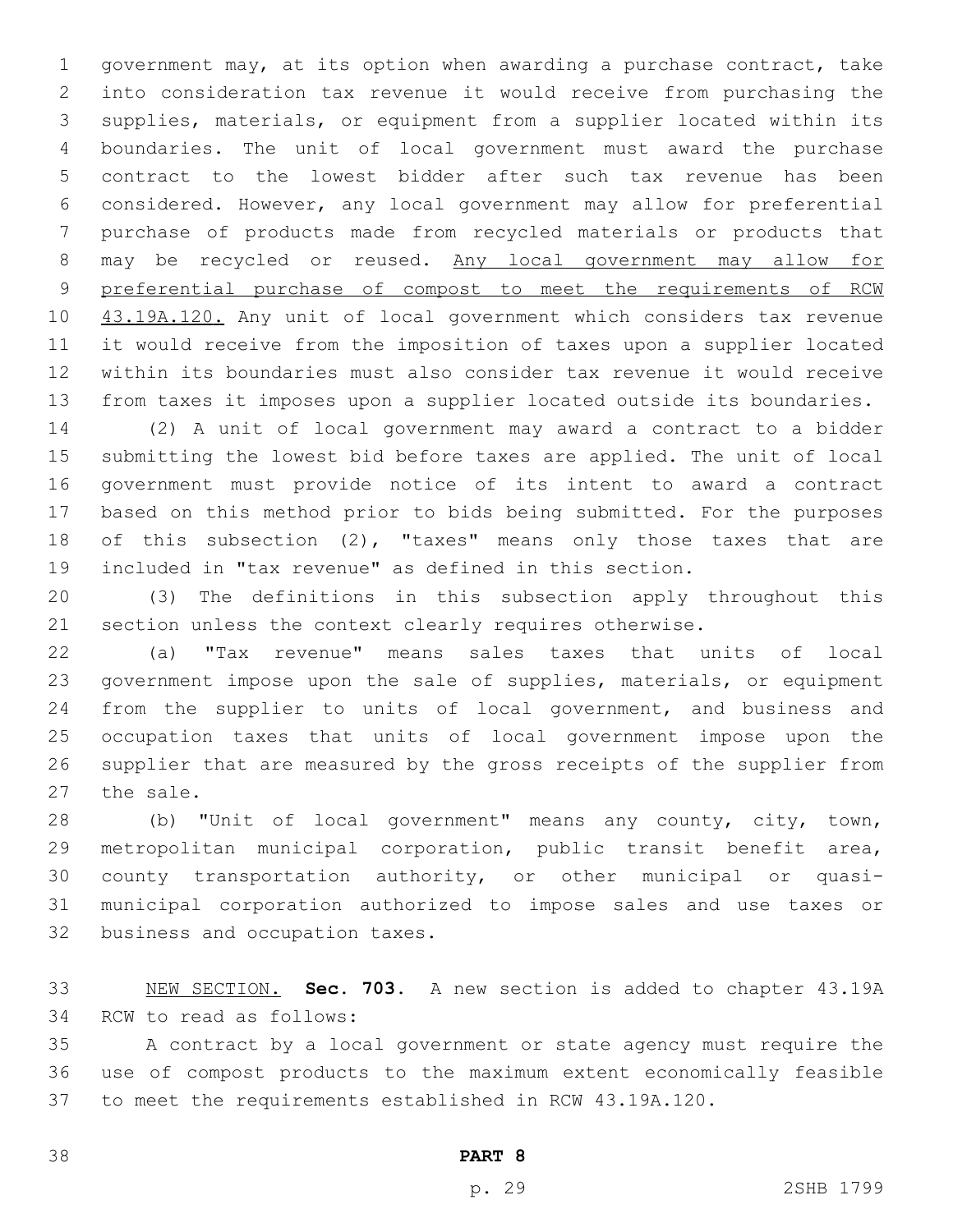**Sec. 801.** RCW 70A.455.010 and 2019 c 265 s 1 are each amended to 3 read as follows:

 (1) The legislature finds and declares that it is the public 5 policy of the state that:

 (a) Environmental marketing claims for plastic products, whether implicit or implied, should adhere to uniform and recognized standards for "compostability" and "biodegradability," since misleading, confusing, and deceptive labeling can negatively impact local composting programs and compost processors. Plastic products marketed as being "compostable" should be readily and easily 12 identifiable as meeting these standards;

 (b) Legitimate and responsible packaging and plastic product manufacturers are already properly labeling their compostable products, but many manufacturers are not. Not all compost facilities and their associated processing technologies accept or are required to accept compostable packaging as feedstocks. However, implementing a standardized system and test methods may create the ability for 19 them to take these products in the future.

 (2) Therefore, it is the intent of the legislature to authorize 21 the ((state's attorney general and local governments)) department of 22 ecology, cities, and counties to pursue false or misleading environmental claims and "greenwashing" for plastic products claiming 24 to be "compostable" or "biodegradable" when in fact they are not.

 **Sec. 802.** RCW 70A.455.020 and 2019 c 265 s 2 are each amended to 26 read as follows:

 The definitions in this section apply throughout this chapter 28 unless the context clearly requires otherwise.

(1) "ASTM" means the American society for testing and materials.

 (2) "Biodegradable mulch film" means film plastic used as a technical tool in commercial farming applications that biodegrades in 32 soil after being used, and:

 (a) The film product fulfills plant growth and regulated metals 34 requirements of ASTM D6400; and

 (b)(i) Meets the requirements of Vincotte's "OK Biodegradable Soil" certification scheme, as that certification existed as of 37 January 1, 2019;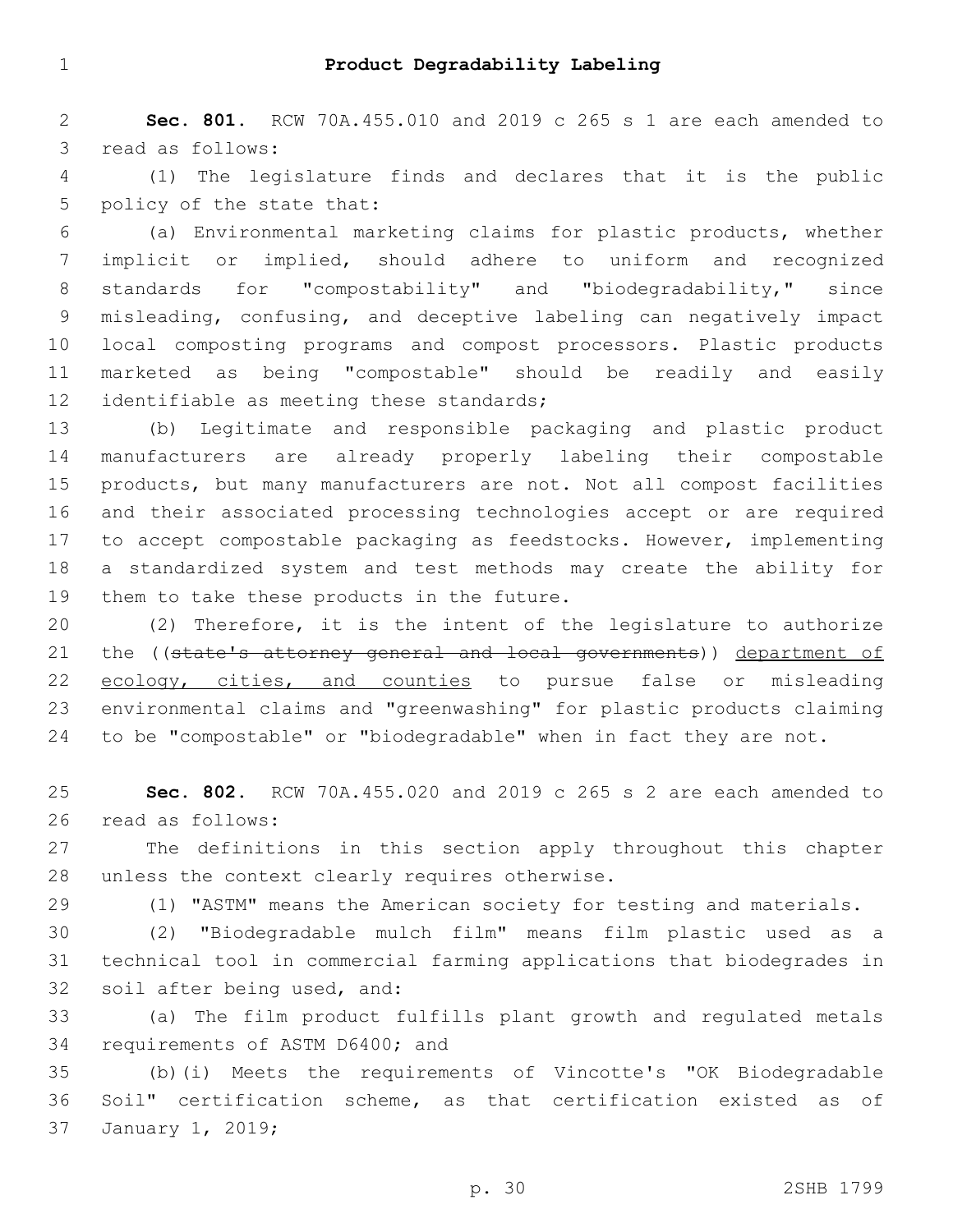1 (ii) At ambient temperatures and in soil, shows at least 2 ((ninety)) 90 percent biodegradation absolute or relative to 3 microcrystalline cellulose in less than two years' time, tested 4 according to ISO 17556 or ASTM 5988 standard test methods, as those 5 test methods existed as of January 1, 2019; or

6 (iii) Meets the requirements of EN 17033 "plastics-biodegradable 7 mulch films for use in agriculture and horticulture" as it existed on January 1, 2019.8

 (3) "Federal trade commission guides" means the United States federal trade commission's guides for the use of environmental marketing claims (Part 260, commencing at section 260.1), compostability claims, including section 260.8, and degradation claims (subchapter B of chapter I of Title 16 of the Code of Federal Regulations), as those guides existed as of January 1, 2019.

15 (4) "Film product" means a bag, sack, wrap, or other sheet film 16 product.

17 (5) "Food service product" ((means a product including, but not 18 <del>limited to, containers, plates, bowls, cups, lids, meat trays,</del> 19 straws, deli rounds, cocktail picks, splash sticks, condiment 20 packaging, clam shells and other hinged or lidded containers, 21 sandwich wrap, utensils, sachets, portion cups, and other food 22 service products that are intended for one-time use and used for food 23 or drink offered for sale or use)) has the same meaning as defined in 24 RCW 70A.245.010.

25 (6) (("Manufacturer" means a person, firm, association, 26 partnership, or corporation that produces a product.

27 (7)) "Person" means individual, firm, association, 28 copartnership, political subdivision, government agency, 29 municipality, industry, public or private corporation, or any other 30 entity whatsoever.

31 (((8)) (7) "Plastic food packaging and food service products" 32 means food packaging and food service products that is composed of:

33 (a) Plastic; or

34 (b) Fiber or paper with a plastic coating, window, component, or 35 additive.

 ( $(\frac{49}{})$ )  $(8)$  "Plastic product" means a product made of plastic, whether alone or in combination with another material including, but not limited to, paperboard. A plastic product includes, but is not 39 limited to, any of the following: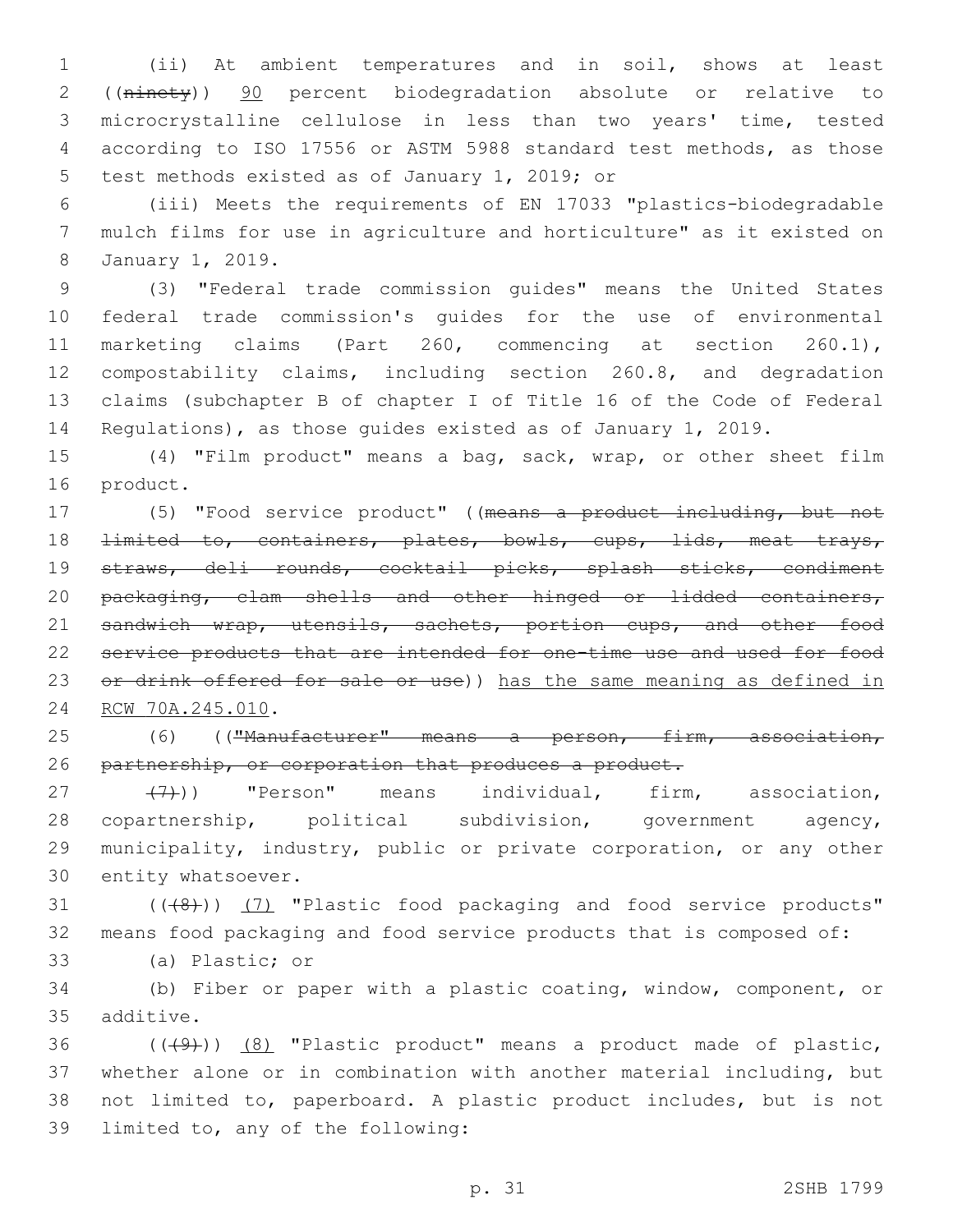- 1 (a) A product or part of a product that is used, bought, or 2 leased for use by a person for any purpose;
- 3 (b) A package or a packaging component including, but not limited 4 to, packaging peanuts;
- 5 (c) A film product; or

6 (d) Plastic food packaging and food service products.

7 (( $(410)$ ) (9) "Standard specification" means either:

8 (a) ASTM D6400 – standard specification labeling of plastics 9 designed to be aerobically composted in municipal or industrial 10 facilities, as it existed as of January 1, 2019; or

 (b) ASTM D6868 – standard specification for labeling of end items that incorporate plastics and polymers as coatings or additives with paper and other substrates designed to be aerobically composted in municipal or industrial facilities, as it existed as of January 1, 15 2019.

16 ((+11)(a) "Supplier" means a person, firm, association, 17 partnership, company, or corporation that sells, offers for sale, 18 offers for promotional purposes, or takes title to a product.

19 (b) "Supplier" does not include a person, firm, association, 20 partnership, company, or corporation that sells products to end users 21 as a retailer.

 $(12)$ ))  $(10)$  "Utensil" means a product designed to be used by a consumer to facilitate the consumption of food or beverages, including knives, forks, spoons, cocktail picks, chopsticks, splash 25 sticks, and stirrers.

26 (11) "Department" means the department of ecology.

27 (12) "Producer" means the following person responsible for 28 compliance with this chapter for a product sold, offered for sale, or 29 distributed in or into this state:

30 (a) If the product is sold under the manufacturer's own brand or 31 lacks identification of a brand, the producer is the person who 32 manufactures the product;

33 (b) If the product is manufactured by a person other than the 34 brand owner, the producer is the person who is the licensee of a 35 brand or trademark under which a product is sold, offered for sale, 36 or distributed in or into this state, whether or not the trademark is 37 registered in this state, unless the manufacturer or brand owner of 38 the product has agreed to accept responsibility under this chapter; 39 or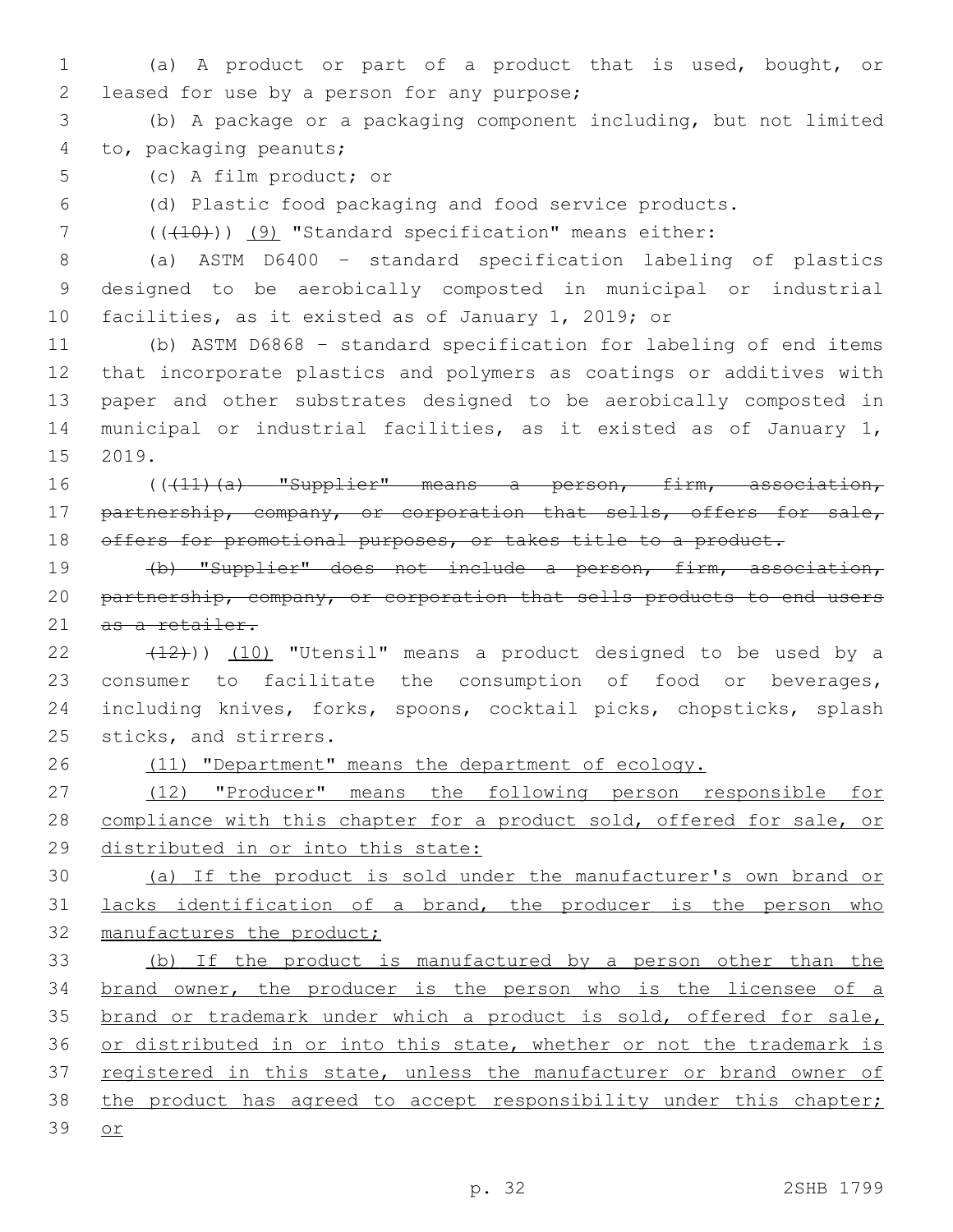| 1             | If there is no person described in (a) and (b)<br>of this<br>(C)        |
|---------------|-------------------------------------------------------------------------|
| 2             | subsection over whom the state can constitutionally exercise            |
| 3             | jurisdiction, the producer is the person who imports or distributes     |
| 4             | the product in or into the state.                                       |
|               |                                                                         |
| 5             | <b>Sec. 803.</b> RCW 70A.455.040 and 2019 c 265 s 4 are each amended to |
| 6             | read as follows:                                                        |
| 7             | $(1)$ $((+\alpha)^2)$ A product labeled as "compostable" that is sold,  |
| 8             | offered for sale, or distributed for use in Washington by a             |
| $\mathcal{G}$ | ((supplier or manufacturer)) producer must:                             |
| 10            | $((+i))$ (a) Meet ASTM standard specification D6400;                    |
| 11            | $((+i+))$ (b) Meet ASTM standard specification D6868; or                |
| 12            | $((+i+i))$ (c) Be comprised of wood, which includes renewable           |
| 13            | wood, or fiber-based substrate only;                                    |
| 14            | $((+b))$ (2) A product described in $((+a)+(i)$ or $(ii)$ of this))     |
| 15            | subsection (1) (a) or (b) of this section must:                         |
| 16            | $((+i))$ (a) Meet labeling requirements established under the           |
| 17            | United States federal trade commission's quides; and                    |
| 18            | $((+i+))$ (b) Feature labeling that:                                    |
| 19            | $((+A))$ (i) Meets industry standards for being distinguishable         |
| 20            | upon quick inspection in both public sorting areas and in processing    |
| 21            | facilities;                                                             |
| 22            | $((+B))$ (ii) Uses a logo indicating the product has<br>been            |
| 23            | certified by a recognized third-party independent verification body     |
| 24            | as meeting the ASTM standard specification; ((and                       |
| 25            | (C))) (iii) Displays the word "compostable," where possible,            |
| 26            | indicating the product has been tested by a recognized third-party      |
| 27            | independent body and meets the ASTM standard specification; and         |
| 28            | (iv) Uses green, beige, or brown labeling, color striping, or           |
| 29            | other green, beige, or brown symbols, colors, tinting, marks, or        |
| 30            | design patterns that help differentiate compostable items from          |
| 31            | noncompostable items.                                                   |
| 32            | $((2)$ A compostable product described in subsection $(1)$ (a) (i) or   |
| 33            | (ii) of this section must be considered compliant with the              |
| 34            | requirements of this section if it:                                     |
| 35            | (a) Has green or brown labeling;                                        |
| 36            | (b) Is labeled as compostable; and                                      |
| 37            | (c) Uses distinctive color schemes, green or brown color                |
| 38            | striping, or other adopted symbols, colors, marks, or design patterns   |
|               |                                                                         |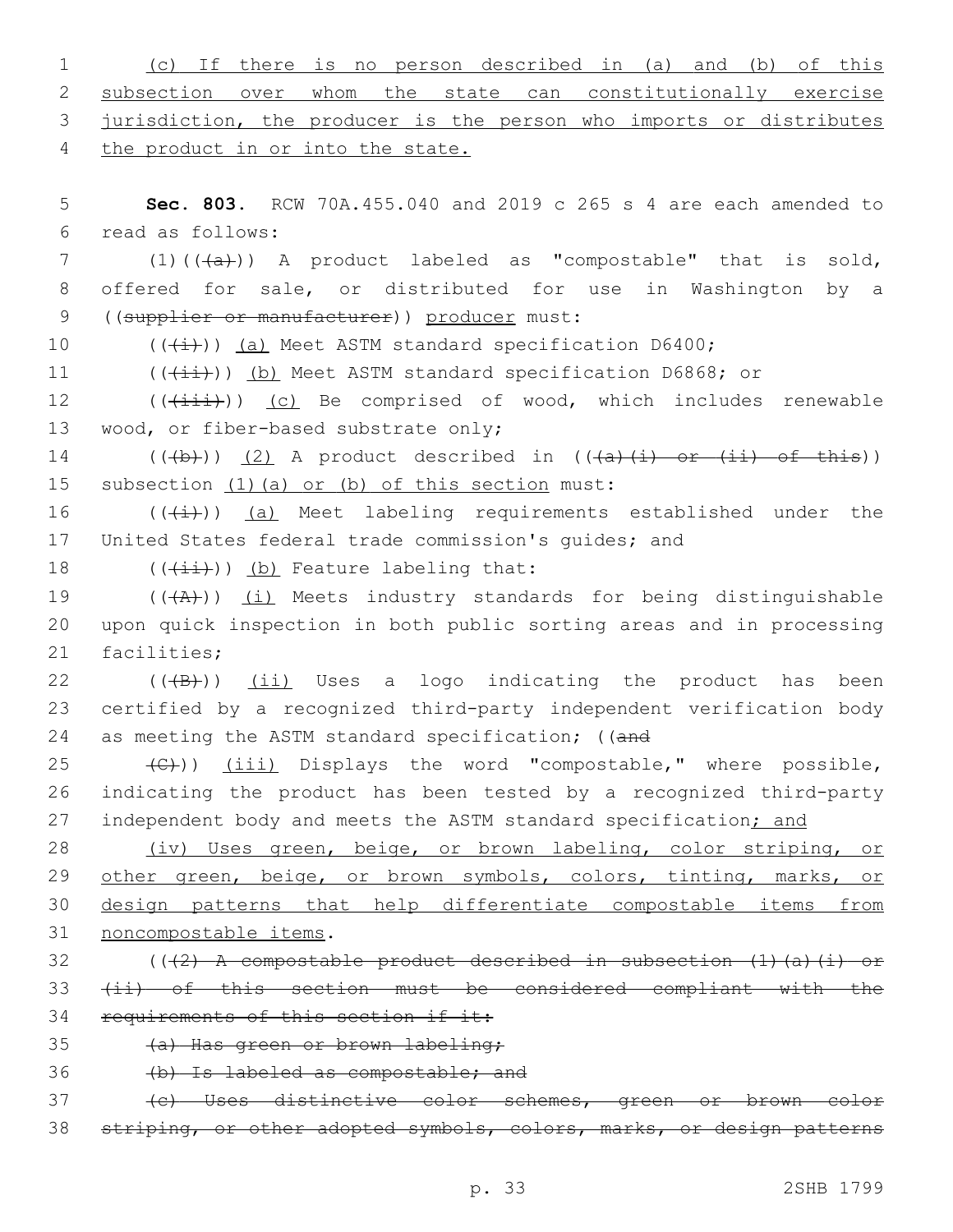that help differentiate compostable items from noncompostable 2 materials.))

 **Sec. 804.** RCW 70A.455.050 and 2019 c 265 s 5 are each amended to 4 read as follows:

 (1) A ((manufacturer or supplier)) producer of a film bag that meets ASTM standard specification D6400 and is distributed or sold by retailers must ensure that the film bag is readily and easily identifiable from other film bags in a manner that is consistent with 9 the federal trade commission quides.

 (2) For purposes of this section, "readily and easily identifiable" products must meet the following requirements:

 (a) Be labeled with a certification logo indicating the bag meets the ASTM D6400 standard specification if the bag has been certified as meeting that standard by a recognized third-party independent 15 verification body;

(b) Be labeled in accordance with one of the following:

17 (i) The bag is tinted or made of a uniform color of green, beige, or brown and labeled with the word "compostable" on one side of the bag and the label must be at least one inch in height; or

 (ii) Be labeled with the word "compostable" on both sides of the 21 bag and the label must be one of the following:

 (A) Green, beige, or brown color lettering at least one inch in 23 height; or

24 (B) Within a contrasting green, beige, or brown color band of at least one inch in height on both sides of the bag with color 26 contrasting lettering of at least one-half inch in height; and

 (c) Meet industry standards for being distinguishable upon quick inspection in both public sorting areas and in processing facilities.

29 (3) If a bag is smaller than  $($  (fourteen))  $\frac{14}{11}$  inches by ((fourteen)) 14 inches, the lettering and stripe required under subsection (2)(b)(ii) of this section must be in proportion to the 32 size of the bag.

 (4) A film bag that meets ASTM standard specification D6400 that is sold or distributed in this state may not display a chasing arrow resin identification code or recycling type of symbol in any form.

 (5) A ((manufacturer or supplier)) producer is required to comply with this section only to the extent that the labeling requirements do not conflict with the federal trade commission guides.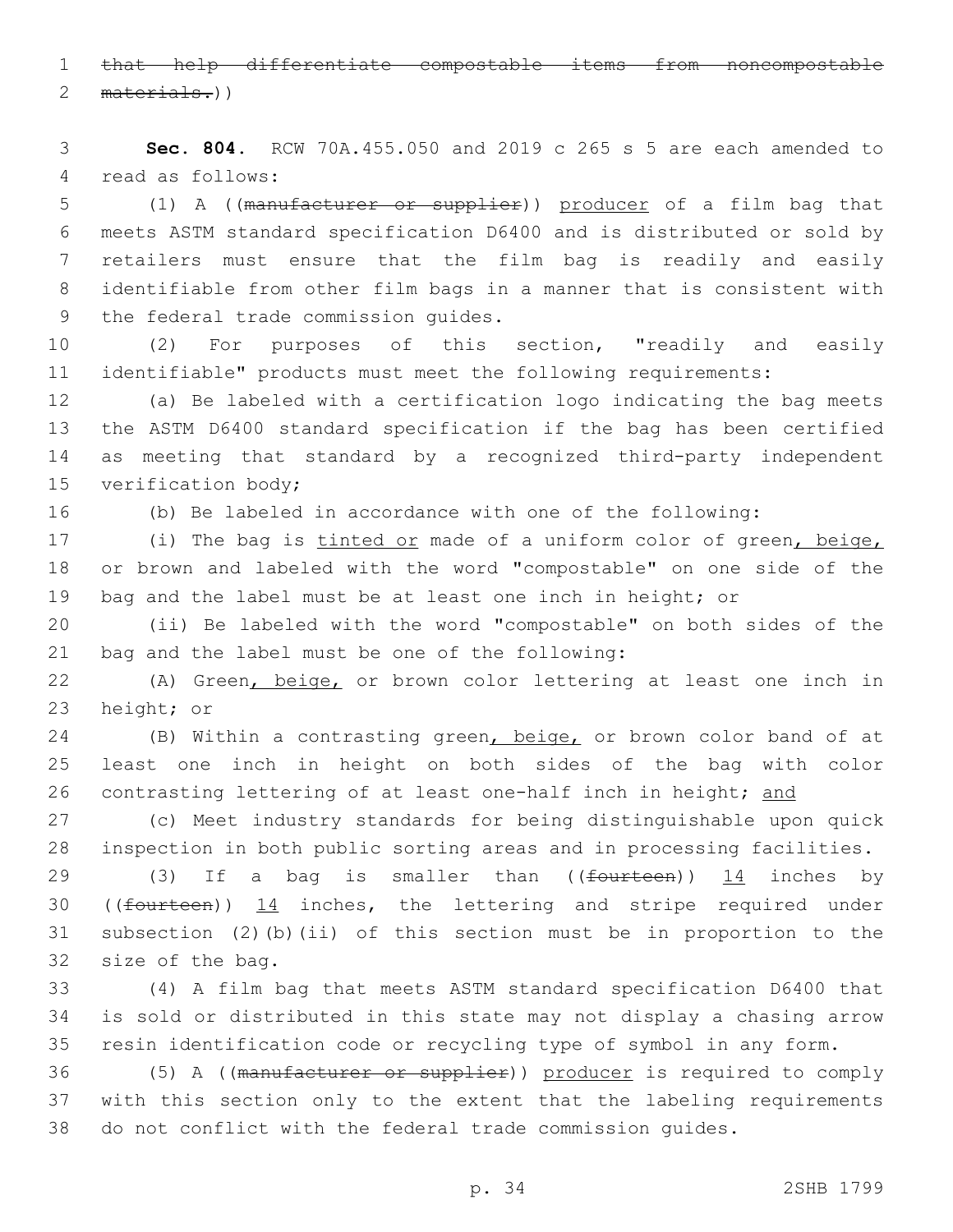**Sec. 805.** RCW 70A.455.060 and 2020 c 20 s 1446 are each amended 2 to read as follows:

 (1)(a) A ((manufacturer or supplier)) producer of plastic food service products or film products that meet ASTM standard specification D6400 or ASTM standard specification D6868 must ensure that the items are readily and easily identifiable from other plastic food service products or plastic film products in a manner that is consistent with the federal trade commission guides.

 (b) Film bags are exempt from the requirements of this section, and are instead subject to the requirements of RCW 70A.455.050.

 (2) For the purposes of this section, "readily and easily 12 identifiable" products must:

 (a) Be labeled with a logo indicating the product has been certified by a recognized third-party independent verification body 15 as meeting the ASTM standard specification;

 (b) Be labeled with the word "compostable," where possible, indicating the food packaging or film product has been tested by a recognized third-party independent body and meets the ASTM standard specification; ((and))

 (c) Meet industry standards for being distinguishable upon quick 21 inspection in both public sorting areas and in processing facilities; and

23 (d) Be at least partially colored or partially tinted green, 24 beige, or brown.

 (3) ((A compostable product described in subsection (1) of this section must be considered compliant with the requirements of this 27 section if it:

28 (a) Has green or brown labeling;

(b) Is labeled as compostable; and

 (c) Uses distinctive color schemes, green or brown color 31 striping, or other adopted symbols, colors, marks, or design patterns that help differentiate compostable items from noncompostable materials.

 $(4)$ )) It is encouraged that each product described in subsection 35 (1) of this section ( $($ .

36 (a) Display)) display labeling language via printing, embossing, or compostable adhesive stickers using, when possible, either the 38 colors green, beige, or brown that contrast with background product 39 color for easy identification ( $\rightarrow$  or

40 (b) Be tinted green or brown)).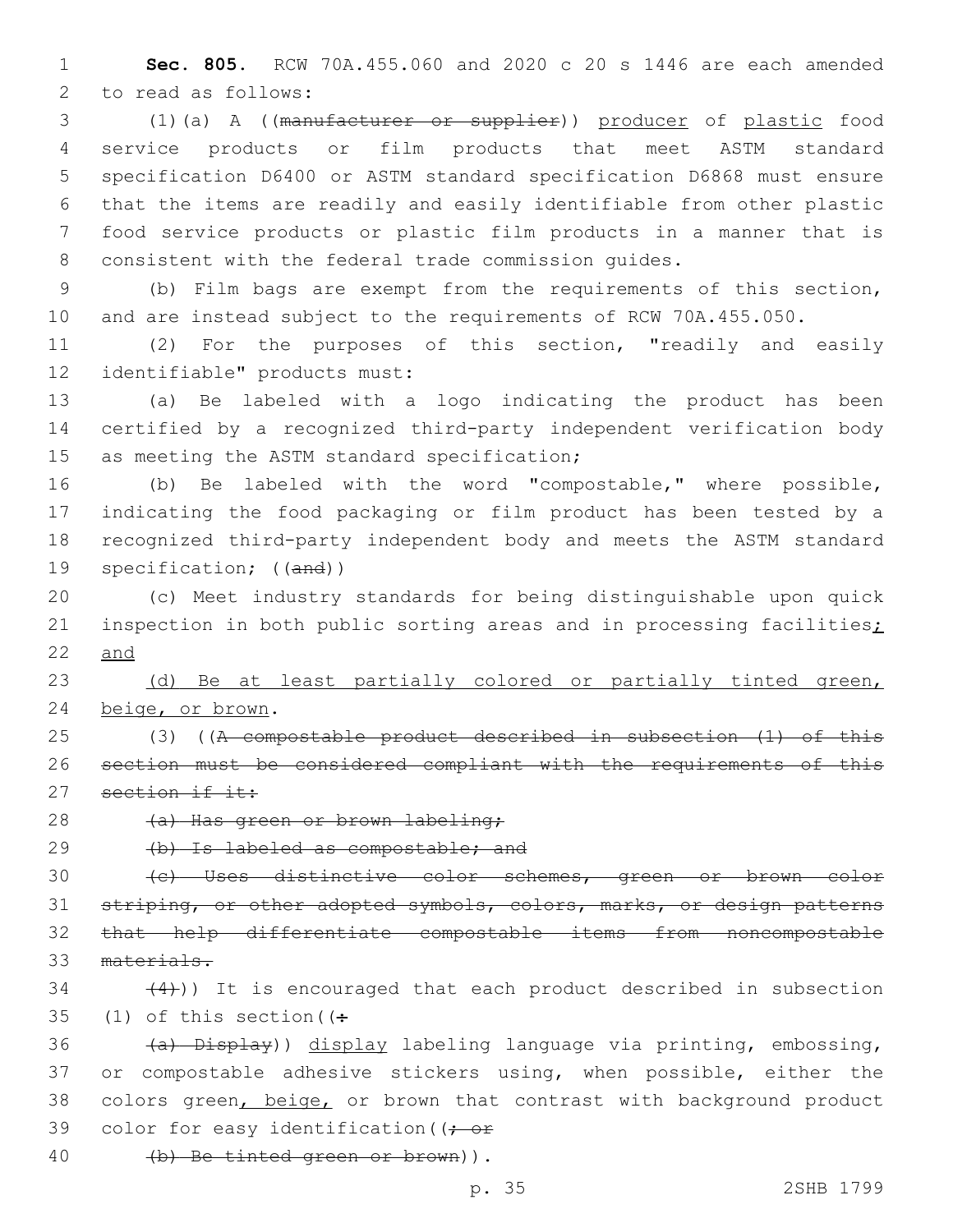1 (((5)) (4) Graphic elements are encouraged to increase 2 legibility of the word "compostable" and overall product distinction 3 that may include text boxes, stripes, bands, or a green, beige, or 4 brown tint of the product.

 (((6))) (5) A ((manufacturer or supplier)) producer is required to comply with this section only to the extent that the labeling requirements do not conflict with the federal trade commission 8 quides.

9 **Sec. 806.** RCW 70A.455.070 and 2020 c 20 s 1447 are each amended 10 to read as follows:

11 (1) A ((manufacturer or supplier of film products or food service 12 products)) producer of plastic film bags sold, offered for sale, or 13 distributed for use in Washington that does not meet the applicable 14 ASTM standard specifications provided in RCW 70A.455.050 ((and 15 70A.455.060)) is:

16 (((4))) (a) Prohibited from using tinting, color schemes, 17 labeling, ((and)) or terms that are required of products that meet 18 the applicable ASTM standard specifications under RCW 70A.455.050 19 ((and 70A.455.060));

20  $((+2))$  (b) Discouraged from using (( $\epsilon$ oloration,)) labeling, 21 images, and terms that may reasonably be anticipated to confuse 22 consumers into believing that noncompostable ((bags and food service 23 packaging)) products are compostable; and

24 ( $(\frac{43}{})$ ) (c) Encouraged to use ( $\frac{1}{100}$ ) labeling, images, 25 and terms to help consumers identify noncompostable bags ((and food 26 service packaging)) as either:  $((+a))$  (i) Suitable for recycling; or  $(1 + b)$ ) (ii) necessary to dispose as waste.

 (2) A producer of food service products, or plastic film products 29 other than plastic film bags subject to subsection (1) of this section, sold, offered for sale, or distributed for use in Washington that does not meet the applicable ASTM standard specifications provided in RCW 70A.455.060 is:

33 (a) Prohibited from using labeling, or terms that are required of 34 products that meet the applicable ASTM standard specifications under 35 RCW 70A.455.060;

36 (b) Discouraged from using labeling, images, and terms that may 37 reasonably be anticipated to confuse consumers into believing that 38 compostable products are compostable; and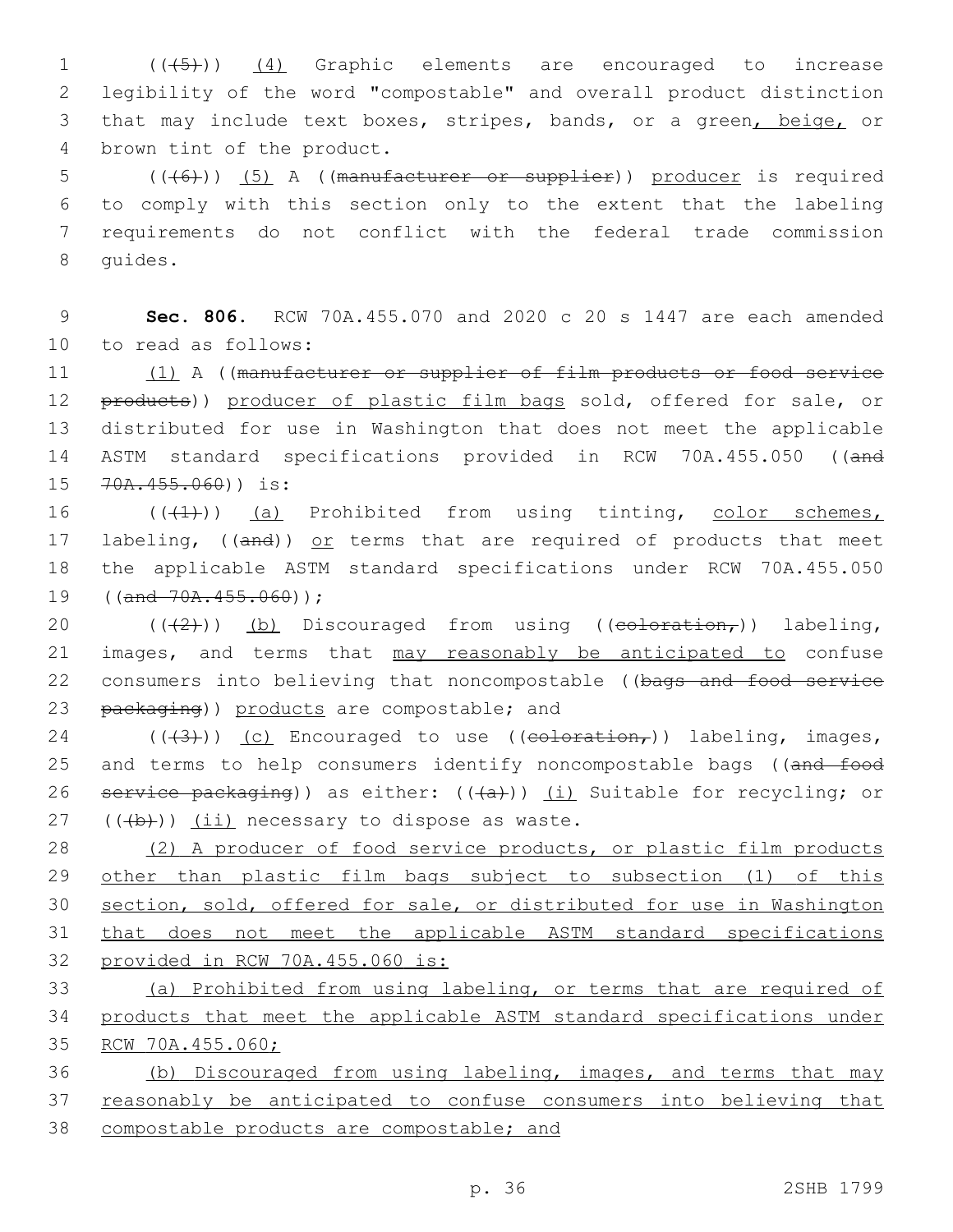(c) Encouraged to use tinting, coloration, labeling, images, and terms to help consumers identify film products and food service packaging as either: (i) Suitable for recycling; or (ii) necessary to dispose as waste.

5 **Sec. 807.** RCW 70A.455.080 and 2019 c 265 s 8 are each amended to read as follows:6

7 (1) Upon the request by a person, including the department, a 8 ((manufacturer or supplier)) producer shall submit to that person or 9 the department, within ((ninety)) 90 days of the request, 10 nonconfidential business information and documentation demonstrating 11 compliance with this chapter, in a format that is easy to understand 12 and scientifically accurate.

13 (2) Upon request by a commercial compost processing facility, 14 ((manufacturers)) producers of compostable products are encouraged to 15 provide the facility with information regarding the technical aspects 16 of a commercial composting environment, such as heat or moisture, in 17 which the ((manufacturer's)) producer's product has been field tested 18 and found to degrade.

19 **Sec. 808.** RCW 70A.455.090 and 2020 c 20 s 1448 are each amended 20 to read as follows:

21  $(1)$   $(a)$  The ((state, acting through the attorney general,)) 22 department and cities and counties have concurrent authority to 23 enforce this chapter and to issue and collect civil penalties for a 24 violation of this chapter, subject to the conditions in this section 25 and RCW 70A.455.100. An enforcing government entity may impose a 26 civil penalty in the amount of up to ((two thousand dollars)) \$2,000 27 for the first violation of this chapter, up to ((five thousand 28 dollars)) \$5,000 for the second violation of this chapter, and up to 29 ((ten thousand dollars)) \$10,000 for the third and any subsequent 30 violation of this chapter. If a ((manufacturer or supplier)) producer 31 has paid a prior penalty for the same violation to a different 32 government entity with enforcement authority under this subsection, 33 the penalty imposed by a government entity is reduced by the amount 34 of the payment.

 (b) The enforcement of this chapter must be based primarily on complaints filed with the department and cities and counties. The department must establish a forum for the filing of complaints. Cities, counties, or any person may file complaints with the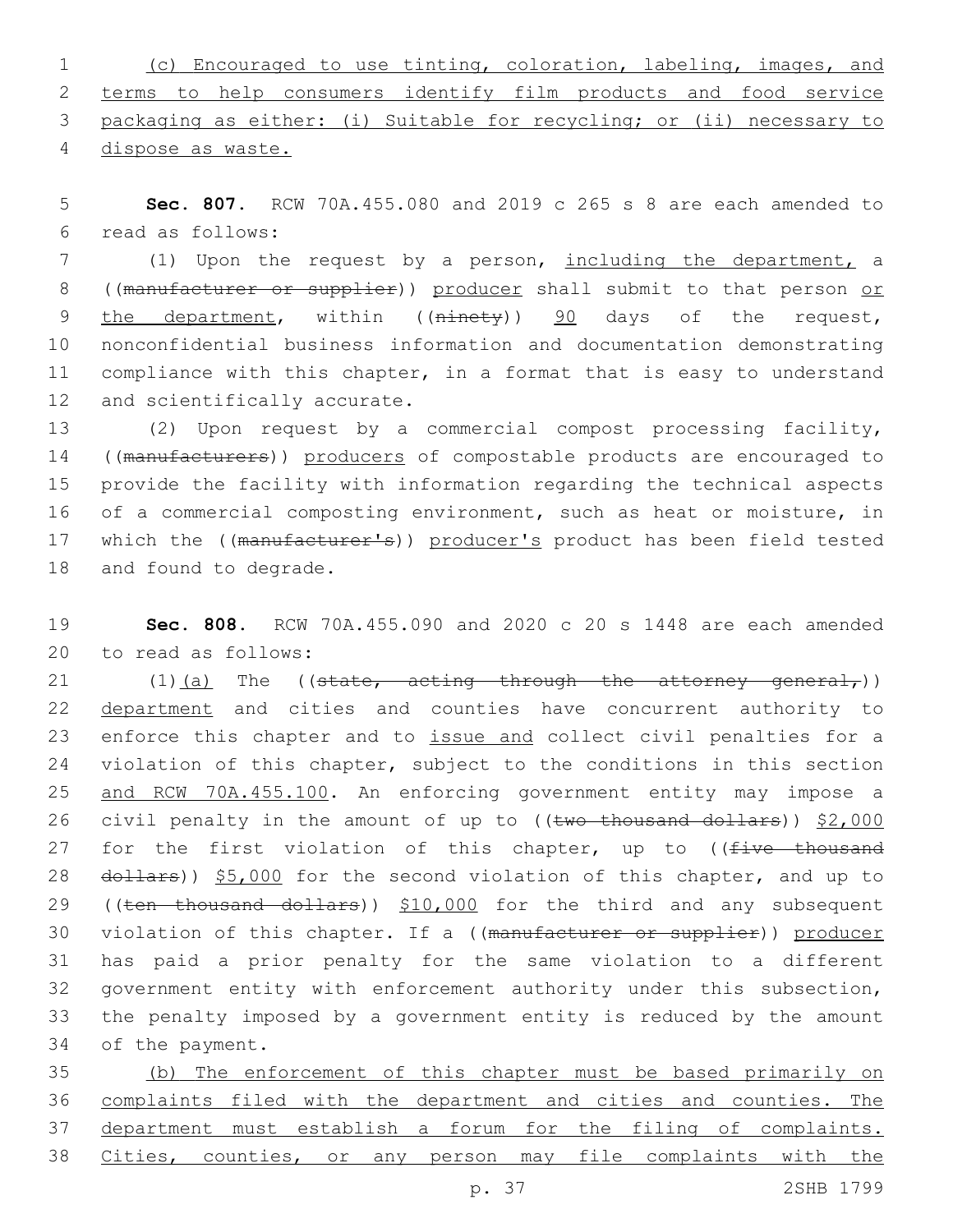department using the forum, and cities and counties may review complaints filed with the department via the forum. The forum established by the department may include a complaint form on the department's website, a telephone hotline, or a public outreach strategy relying upon electronic social media to receive complaints that allege violations. The department, in collaboration with the cities and counties, must provide education and outreach activities 8 to inform retail establishments, consumers, and producers about the 9 requirements of this chapter.

10 (2) ((Any civil penalties collected pursuant to this section must 11 be paid to the office of the city attorney, city prosecutor, district 12 attorney, or attorney general, whichever office brought the action. 13 Penalties collected by the attorney general on behalf of the state 14 must be deposited in the compostable products revolving account 15 created in RCW 70A.455.110)) Penalties issued by the department are 16 appealable to the pollution control hearings board established in 17 chapter 43.21B RCW.

18 (3) The remedies provided by this section are not exclusive and 19 are in addition to the remedies that may be available pursuant to 20 chapter 19.86 RCW or other consumer protection laws, if applicable.

21 (4) In addition to penalties recovered under this section, the 22 enforcing ((government entity)) city or county may recover reasonable 23 enforcement costs and attorneys' fees from the liable ((manufacturer 24 or supplier)) producer.

25 **Sec. 809.** RCW 70A.455.100 and 2020 c 20 s 1449 are each amended 26 to read as follows:

27 ((Manufacturers and suppliers)) (1) Producers who violate the requirements of this chapter are subject to civil penalties described in RCW 70A.455.090. A specific violation is deemed to have occurred upon the sale of noncompliant product by stock-keeping unit number or unique item number. The repeated sale of the same noncompliant product by stock-keeping unit number or unique item number is 33 considered a single violation. ( $(A<sub>city</sub>, count, or the state)$ )

 (2)(a) A city or county enforcing a requirement of this chapter must send a written notice and a copy of the requirements to a noncompliant ((manufacturer or supplier)) producer of an alleged 37 violation, who will have ((ninety)) 90 days to become compliant. ((A 38 eity, county, or the state may assess a first penalty if the manufacturer or supplier has not met the requirements ninety days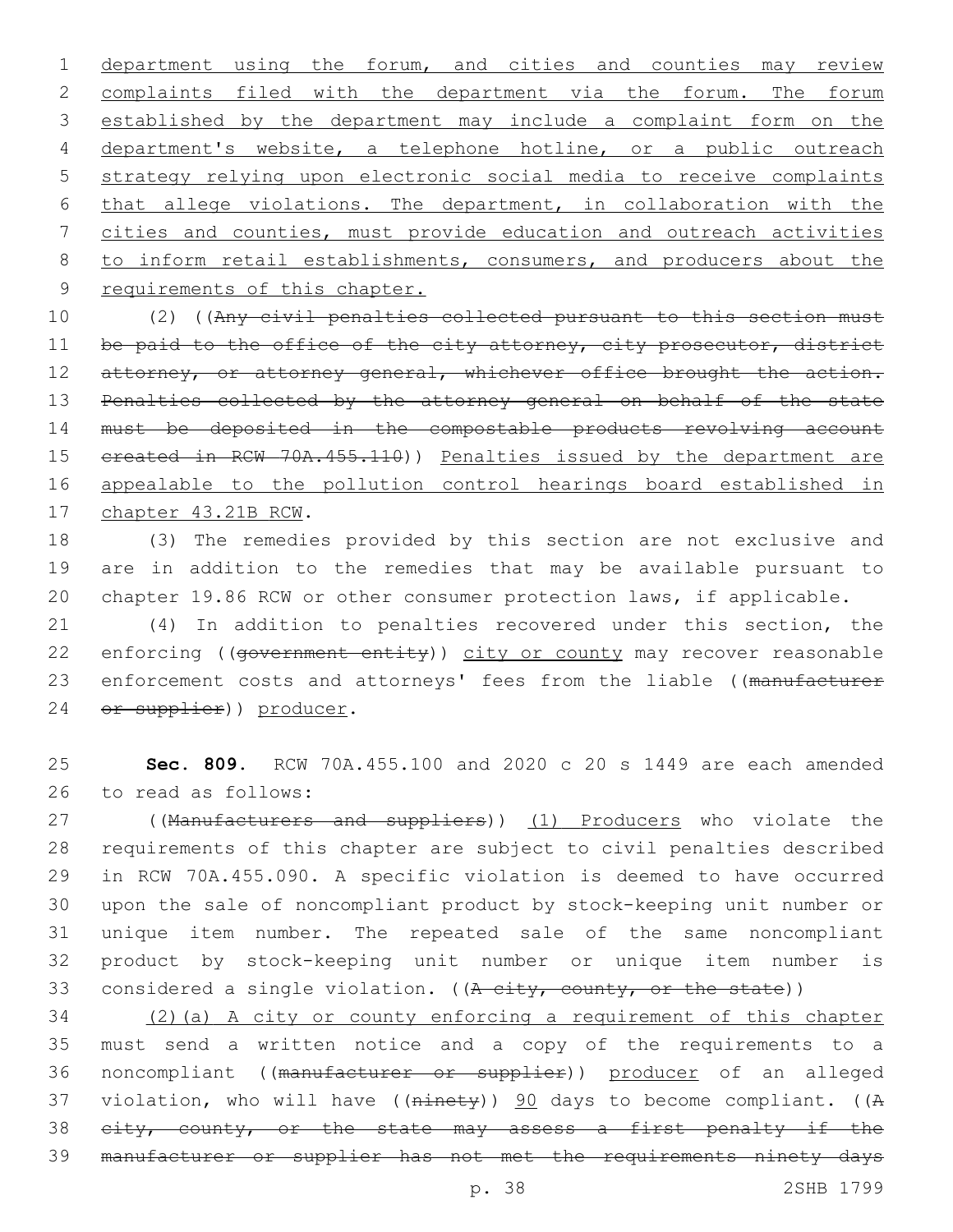following the date the notification was sent. A city, county, or the state))

 (b) A city or county enforcing a requirement of this chapter may assess a first penalty if the producer has not met the requirements 90 days following the date the notification was sent. A city or county may impose second, third, and subsequent penalties on a ((manufacturer or supplier)) producer that remains noncompliant with 8 the requirements of this chapter for every month of noncompliance.

 (3) The department may only impose penalties under this chapter consistent with the standards established in RCW 43.21B.300.

 NEW SECTION. **Sec. 810.** A new section is added to chapter 12 70A.455 RCW to read as follows:

 (1) The department may adopt rules as necessary for the purpose 14 of implementing, administering, and enforcing this chapter.

 (2) Producers of a product subject to RCW 70A.455.040, 70A.455.050, or 70A.455.060 must submit, under penalty of perjury, a declaration that the product meets the standards established under those sections of this chapter for the product. This declaration must 19 be submitted to the department:

 (a) By January 1, 2024, for a product that is or will be sold or distributed into Washington beginning January 1, 2024;

 (b) Prior to the sale or distribution of a product newly sold or distributed into Washington after January 1, 2024; and

 (c) Prior to the sale or distribution of a product whose method of compliance with the standards established in RCW 70A.455.040, 70A.455.050, or 70A.455.060 is materially changed from the method of compliance used at the last declaration submission under this 28 section.

 (3) The department must begin enforcing the requirements of this 30 chapter by July 1, 2024.

 **Sec. 811.** RCW 70A.455.030 and 2019 c 265 s 3 are each amended to 32 read as follows:

 (1) Except as provided in this chapter, no ((manufacturer or 34 supplier)) producer may sell, offer for sale, or distribute for use in this state a plastic product that is labeled with the term "biodegradable," "degradable," "decomposable," "oxo-degradable," or any similar form of those terms, or in any way imply that the plastic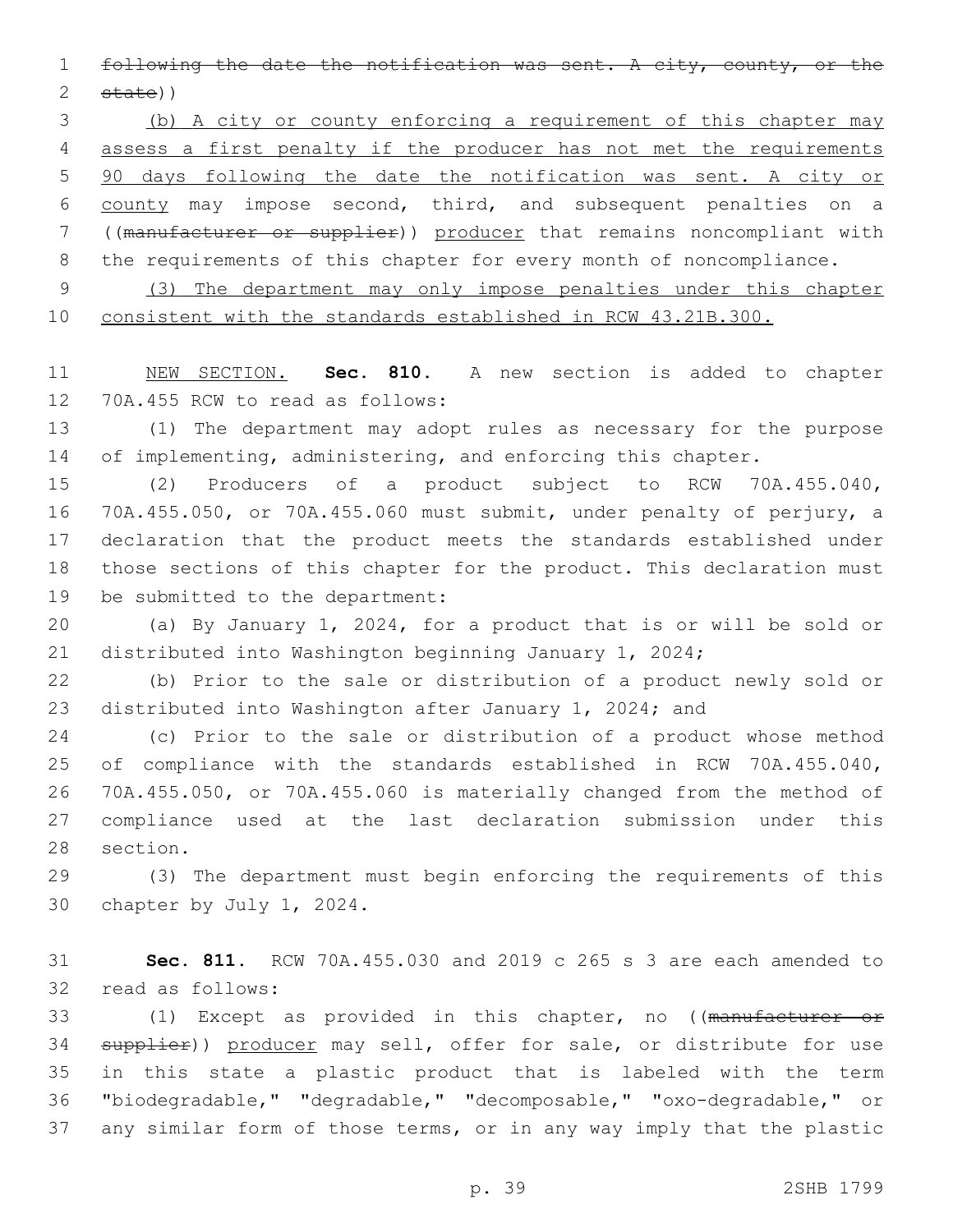product will break down, fragment, biodegrade, or decompose in a 2 landfill or other environment.

 (2) This section does not apply to biodegradable mulch film that meets the required testing and has the appropriate third-party 5 certifications.

 **Sec. 812.** RCW 43.21B.110 and 2021 c 316 s 41 and 2021 c 313 s 16 7 are each reenacted and amended to read as follows:

 (1) The hearings board shall only have jurisdiction to hear and decide appeals from the following decisions of the department, the director, local conservation districts, the air pollution control boards or authorities as established pursuant to chapter 70A.15 RCW, local health departments, the department of natural resources, the department of fish and wildlife, the parks and recreation commission, and authorized public entities described in chapter 79.100 RCW:

 (a) Civil penalties imposed pursuant to RCW 18.104.155, 70A.15.3160, 70A.300.090, 70A.20.050, 70A.530.040, 70A.350.070, 70A.515.060, 70A.245.040, 70A.245.050, 70A.245.070, 70A.245.080, 70A.65.200, 70A.455.090, 76.09.170, 77.55.440, 78.44.250, 88.46.090, 90.03.600, 90.46.270, 90.48.144, 90.56.310, 90.56.330, and 90.64.102.

 (b) Orders issued pursuant to RCW 18.104.043, 18.104.060, 43.27A.190, 70A.15.2520, 70A.15.3010, 70A.300.120, 70A.350.070, 70A.245.020, 70A.65.200, 86.16.020, 88.46.070, 90.14.130, 90.46.250, 23 90.48.120, and 90.56.330.

 (c) Except as provided in RCW 90.03.210(2), the issuance, modification, or termination of any permit, certificate, or license by the department or any air authority in the exercise of its jurisdiction, including the issuance or termination of a waste disposal permit, the denial of an application for a waste disposal permit, the modification of the conditions or the terms of a waste disposal permit, or a decision to approve or deny an application for a solid waste permit exemption under RCW 70A.205.260.

 (d) Decisions of local health departments regarding the grant or denial of solid waste permits pursuant to chapter 70A.205 RCW.

 (e) Decisions of local health departments regarding the issuance and enforcement of permits to use or dispose of biosolids under RCW 70A.226.090.36

 (f) Decisions of the department regarding waste-derived fertilizer or micronutrient fertilizer under RCW 15.54.820, and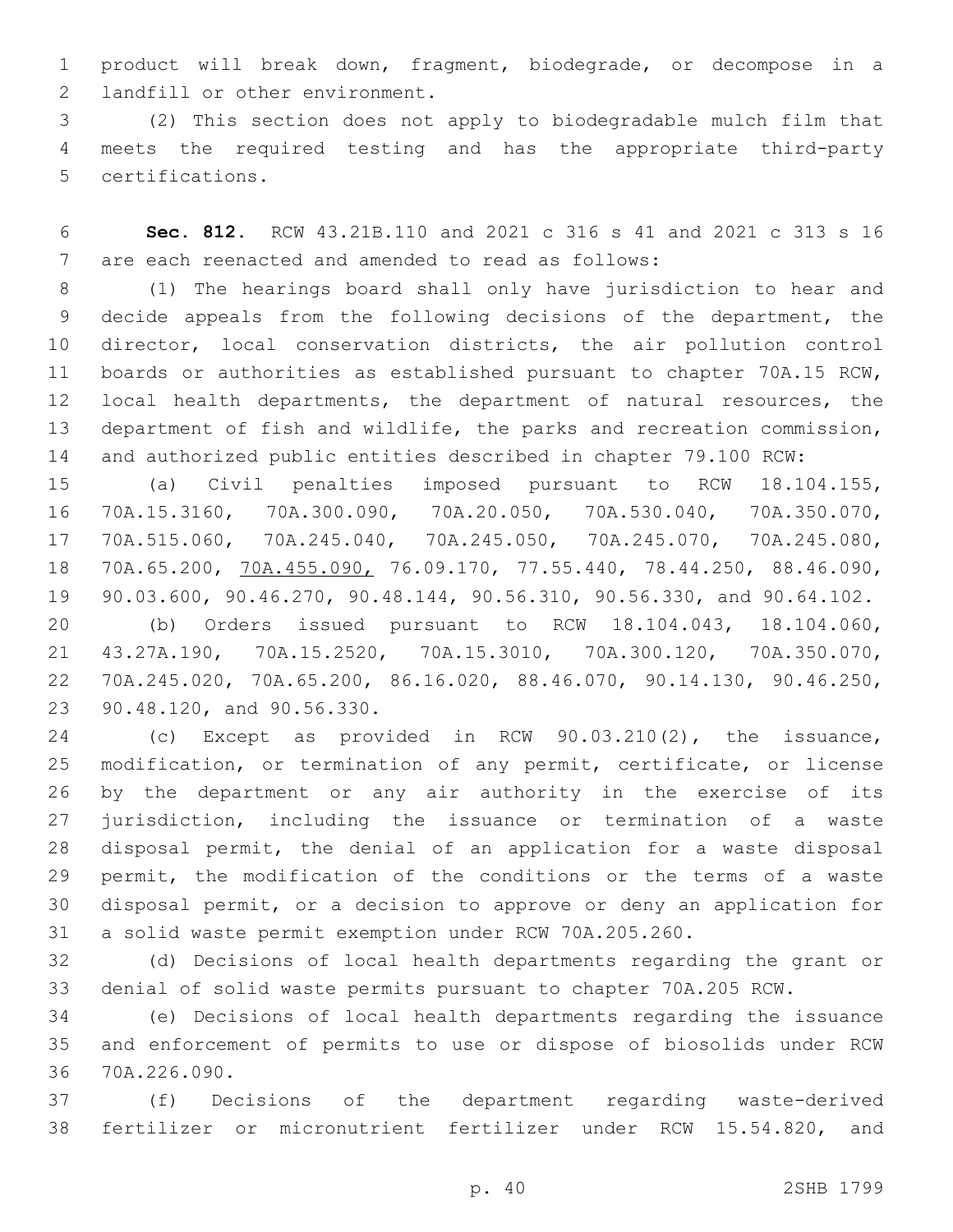decisions of the department regarding waste-derived soil amendments under RCW 70A.205.145.2

 (g) Decisions of local conservation districts related to the denial of approval or denial of certification of a dairy nutrient management plan; conditions contained in a plan; application of any dairy nutrient management practices, standards, methods, and technologies to a particular dairy farm; and failure to adhere to the plan review and approval timelines in RCW 90.64.026.

 (h) Any other decision by the department or an air authority which pursuant to law must be decided as an adjudicative proceeding 11 under chapter 34.05 RCW.

 (i) Decisions of the department of natural resources, the department of fish and wildlife, and the department that are reviewable under chapter 76.09 RCW, and the department of natural 15 resources' appeals of county, city, or town objections under RCW 16 76.09.050(7).

 (j) Forest health hazard orders issued by the commissioner of 18 public lands under RCW 76.06.180.

 (k) Decisions of the department of fish and wildlife to issue, deny, condition, or modify a hydraulic project approval permit under chapter 77.55 RCW, to issue a stop work order, to issue a notice to comply, to issue a civil penalty, or to issue a notice of intent to 23 disapprove applications.

 (l) Decisions of the department of natural resources that are 25 reviewable under RCW 78.44.270.

 (m) Decisions of an authorized public entity under RCW 79.100.010 to take temporary possession or custody of a vessel or to contest the amount of reimbursement owed that are reviewable by the hearings 29 board under RCW 79.100.120.

 (n) Decisions of the department of ecology that are appealable under RCW 70A.245.020 to set recycled minimum postconsumer content for covered products or to temporarily exclude types of covered products in plastic containers from minimum postconsumer recycled 34 content requirements.

(o) Orders by the department of ecology under RCW 70A.455.080.

 (2) The following hearings shall not be conducted by the hearings board:37

 (a) Hearings required by law to be conducted by the shorelines 39 hearings board pursuant to chapter 90.58 RCW.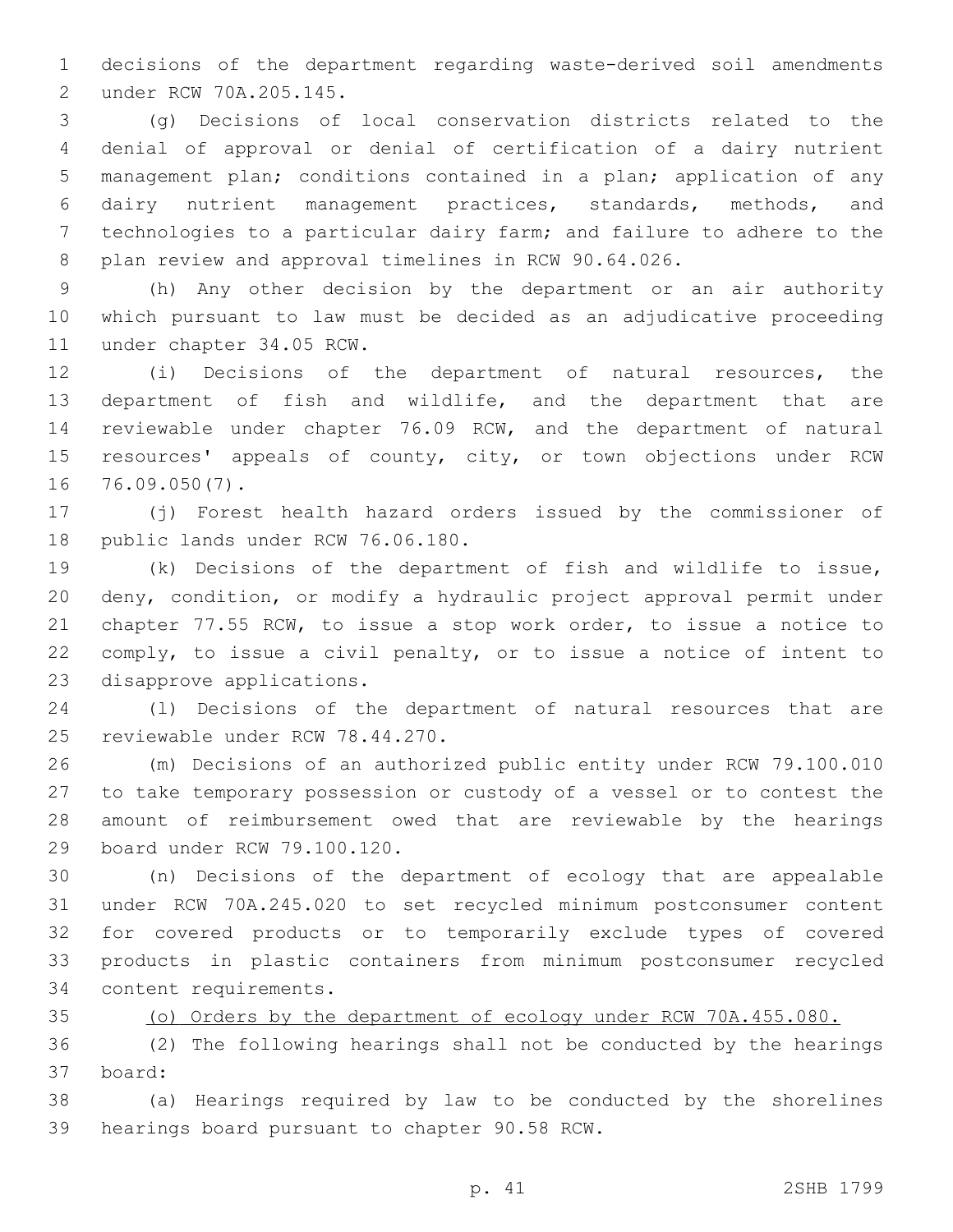(b) Hearings conducted by the department pursuant to RCW 70A.15.3010, 70A.15.3070, 70A.15.3080, 70A.15.3090, 70A.15.3100, 70A.15.3110, and 90.44.180.3

 (c) Appeals of decisions by the department under RCW 90.03.110 5 and 90.44.220.

 (d) Hearings conducted by the department to adopt, modify, or 7 repeal rules.

 (3) Review of rules and regulations adopted by the hearings board shall be subject to review in accordance with the provisions of the 10 administrative procedure act, chapter 34.05 RCW.

 **Sec. 813.** RCW 43.21B.300 and 2021 c 316 s 42 and 2021 c 313 s 17 are each reenacted and amended to read as follows:

 (1) Any civil penalty provided in RCW 18.104.155, 70A.15.3160, 70A.205.280, 70A.300.090, 70A.20.050, 70A.245.040, 70A.245.050, 70A.245.070, 70A.245.080, 70A.65.200, 70A.455.090, 88.46.090, 90.03.600, 90.46.270, 90.48.144, 90.56.310, 90.56.330, and 90.64.102 and chapter 70A.355 RCW shall be imposed by a notice in writing, either by certified mail with return receipt requested or by personal service, to the person incurring the penalty from the department or the local air authority, describing the violation with reasonable particularity. For penalties issued by local air authorities, within 22 (( $\text{thirty}$ )) 30 days after the notice is received, the person incurring the penalty may apply in writing to the authority for the remission 24 or mitigation of the penalty. Upon receipt of the application, the authority may remit or mitigate the penalty upon whatever terms the authority in its discretion deems proper. The authority may ascertain the facts regarding all such applications in such reasonable manner and under such rules as it may deem proper and shall remit or mitigate the penalty only upon a demonstration of extraordinary circumstances such as the presence of information or factors not 31 considered in setting the original penalty.

 (2) Any penalty imposed under this section may be appealed to the pollution control hearings board in accordance with this chapter if the appeal is filed with the hearings board and served on the 35 department or authority ( $(\text{thirty})$ ) 30 days after the date of receipt by the person penalized of the notice imposing the penalty or 37 ((thirty)) 30 days after the date of receipt of the notice of disposition by a local air authority of the application for relief 39 from penalty.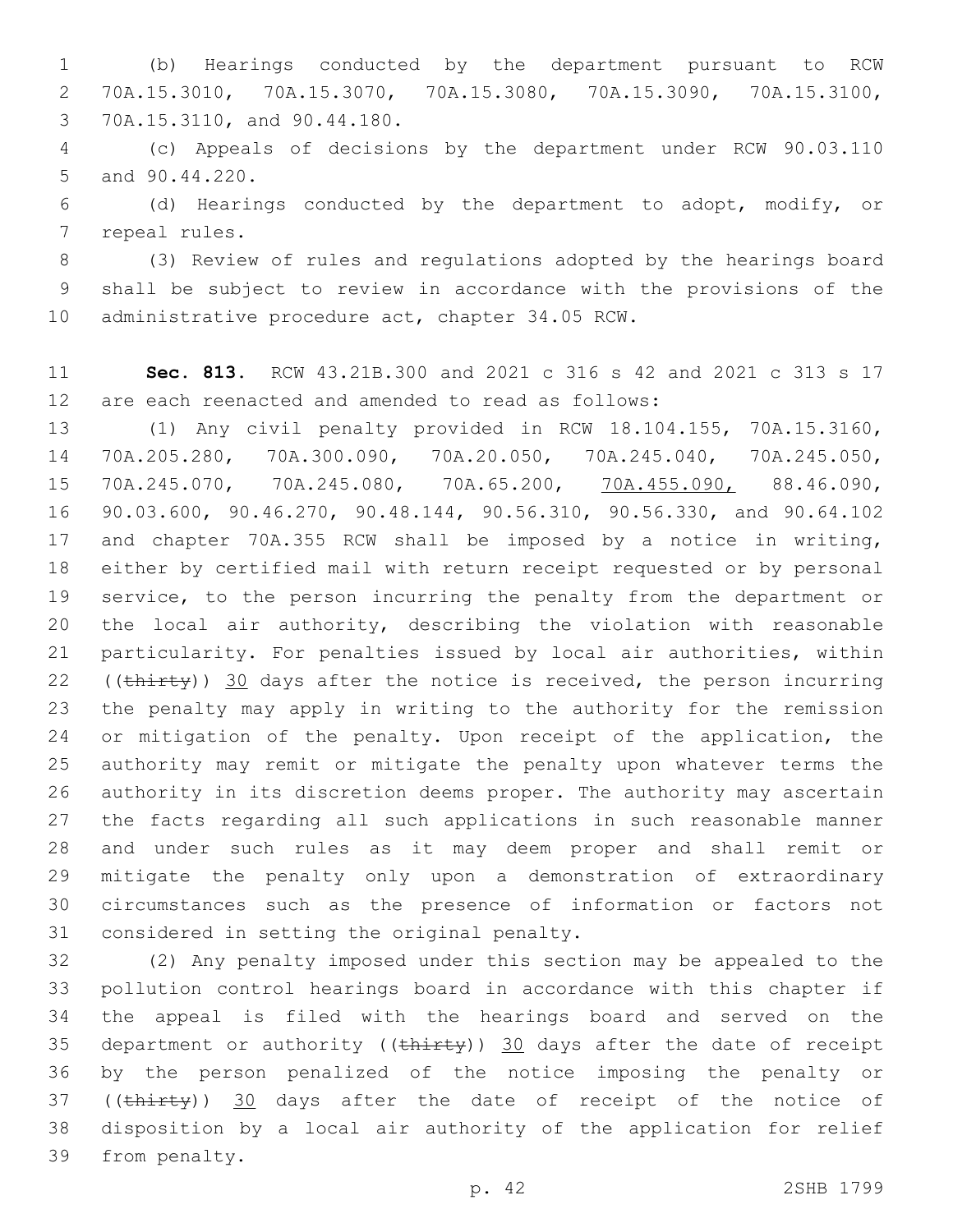(3) A penalty shall become due and payable on the later of:

(a) Thirty days after receipt of the notice imposing the penalty;

 (b) Thirty days after receipt of the notice of disposition by a local air authority on application for relief from penalty, if such 5 an application is made; or

 (c) Thirty days after receipt of the notice of decision of the 7 hearings board if the penalty is appealed.

 (4) If the amount of any penalty is not paid to the department 9 within ((thirty)) 30 days after it becomes due and payable, the attorney general, upon request of the department, shall bring an action in the name of the state of Washington in the superior court 12 of Thurston county, or of any county in which the violator does business, to recover the penalty. If the amount of the penalty is not 14 paid to the authority within  $((\text{thirty}))$  30 days after it becomes due and payable, the authority may bring an action to recover the penalty in the superior court of the county of the authority's main office or 17 of any county in which the violator does business. In these actions, the procedures and rules of evidence shall be the same as in an 19 ordinary civil action.

 (5) All penalties recovered shall be paid into the state treasury and credited to the general fund except those penalties imposed pursuant to RCW 18.104.155, which shall be credited to the reclamation account as provided in RCW 18.104.155(7), RCW 70A.15.3160, the disposition of which shall be governed by that provision, RCW 70A.245.040 and 70A.245.050, which shall be credited to the recycling enhancement account created in RCW 70A.245.100, RCW 70A.300.090, which shall be credited to the model toxics control operating account created in RCW 70A.305.180, RCW 70A.65.200, which shall be credited to the climate investment account created in RCW 70A.65.250, RCW 90.56.330, which shall be credited to the coastal protection fund created by RCW 90.48.390, and RCW 70A.355.070, which shall be credited to the underground storage tank account created by 33 RCW 70A.355.090.

## **PART 9 Miscellaneous**

 NEW SECTION. **Sec. 901.** Sections 401 and 402 of this act constitute a new chapter in Title 70A RCW.